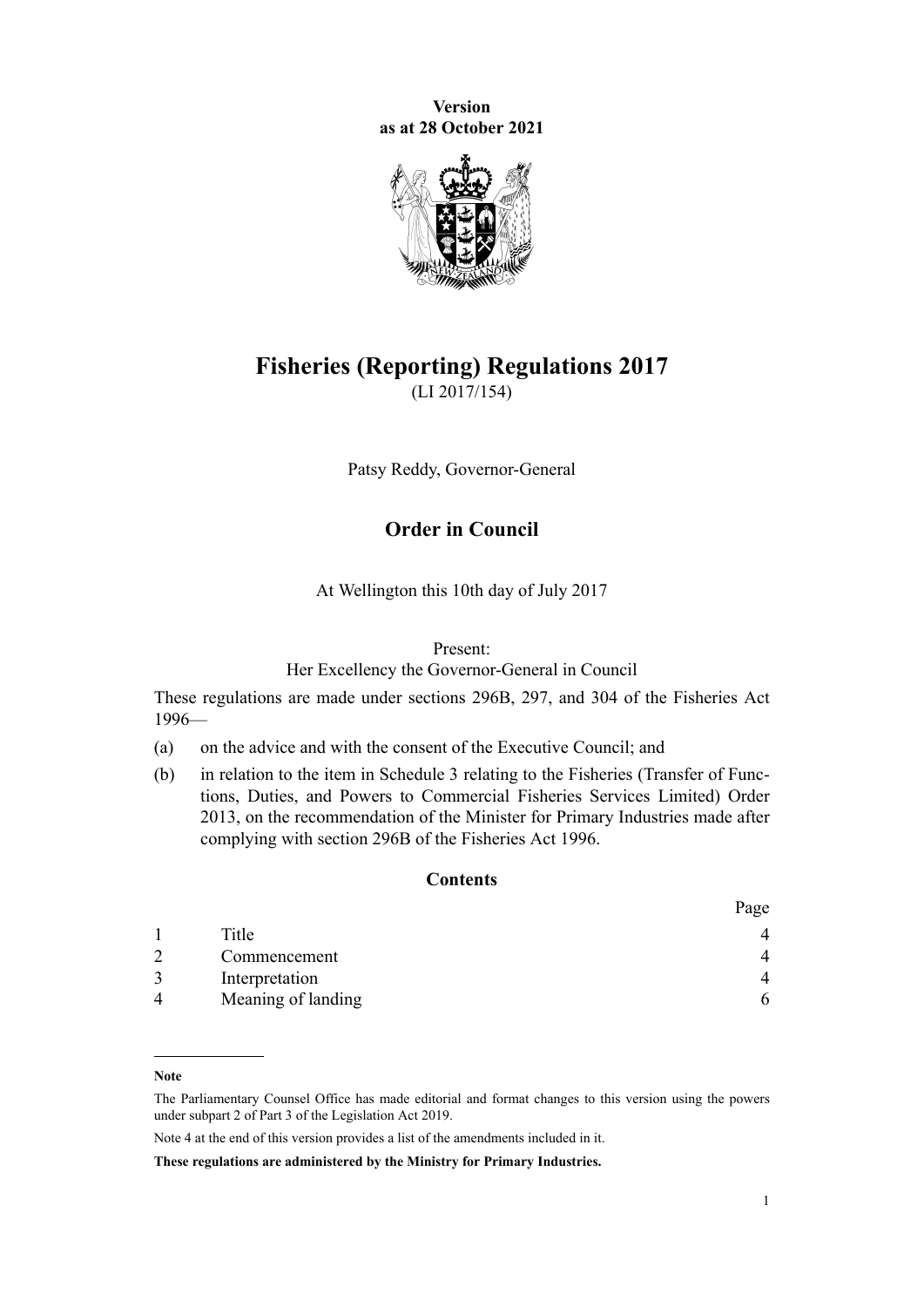|      | <b>Fisheries (Reporting) Regulations 2017</b>                                                     | Version as at<br>28 October 2021 |
|------|---------------------------------------------------------------------------------------------------|----------------------------------|
| 5    | Transitional, savings, and related provisions                                                     | 7                                |
| 6    | Kinds of reports                                                                                  | $\overline{7}$                   |
|      | Part 1                                                                                            |                                  |
|      | <b>Event reports</b>                                                                              |                                  |
| 7AAA | Trip start reports                                                                                | 8                                |
|      | 7AAAB Trip end reports                                                                            | 8                                |
| 7    | Fish catch reports                                                                                | 8                                |
| 8    | Non-fish species or protected fish species catch reports                                          | 9                                |
| 9    | Processing reports                                                                                | 9                                |
| 10   | Disposal reports                                                                                  | 10                               |
| 11   | Landing reports                                                                                   | 11                               |
| 12   | Event reports must be completed and provided electronically                                       | 12                               |
|      | Part 2<br><b>Monthly reports</b>                                                                  |                                  |
|      | Monthly harvest returns                                                                           |                                  |
|      |                                                                                                   |                                  |
|      | [Revoked]                                                                                         |                                  |
| 13   | Monthly harvest returns: who must provide them                                                    | 12                               |
| 14   | Monthly harvest returns: content and timing requirements                                          | 13                               |
| 15   | Monthly harvest returns must be provided using return books<br>[Revoked]                          | 14                               |
| 16   | Chief executive must supply return books [Revoked]                                                | 14                               |
| 17   | Return books must be retained [Revoked]                                                           | 14                               |
| 18   | Chief executive may authorise monthly harvest returns to be sent<br>to different places [Revoked] | 14                               |
| 19   | Chief executive may direct that monthly harvest returns be<br>provided electronically             | 14                               |
|      | Licensed fish receiver returns                                                                    |                                  |
| 20   | Licensed fish receiver returns                                                                    | 15                               |
| 21   | Licensed fish receiver returns must be provided electronically                                    | 16                               |
|      |                                                                                                   |                                  |
|      | Part 3<br><b>Annual reports</b>                                                                   |                                  |
|      | Annual inventory returns                                                                          |                                  |
| 22   | Annual stocktakes for purpose of providing annual inventory                                       | 16                               |
|      | returns                                                                                           |                                  |
| 23   | Licensed fish receivers must provide annual inventory returns                                     | 17                               |
| 24   | Chief executive may require further annual inventory returns                                      | 17                               |
|      | Annual audit reports                                                                              |                                  |
| 25   | Licensed fish receivers must be audited and provide annual audit<br>reports                       | 18                               |
| 26   | Licensed fish receivers must appoint suitably qualified persons as<br>auditors                    | 18                               |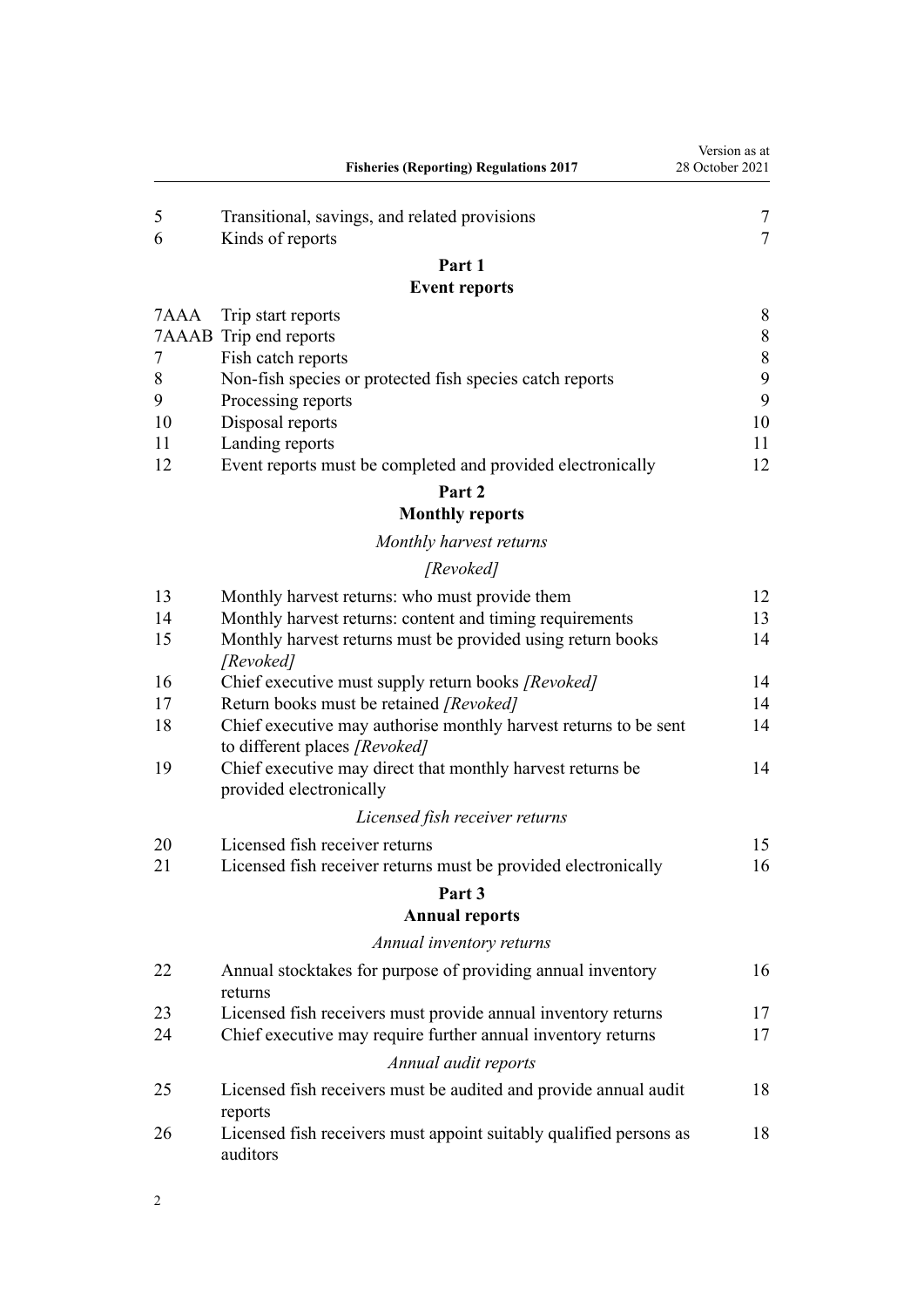|    | 28 October 2021<br><b>Fisheries (Reporting) Regulations 2017</b>                                     |    |
|----|------------------------------------------------------------------------------------------------------|----|
|    |                                                                                                      |    |
| 27 | Contents of audit reports                                                                            | 19 |
| 28 | Audit reports for multiple premises                                                                  | 19 |
| 29 | Licensed fish receivers must certify audit reports                                                   | 20 |
| 30 | Licensed fish receivers must provide rectification reports if<br>appropriate                         | 20 |
| 31 | Audit reports, etc, must be provided to chief executive within 21<br>days after receipt from auditor | 20 |
| 32 | Exemptions for up to 2 years on application                                                          | 21 |
|    | Exemptions: annual inventory returns and annual audit reports                                        |    |
| 33 | Exemptions on grounds of hardship or impracticability                                                | 22 |
|    | Annual update forms                                                                                  |    |
| 34 | Client details annual update forms                                                                   | 23 |
| 35 | Licensed fish receiver details annual update forms                                                   | 23 |
|    | Part 4                                                                                               |    |
|    | <b>Reports generally</b>                                                                             |    |
|    | All reports                                                                                          |    |
| 36 | Reports must record identifying information                                                          | 23 |
| 37 | Reports must be in required manner and form                                                          | 24 |
| 38 | Reports may be amended                                                                               | 24 |
| 39 | Reports must be retained for 7 years [Revoked]                                                       | 24 |
| 40 | Reports may be inspected                                                                             | 24 |
|    | Electronic reports                                                                                   |    |
| 41 | Reports must be provided in accordance with electronic reporting<br>requirements                     | 24 |
| 42 | Identity of persons and devices providing reports must be notified<br>to chief executive             | 24 |
| 43 | Chief executive must be notified of technical failure, etc                                           | 25 |
|    | Chief executive's powers                                                                             |    |
| 44 | Chief executive may give directions as to manner of completing                                       | 25 |
|    | reports                                                                                              |    |
| 45 | Chief executive may specify different intervals, periods, or dates                                   | 26 |
|    | for completing or providing reports                                                                  |    |
| 46 | Exemptions                                                                                           | 26 |
| 47 | Circulars                                                                                            | 27 |
|    | Part 5                                                                                               |    |
|    | <b>Offences</b>                                                                                      |    |
| 48 | Offences                                                                                             | 28 |
| 49 | Penalties                                                                                            | 29 |
| 50 | Defence                                                                                              | 30 |
| 51 | Amendments to other enactments                                                                       | 30 |
|    | Revocation                                                                                           | 30 |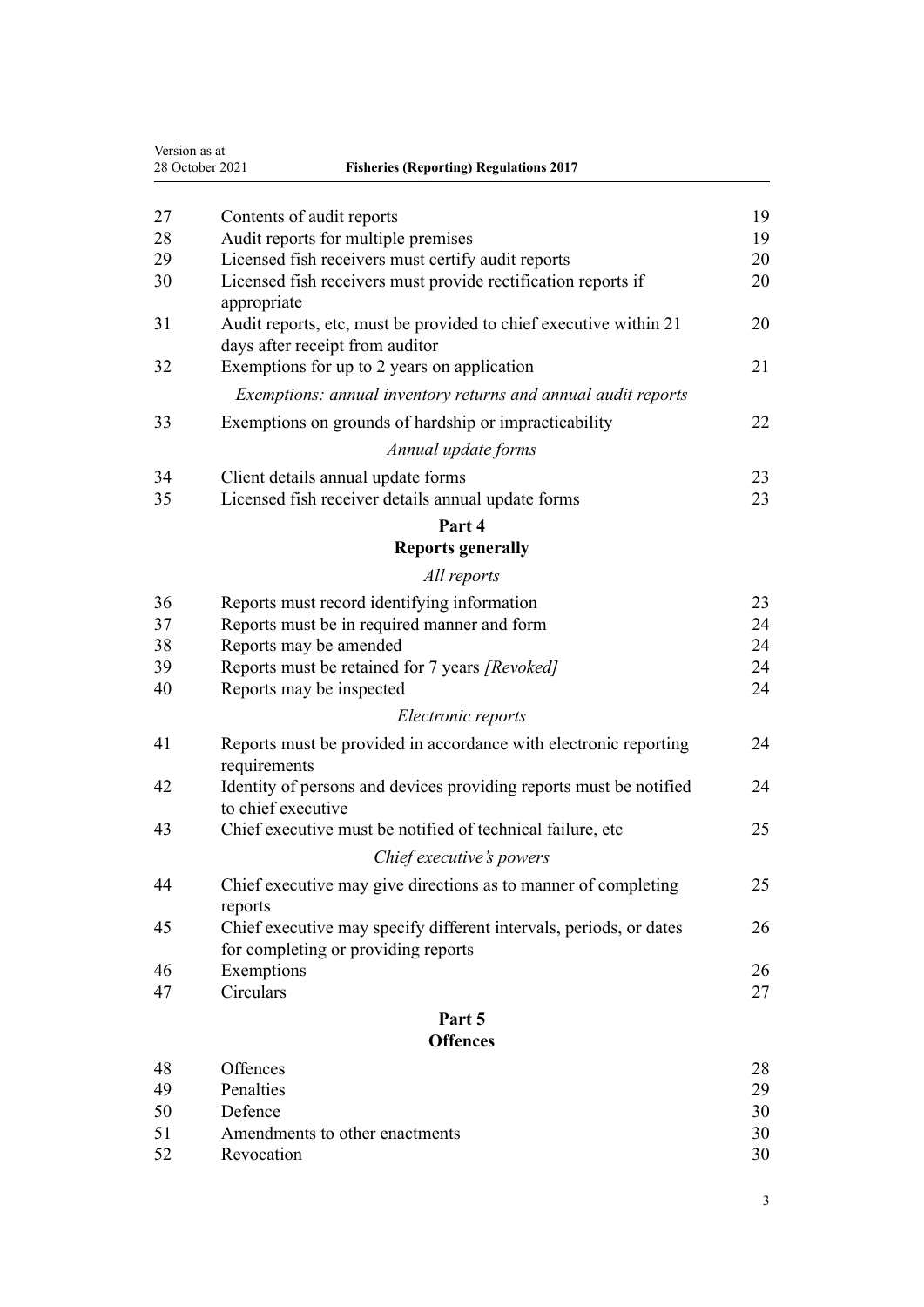<span id="page-3-0"></span>

| r 1 | <b>Fisheries (Reporting) Regulations 2017</b> | Version as at<br>28 October 2021 |
|-----|-----------------------------------------------|----------------------------------|
|     | Schedule 1                                    | 31                               |
|     | Transitional, savings, and related provisions |                                  |
|     | <b>Schedule 2</b>                             | 67                               |
|     | <b>Contents of audit reports</b>              |                                  |
|     | <b>Schedule 3</b>                             | 69                               |
|     | <b>Amendments to other enactments</b>         |                                  |

# **Regulations**

### **1 Title**

These regulations are the Fisheries (Reporting) Regulations 2017.

### **2 Commencement**

These regulations come into force on 1 October 2017.

### **3 Interpretation**

In these regulations, unless the context otherwise requires,—

**Act** means the [Fisheries Act 1996](http://legislation.govt.nz/pdflink.aspx?id=DLM394191)

**auditor** means an auditor appointed under [regulation 26](#page-17-0)

**circular** means a circular issued by the chief executive under [regulation 47](#page-26-0)

**client details annual update form** means the approved form for updating cli‐ ent details under [regulation 34](#page-22-0)

**client number** means the unique identification number assigned by the chief executive to a person who is included in any class listed in [section 189](http://legislation.govt.nz/pdflink.aspx?id=DLM398377) of the Act

**destination type code** means a code, as specified in a circular, that identifies a particular type of landing or disposal (as defined by [regulation 10\(4\)](#page-9-0))

**electronic reporting requirements** means the technical requirements for elec‐ tronic reporting that are specified in a circular

**fish** includes seaweed

**fishing method** has the meaning given by [regulation 3](http://legislation.govt.nz/pdflink.aspx?id=DLM76412) of the Fisheries (Commercial Fishing) Regulations 2001

**fishing trip** or **trip**, in relation to a trip undertaken by a permit holder for the purpose of fishing, means a period that,—

- (a) if the permit holder uses a vessel,—
	- (i) starts when the vessel—
		- (A) leaves any place at which the vessel is moored or berthed or launched; or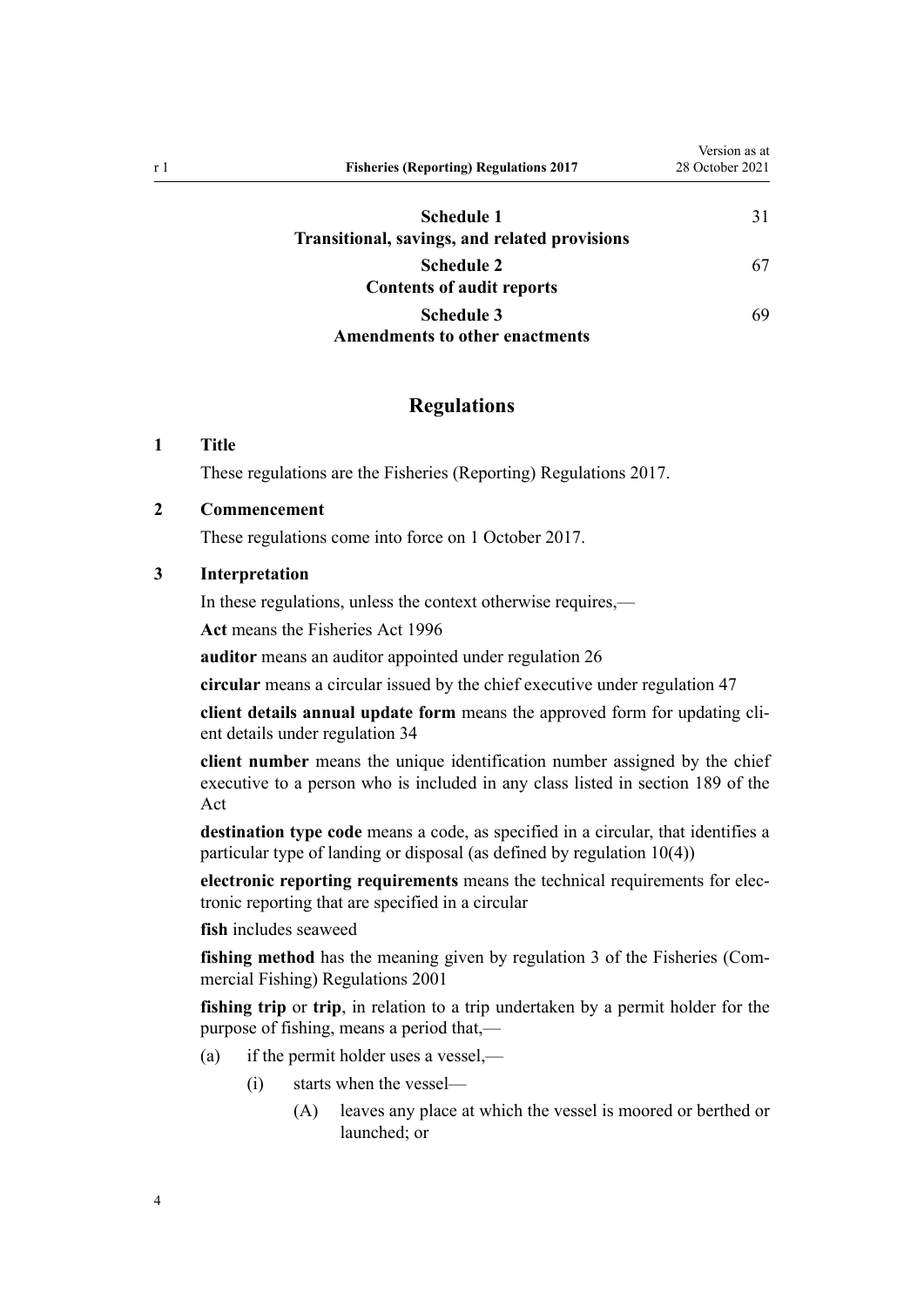- (B) enters the exclusive economic zone through its seaward boundary; and
- (ii) ends when the vessel—
	- (A) returns to a place at which the permit holder using the vessel is permitted to land fish and any fish is removed from the vessel or the vessel with fish on board is removed from the water; or
	- (B) having been granted approval under [section 110](http://legislation.govt.nz/pdflink.aspx?id=DLM396997) of the Act, leaves the exclusive economic zone by its seaward boun‐ dary:
- (b) if the permit holder does not use a vessel,—
	- (i) starts when the permit holder begins fishing; and
	- (ii) ends when the permit holder returns to a place where the permit holder may—
		- (A) land the fish in accordance with the conditions of their per‐ mit; or
		- (B) hold the fish in a holding container

### **holding container**—

- (a) means any container on land or in water that is used primarily for storing (but not transporting) fish or fish product; and
- (b) includes—
	- (i) a freezer or chiller on land:
	- (ii) a live fish holding tank on land:
	- (iii) a holding pot in the sea or other waters:
	- (iv) a sack, net, or trap used to store live freshwater eels

**landed state** means the state of fish or fish product when it is landed, having regard to the degree or amount of any processing of the fish since it was taken

**landing** has the meaning given by [regulation 4](#page-5-0)

### **licensed fish receiver**—

- (a) means a person who holds a fish receiver's licence under the [Fisheries](http://legislation.govt.nz/pdflink.aspx?id=DLM241426) [\(Licensed Fish Receivers\) Regulations 1997;](http://legislation.govt.nz/pdflink.aspx?id=DLM241426) and
- (b) includes a person who acts as an employee or agent of a person described in paragraph (a)

**licensed fish receiver details annual update form** means the approved form for updating licensed fish receiver details under [regulation 35](#page-22-0)

#### **permit holder**—

(a) means—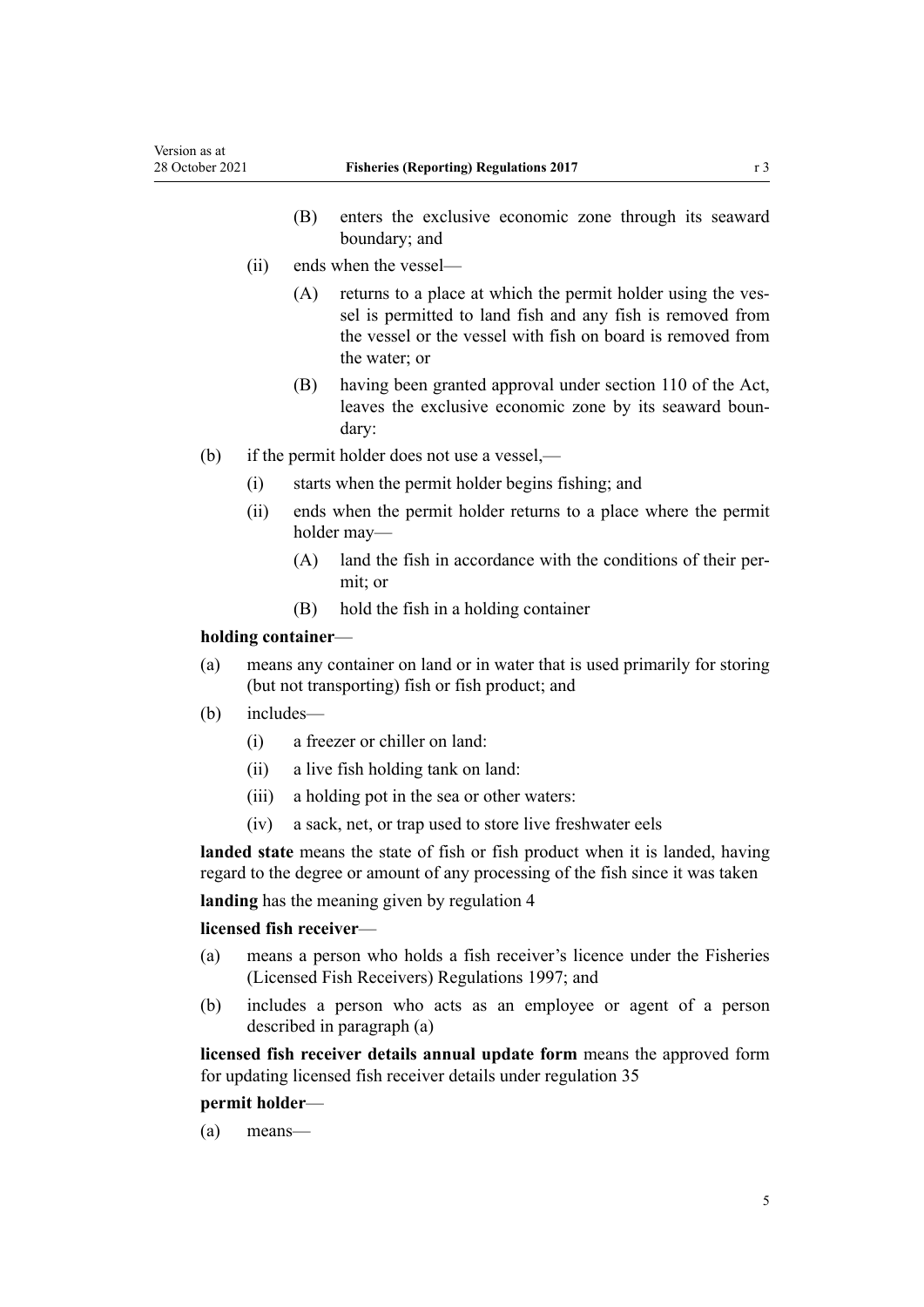- <span id="page-5-0"></span>(i) a person who holds a fishing permit issued under [section 91](http://legislation.govt.nz/pdflink.aspx?id=DLM396924) of the Act:
- (ii) a person who holds a high seas fishing permit issued under [section](http://legislation.govt.nz/pdflink.aspx?id=DLM397340) [113H](http://legislation.govt.nz/pdflink.aspx?id=DLM397340) of the Act; and
- (b) includes a person—
	- (i) who acts as an employee or agent of a person described in para‐ graph (a); and
	- (ii) whose responsibilities include reporting functions under these regulations

**related party** has the meaning given by [regulation 26\(4\)](#page-17-0)

**report** means a report or return of a kind described in [regulation 6](#page-6-0)

**type of fish** means the species or fishstock to which a fish belongs, whichever form of identification is required by a circular.

Regulation 3 **permit holder** paragraph (b): replaced, on 10 January 2019, by [regulation 4](http://legislation.govt.nz/pdflink.aspx?id=LMS140448) of the Fish‐ eries (Reporting) Amendment Regulations 2018 (LI 2018/259).

#### **4 Meaning of landing**

- (1) In these regulations, **landing** means,—
	- (a) in relation to fish taken using a vessel, except in the fresh waters within New Zealand,—
		- (i) the removal of a vessel containing fish from New Zealand fisheries waters for the purpose of moving the vessel to any place in New Zealand; or
		- (ii) the removal or discharge of fish from a vessel (other than by placing the fish in a holding pot in the sea); or
		- (iii) the removal of a vessel containing fish from New Zealand fisheries waters under an approval granted under [section 110](http://legislation.govt.nz/pdflink.aspx?id=DLM396997) of the Act; or
		- (iv) the disposal, or loss from the permit holder's possession, of fish that had been placed in a holding container on land:
	- (b) in relation to fish taken without using a vessel, or taken using a vessel in the fresh waters within New Zealand,—
		- (i) the disposal or loss of fish from the permit holder's possession (including fish held by the permit holder in a holding container); or
		- (ii) the removal of fish from the immediate vicinity of the body of water from which the fish was taken.
- (2) For the purposes of subclause  $(1)(a)(ii)$ , fish must be treated as being removed or discharged from a vessel if—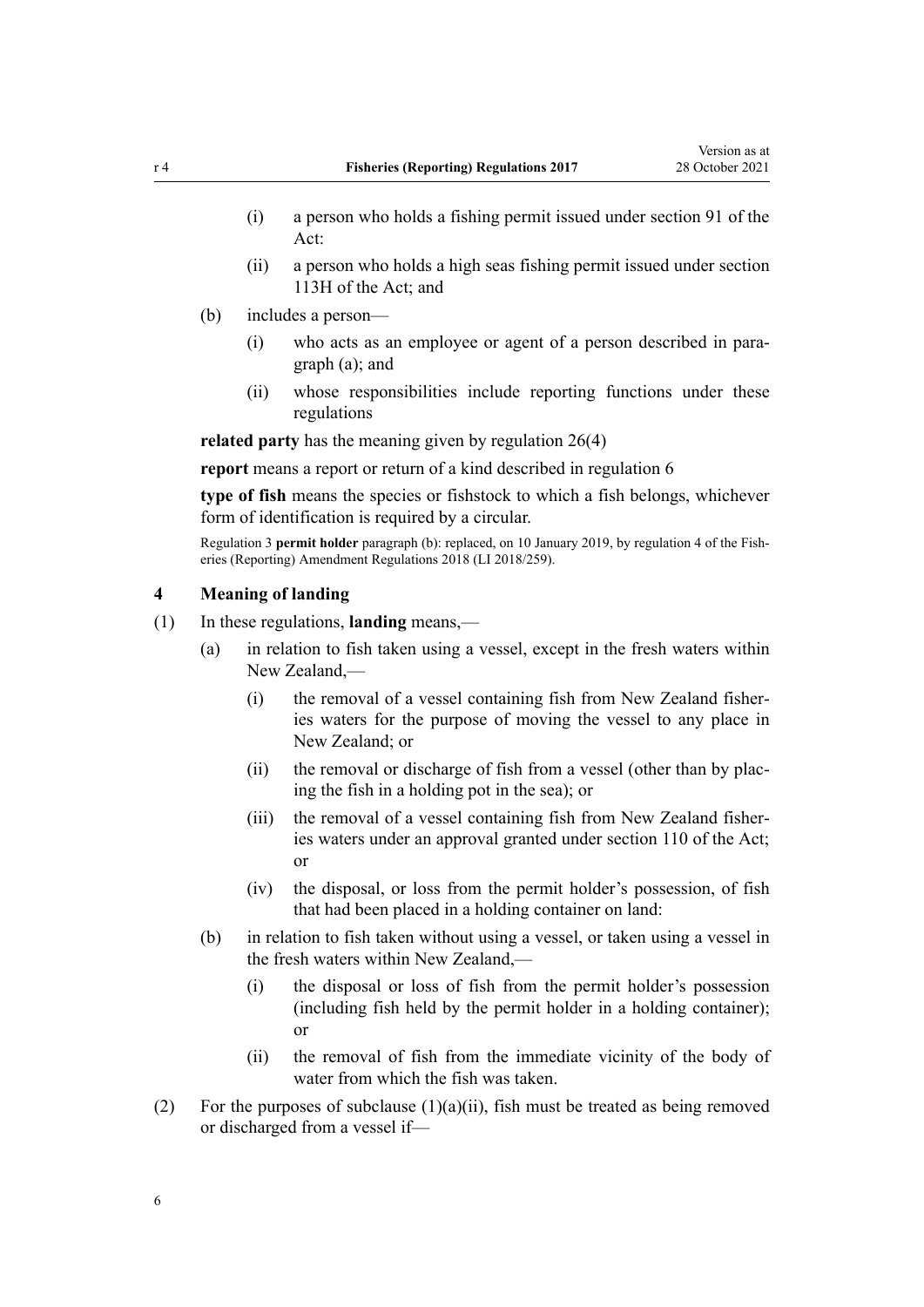- <span id="page-6-0"></span>(a) the vessel ceases to be registered or is re-registered under the Act, for whatever reason and by whatever mechanism; or
- (b) fish are held on board the vessel at the close of a fishing year and the vessel is operated by, or on behalf of, a person who, during the fishing year ending on that day, has held 100 000 kg or more of annual catch entitlement under the Act.

Regulation 4(1)(a)(ii): amended, on 10 January 2019, by [regulation 5](http://legislation.govt.nz/pdflink.aspx?id=LMS140449) of the Fisheries (Reporting) Amendment Regulations 2018 (LI 2018/259).

### **5 Transitional, savings, and related provisions**

The transitional, savings, and related provisions set out in [Schedule 1](#page-30-0) have effect according to their terms.

### **6 Kinds of reports**

The kinds of reports provided for by these regulations are—

#### *Event reports*

(aaa) trip start reports (*see* [regulation 7AAA](#page-7-0)):

(aaab) trip end reports (*see* [regulation 7AAAB](#page-7-0)):

- (a) fish catch reports (*see* [regulation 7\)](#page-7-0):
- (b) non-fish species or protected fish species catch reports (*see* [regulation](#page-8-0) [8\)](#page-8-0):
- (c) processing reports (*see* [regulation 9\)](#page-8-0):
- (d) disposal reports (*see* [regulation 10\)](#page-9-0):
- (e) landing reports (*see* [regulation 11](#page-10-0)): *Monthly reports*
- (f) monthly harvest returns (*see* [regulations 13](#page-11-0) and [14](#page-12-0)):
- (g) licensed fish receiver returns (*see* [regulation 20\)](#page-14-0): *Annual reports*
- (h) licensed fish receiver annual inventory returns (*see* [regulation 23](#page-16-0)):
- (i) licensed fish receiver annual audit reports (*see* [regulation 25](#page-17-0)):
- (j) client details annual update forms (*see* [regulation 34\)](#page-22-0):
- (k) licensed fish receiver details annual update forms (*see* [regulation 35\)](#page-22-0): *Amendments*
- (l) amendments to any of the reports referred to in paragraphs (a) to (k) (*see* [regulation 38\)](#page-23-0).

Regulation 6(aaa): inserted, on 10 January 2019, by [regulation 6](http://legislation.govt.nz/pdflink.aspx?id=LMS140450) of the Fisheries (Reporting) Amend‐ ment Regulations 2018 (LI 2018/259).

Regulation 6(aaab): inserted, on 10 January 2019, by [regulation 6](http://legislation.govt.nz/pdflink.aspx?id=LMS140450) of the Fisheries (Reporting) Amendment Regulations 2018 (LI 2018/259).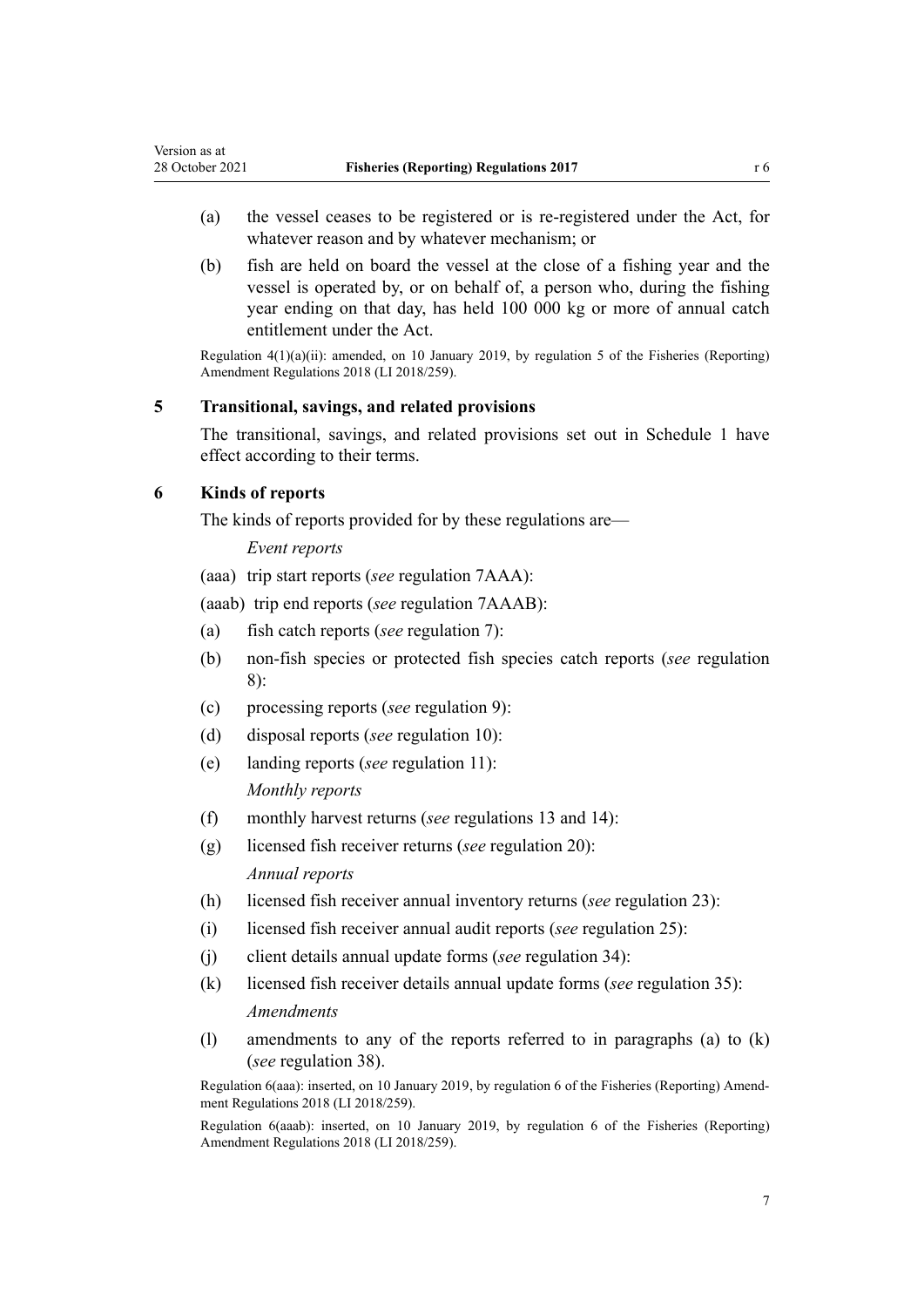# **Part 1**

# **Event reports**

### <span id="page-7-0"></span>**7AAA Trip start reports**

- (1) A permit holder must complete and provide a trip start report to the chief executive immediately after the start of each fishing trip.
- (2) The trip start report must record—
	- (a) the date and time that the fishing trip starts; and
	- (b) the location of where the fishing trip starts; and
	- (c) any additional information specified in a circular.

Regulation 7AAA: inserted, on 10 January 2019, by [regulation 7](http://legislation.govt.nz/pdflink.aspx?id=LMS140453) of the Fisheries (Reporting) Amendment Regulations 2018 (LI 2018/259).

#### **7AAAB Trip end reports**

- (1) A permit holder must complete and provide a trip end report to the chief executive immediately after the end of each fishing trip.
- (2) The trip end report must record—
	- (a) the date and time that the fishing trip ends; and
	- (b) the location of where the fishing trip ends; and
	- (c) any additional information specified in a circular.

Regulation 7AAAB: inserted, on 10 January 2019, by [regulation 7](http://legislation.govt.nz/pdflink.aspx?id=LMS140453) of the Fisheries (Reporting) Amendment Regulations 2018 (LI 2018/259).

### **7 Fish catch reports**

- (1) A permit holder must provide a fish catch report to the chief executive each time fishing is carried out under the permit.
- (2) The report must record—
	- (a) the type of fish that the permit holder intends to take; and
	- (b) the date and time of when and location of where the fishing starts; and
	- (c) the date and time of when and location of where the fishing ends; and
	- (d) any additional information specified in a circular.
- (3) The permit holder must—
	- (a) record the information referred to in subclause  $(2)(a)$  and (b) immediately when the fishing starts; and
	- (b) record the information referred to in subclause (2)(c) immediately when the fishing ends; and
	- (c) record the information referred to in subclause  $(2)(d)$  and complete the report within 8 hours after the fishing ends; and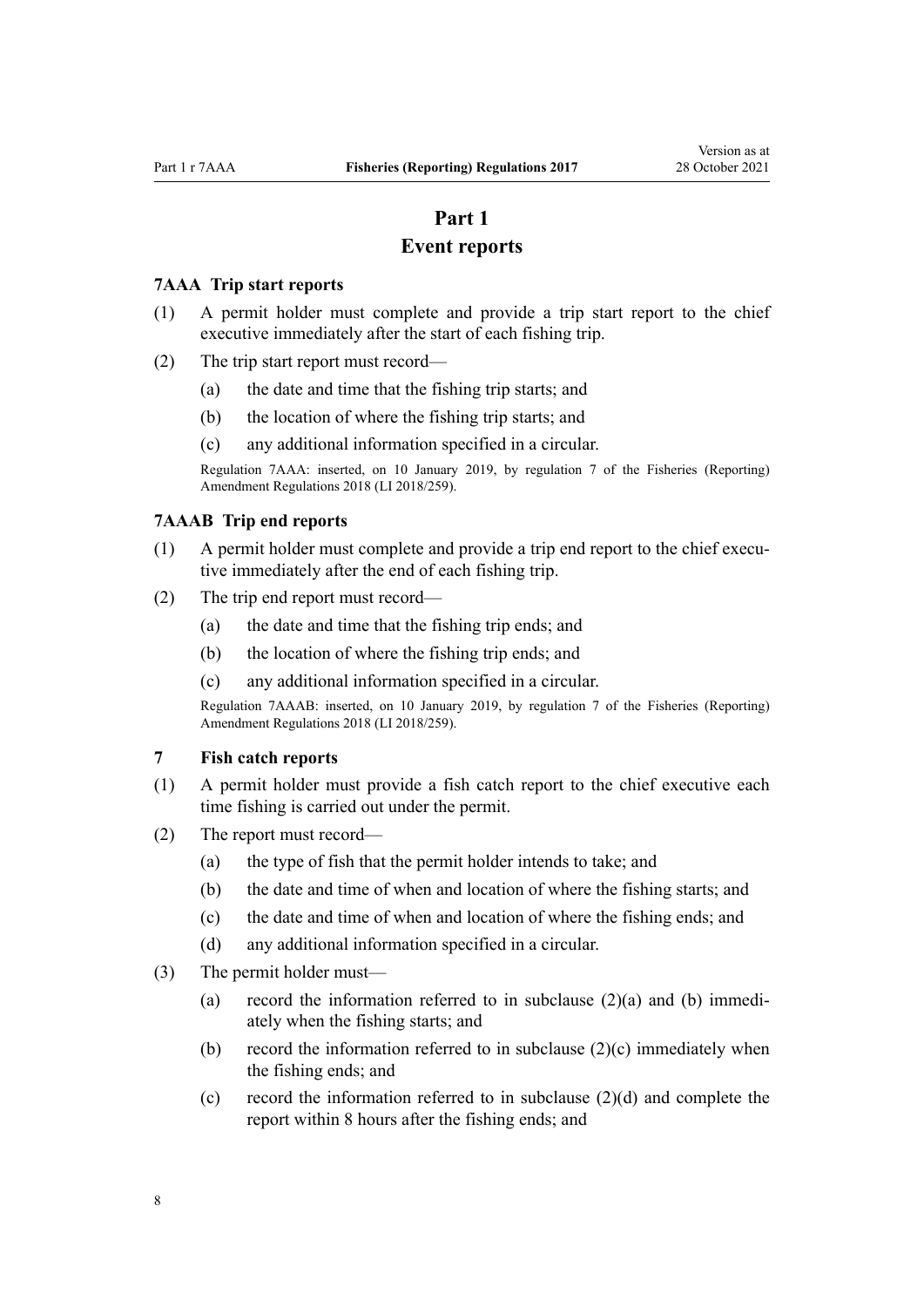- <span id="page-8-0"></span>(d) provide a fish catch report to the chief executive before the close of the day on which the report must be completed.
- (4) This regulation does not apply to fish that must be recorded in a report under regulation 8.

Regulation 7(1): replaced, on 10 January 2019, by [regulation 8\(1\)](http://legislation.govt.nz/pdflink.aspx?id=LMS140454) of the Fisheries (Reporting) Amendment Regulations 2018 (LI 2018/259).

Regulation 7(3)(a): amended, on 10 January 2019, by [regulation 8\(2\)](http://legislation.govt.nz/pdflink.aspx?id=LMS140454) of the Fisheries (Reporting) Amendment Regulations 2018 (LI 2018/259).

Regulation 7(3)(b): amended, on 10 January 2019, by [regulation 8\(3\)](http://legislation.govt.nz/pdflink.aspx?id=LMS140454) of the Fisheries (Reporting) Amendment Regulations 2018 (LI 2018/259).

Regulation 7(3)(c): amended, on 10 January 2019, by [regulation 8\(4\)](http://legislation.govt.nz/pdflink.aspx?id=LMS140454) of the Fisheries (Reporting) Amendment Regulations 2018 (LI 2018/259).

Regulation 7(3)(d): replaced, on 10 January 2019, by [regulation 8\(5\)](http://legislation.govt.nz/pdflink.aspx?id=LMS140454) of the Fisheries (Reporting) Amendment Regulations 2018 (LI 2018/259).

#### **8 Non-fish species or protected fish species catch reports**

- (1) A permit holder must provide a non-fish species or protected fish species catch report to the chief executive if the permit holder catches (whether intentionally or not) 1 or both of the following:
	- (a) a non-fish species that is specified in a circular:
	- (b) a fish species that is declared to be a protected fish species by a circular.
- (2) The report must record—
	- (a) the species and quantities caught; and
	- (b) the fishing method that resulted in the catch; and
	- (c) the date, time, and location of the fishing; and
	- (d) any additional information specified in a circular.
- (3) The permit holder must,—
	- (a) if required to complete a fish catch report, complete and provide the report at the same time as the fish catch report; and
	- (b) in any other case, complete and provide the report before the close of the day on which the permit holder becomes aware of the non-fish species or protected fish species catch.

Regulation 8(1): amended, on 10 January 2019, by [regulation 9\(1\)](http://legislation.govt.nz/pdflink.aspx?id=LMS140455) of the Fisheries (Reporting) Amendment Regulations 2018 (LI 2018/259).

Regulation 8(3): replaced, on 10 January 2019, by [regulation 9\(2\)](http://legislation.govt.nz/pdflink.aspx?id=LMS140455) of the Fisheries (Reporting) Amendment Regulations 2018 (LI 2018/259).

### **9 Processing reports**

- (1) A permit holder must provide a processing report to the chief executive each time both of the following apply:
	- (a) the permit holder processes fish on board a vessel; and
	- (b) the vessel—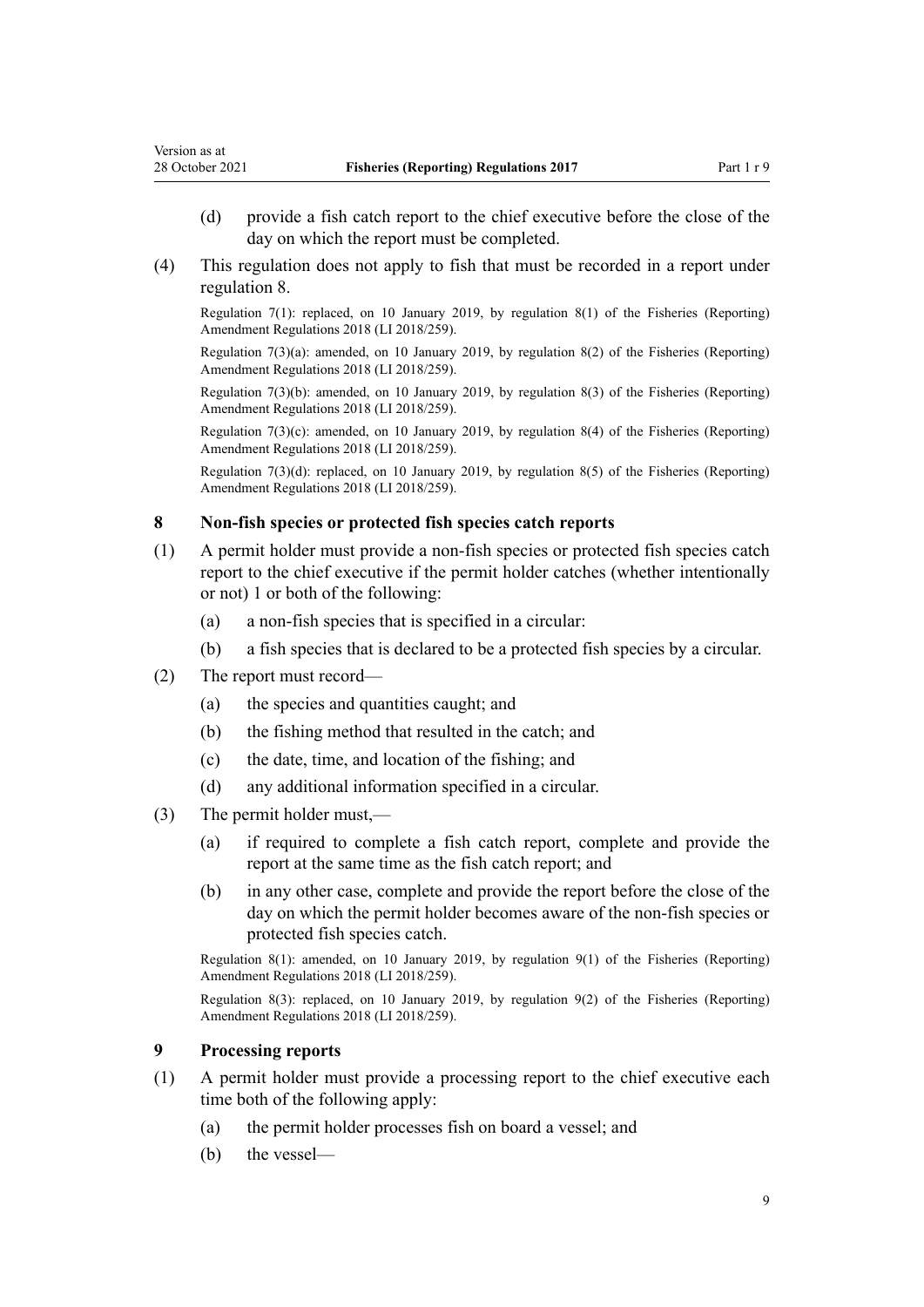- (i) is of a size or class specified in a circular; and
- (ii) is on a fishing trip during which fishing operations of a kind specified in a circular have been undertaken.
- <span id="page-9-0"></span>(2) The report must cover a period of not more than 24 hours and record—
	- (a) the date on which the fish is processed; and
	- (b) the types of fish processed and their quantities; and
	- (c) the processed states of the fish; and
	- (d) any additional information specified in a circular.
- (3) The permit holder must complete and provide the report to the chief executive before the close of the day after the day covered by the report.

Regulation 9(1)(b): replaced, on 10 January 2019, by [regulation 10\(1\)](http://legislation.govt.nz/pdflink.aspx?id=LMS140456) of the Fisheries (Reporting) Amendment Regulations 2018 (LI 2018/259).

Regulation 9(2): amended, on 10 January 2019, by [regulation 10\(2\)](http://legislation.govt.nz/pdflink.aspx?id=LMS140456) of the Fisheries (Reporting) Amendment Regulations 2018 (LI 2018/259).

Regulation 9(3): replaced, on 10 January 2019, by [regulation 10\(3\)](http://legislation.govt.nz/pdflink.aspx?id=LMS140456) of the Fisheries (Reporting) Amendment Regulations 2018 (LI 2018/259).

#### **10 Disposal reports**

- (1) This regulation applies if a permit holder—
	- (a) returns, abandons, or accidentally loses fish to or in the sea or other waters; or
	- (b) stores fish in, or retrieves fish from, a holding pot in the sea or other waters; or
	- (c) uses fish (for example, as food or bait) during the trip on which the fish was taken.
- (1A) The permit holder must provide a disposal report to the chief executive in respect of the activities described in subclause (1).
- (2) The report must record,—
	- (a) for all disposals,—
		- (i) the types of fish disposed of and their estimated quantities; and
		- (ii) the fish catch report (if any) that related to the fish; and
		- (iii) the destination type code; and
	- (b) for disposals under subclause  $(1)(b)$ , the date, time, and location of the disposal; and
	- (c) for disposals specified in a circular, any additional information specified in a circular.
- (3) The permit holder must,—
	- (a) if required to complete a fish catch report,—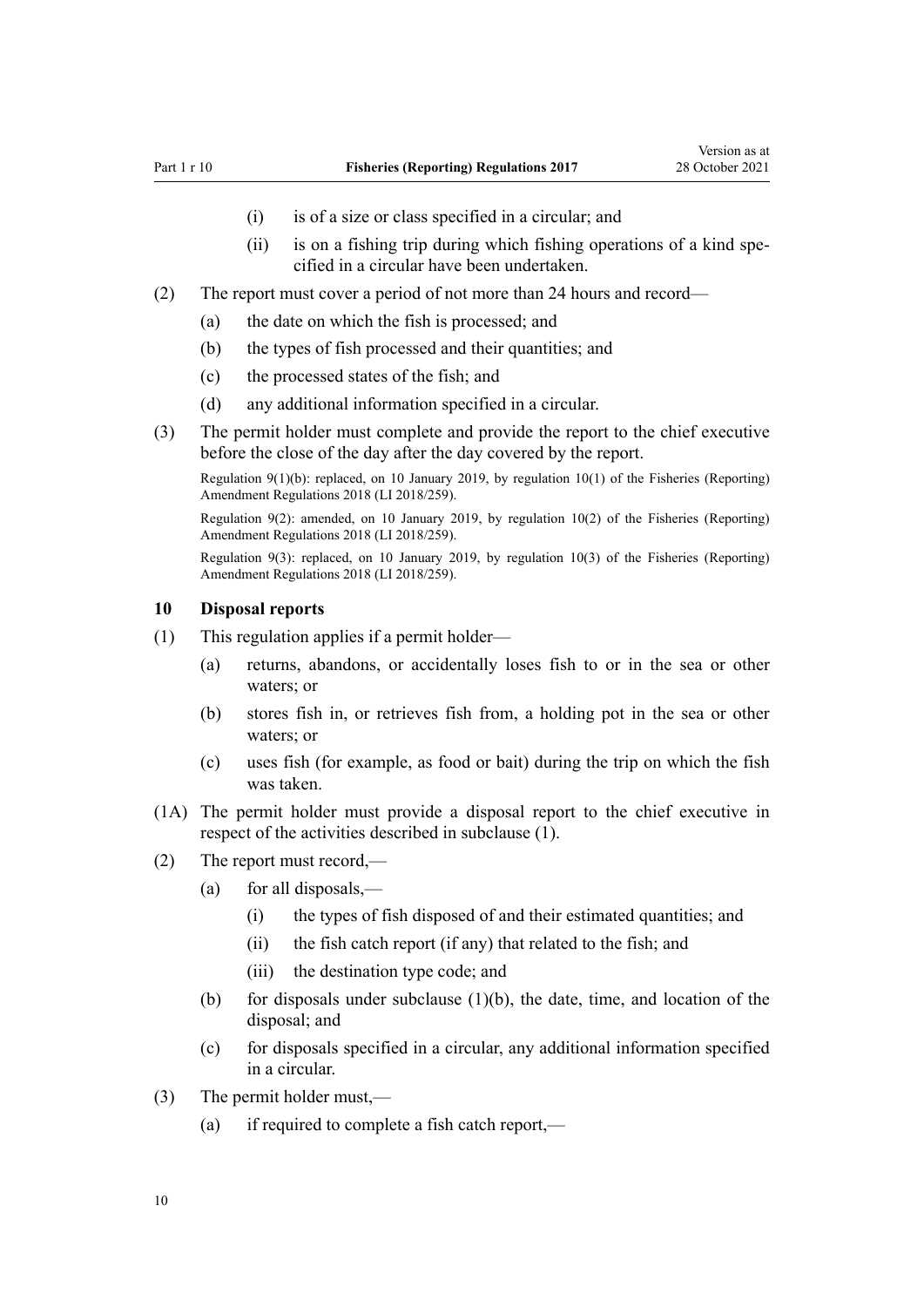- <span id="page-10-0"></span>(i) complete the disposal report within 8 hours after the fishing ends; and
- (ii) provide the disposal report to the chief executive before the close of the day on which the report must be completed; or
- (b) if required to complete and provide a processing report, complete and provide the disposal report at the same time; or
- (c) in any other case,—
	- (i) complete the disposal report within 1 hour after the disposal is fin‐ ished; and
	- (ii) provide the disposal report to the chief executive before the close of the day on which the report must be completed.
- (4) In this regulation, **disposal** means any of the actions described in subclause  $(1)(a)$  to  $(c)$ .

Regulation 10(1): amended, on 10 January 2019, by [regulation 11\(1\)](http://legislation.govt.nz/pdflink.aspx?id=LMS140457) of the Fisheries (Reporting) Amendment Regulations 2018 (LI 2018/259).

Regulation 10(1)(b): amended, on 10 January 2019, by [regulation 11\(2\)](http://legislation.govt.nz/pdflink.aspx?id=LMS140457) of the Fisheries (Reporting) Amendment Regulations 2018 (LI 2018/259).

Regulation 10(1A): inserted, on 10 January 2019, by [regulation 11\(3\)](http://legislation.govt.nz/pdflink.aspx?id=LMS140457) of the Fisheries (Reporting) Amendment Regulations 2018 (LI 2018/259).

Regulation 10(3): replaced, on 10 January 2019, by [regulation 11\(4\)](http://legislation.govt.nz/pdflink.aspx?id=LMS140457) of the Fisheries (Reporting) Amendment Regulations 2018 (LI 2018/259).

### **11 Landing reports**

- (1) A permit holder must provide a landing report to the chief executive each time the permit holder lands fish or fish product.
- (2) The report must record—
	- (a) the types of fish or fish product landed; and
	- (aa) the greenweight of the fish or fish product that is conveyed or sold to a licensed fish receiver; and
	- (b) the date of the landing; and
	- (c) the destination type code; and
	- (d) any additional information specified in a circular.
- (3) The permit holder must—
	- (a) record the information referred to in subclause  $(2)(a)$ ,  $(b)$ ,  $(c)$ , and  $(d)$ immediately after the landing is finished; and
	- (b) record the information referred to in subclause (2)(aa) (if applicable) not later than 15 days after the landing is finished; and
	- (c) provide to the chief executive the information referred to in subclause (2) by the close of the day on which it must be recorded.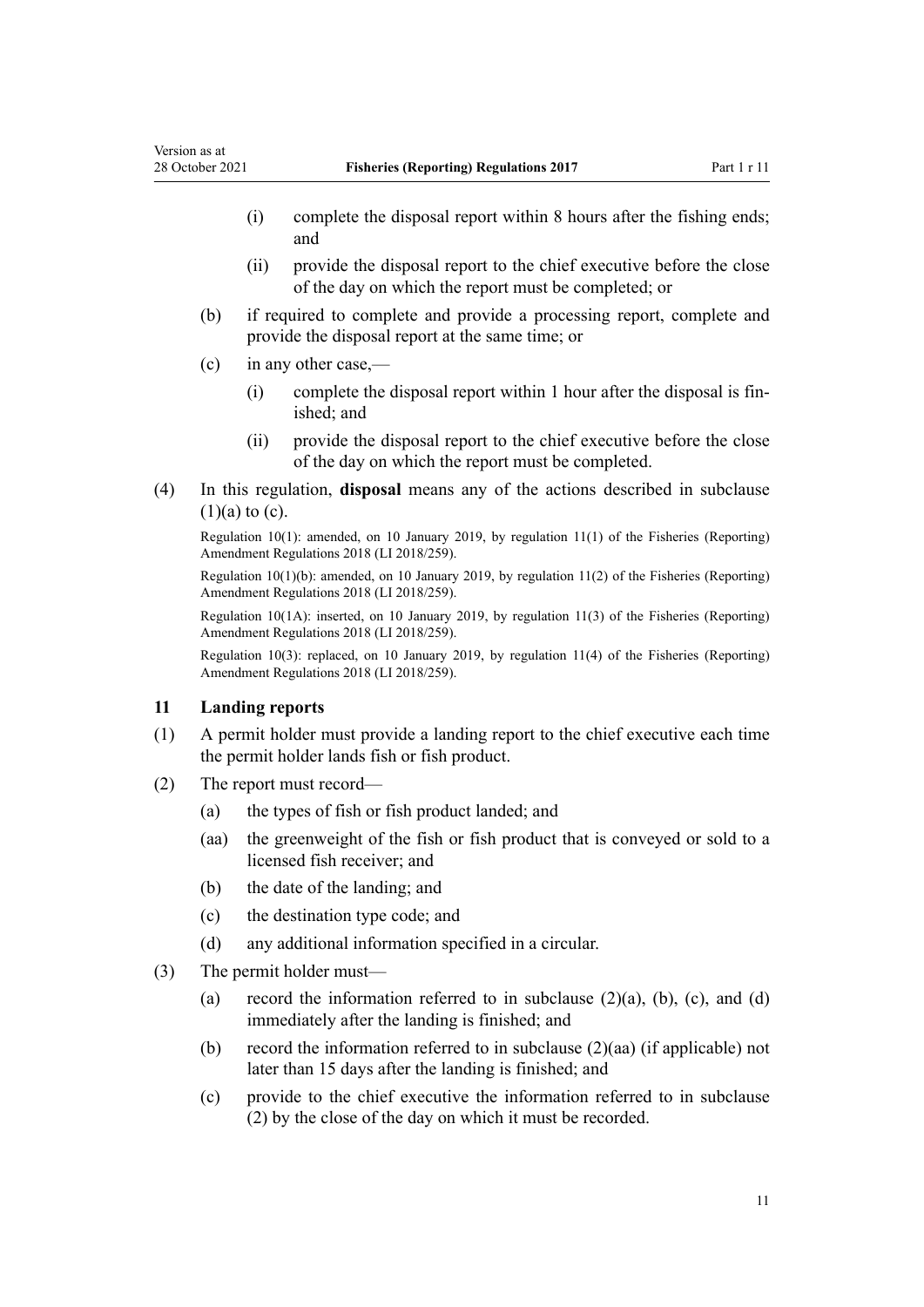<span id="page-11-0"></span>(4) This regulation does not apply to a landing that is also a disposal for the pur‐ poses of [regulation 10](#page-9-0).

Regulation 11(2)(a): replaced, on 10 January 2019, by [regulation 12\(1\)](http://legislation.govt.nz/pdflink.aspx?id=LMS140458) of the Fisheries (Reporting) Amendment Regulations 2018 (LI 2018/259).

Regulation 11(2)(aa): inserted, on 10 January 2019, by [regulation 12\(1\)](http://legislation.govt.nz/pdflink.aspx?id=LMS140458) of the Fisheries (Reporting) Amendment Regulations 2018 (LI 2018/259).

Regulation 11(3): replaced, on 10 January 2019, by [regulation 12\(2\)](http://legislation.govt.nz/pdflink.aspx?id=LMS140458) of the Fisheries (Reporting) Amendment Regulations 2018 (LI 2018/259).

#### **12 Event reports must be completed and provided electronically**

- (1) A report under this Part must be completed and provided electronically.
- (2) *See* [regulation 41](#page-23-0) for the obligation to comply with the electronic reporting requirements.

# **Part 2 Monthly reports**

#### *Monthly harvest returns*

#### *[Revoked]*

Heading: revoked, on 10 January 2019, by [regulation 13](http://legislation.govt.nz/pdflink.aspx?id=LMS140459) of the Fisheries (Reporting) Amendment Regulations 2018 (LI 2018/259).

### **13 Monthly harvest returns: who must provide them**

- (1) A person must complete a monthly harvest return and provide it to the chief executive if the person—
	- (a) is a permit holder; or
	- (b) has been granted an approval under [section 110](http://legislation.govt.nz/pdflink.aspx?id=DLM396997) of the Act that contains a condition requiring the person to provide monthly harvest returns; or
	- (c) has been issued with a special permit under [section 97](http://legislation.govt.nz/pdflink.aspx?id=DLM396952) of the Act that contains a condition requiring the person to provide monthly harvest returns; or
	- (d) is advised by the chief executive in writing that the person must provide monthly harvest returns; or
	- (e) is an operator who, being a New Zealand national using a New Zealand ship, takes any highly migratory species that is—
		- (i) subject to the quota management system outside New Zealand fisheries waters; and
		- (ii) taken outside New Zealand fisheries waters; and
		- (iii) taken for the purpose of sale.
- (2) However, subclause  $(1)(e)$  does not apply, and no monthly harvest return is required, if the operator proves to the satisfaction of the chief executive that—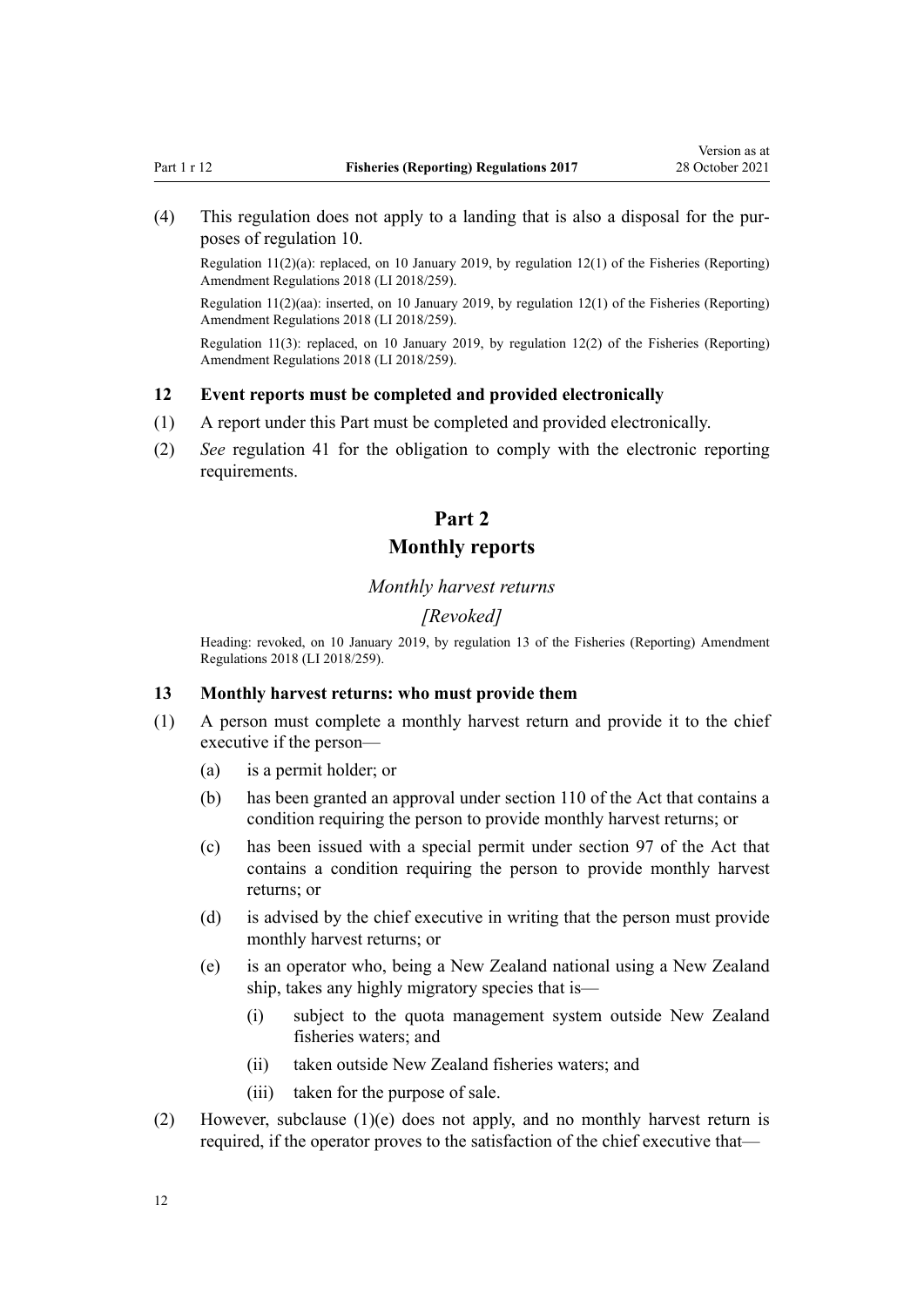- (a) the operator was authorised to take the species in the national fisheries jurisdiction of another State; and
- (b) if the other State has a national allocation for the species taken, the catch was recorded against the other State's allocation; and
- (c) the other State has agreed to comply with all of the conservation and management measures of the competent regional fisheries management organisation for the species.

Compare: SR 2001/188 [r 7](http://legislation.govt.nz/pdflink.aspx?id=DLM61825)

<span id="page-12-0"></span>Version as at

### **14 Monthly harvest returns: content and timing requirements**

- (1) A person required to provide monthly harvest returns must—
	- (a) complete a return for each month; and
	- (b) provide the return to the chief executive no later than 15 days after the last day of the month.
- (2) A return must record—
	- (a) the types of fish taken during the month and their quantities; and
	- (b) information identifying any vessels used to take the fish.
- (3) A return need not record—
	- $(a)$  fish—
		- (i) that is recorded in a disposal report or landing report; and
		- (ii) for which the appropriate destination type code is specified in a circular as not to be recorded on a monthly harvest return; or
	- (b) fish that is on board a vessel whose fishing trip spans a month; or
	- (c) fish that is—
		- (i) taken outside New Zealand fisheries waters; and
		- (ii) not subject to the quota management system outside New Zealand fisheries waters; or
	- (d) fish that is taken or retained by an observer under [Part 12](http://legislation.govt.nz/pdflink.aspx?id=DLM398666) of the Act.
- (4) If the exception in subclause  $(3)(a)$  or (b) ceases to apply, a person who subsequently lands that fish must—
	- (a) include the fish in the monthly harvest return for the month in which the exception ceased to apply; and
	- (b) comply with subclause  $(1)(b)$ .
- (5) *[Revoked]*
- (6) If no fish are required to be reported for a month, the return must—
	- (a) record the month and year to which the return relates; and
	- (b) be clearly marked as a nil return; and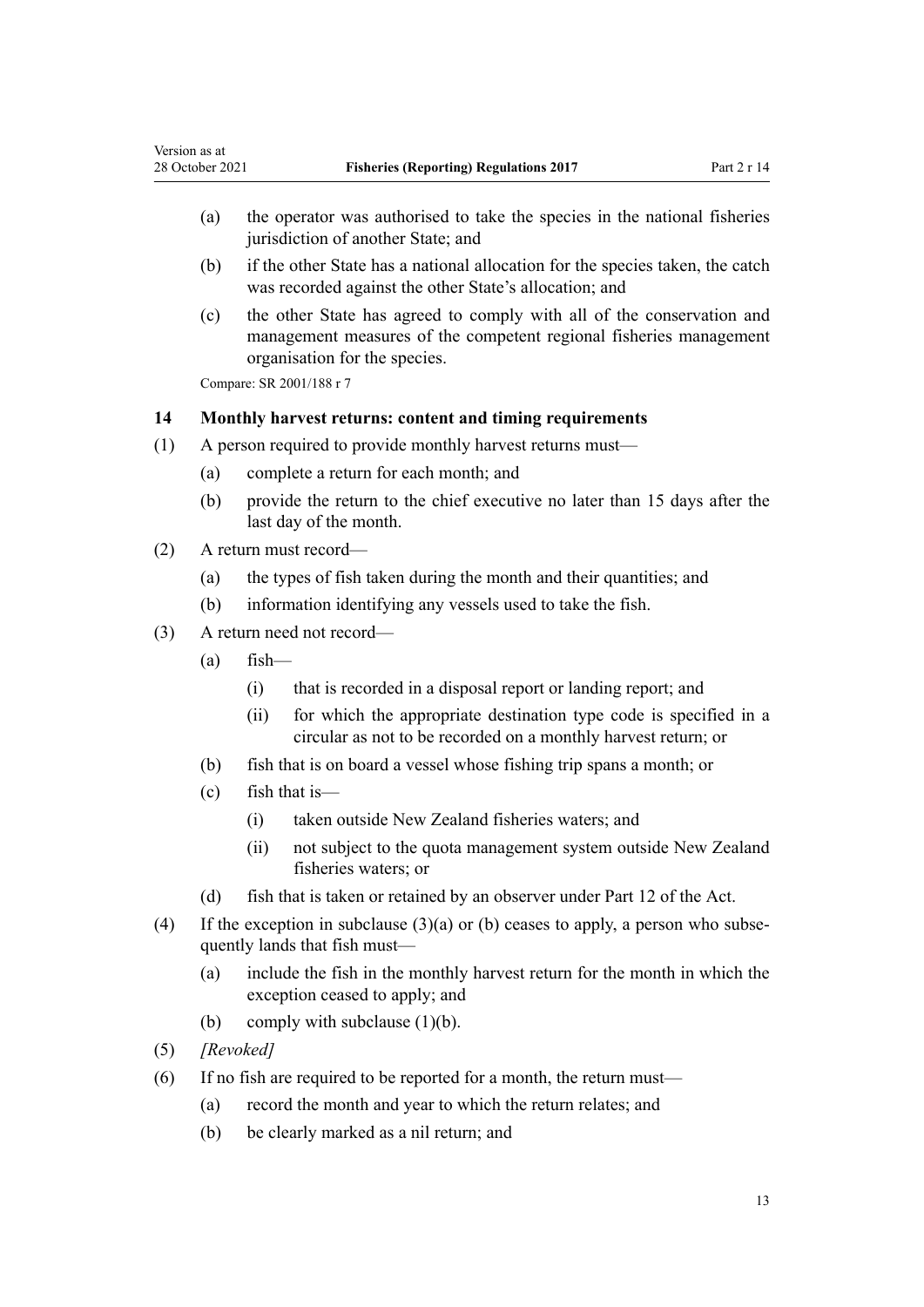<span id="page-13-0"></span>(c) be signed and dated by, or on behalf of, the person required to make the return.

Compare: SR 2001/188 [r 7](http://legislation.govt.nz/pdflink.aspx?id=DLM61825)

Regulation 14(3)(a): replaced, on 10 January 2019, by [regulation 14\(1\)](http://legislation.govt.nz/pdflink.aspx?id=LMS140460) of the Fisheries (Reporting) Amendment Regulations 2018 (LI 2018/259).

Regulation 14(5): revoked, on 10 January 2019, by [regulation 14\(2\)](http://legislation.govt.nz/pdflink.aspx?id=LMS140460) of the Fisheries (Reporting) Amendment Regulations 2018 (LI 2018/259).

#### **15 Monthly harvest returns must be provided using return books**

#### *[Revoked]*

Regulation 15: revoked, on 1 December 2019, by regulation 15(2).

#### **16 Chief executive must supply return books**

*[Revoked]*

Regulation 16: revoked, on 1 December 2019, by regulation 16(3).

### **17 Return books must be retained**

*[Revoked]*

Regulation 17: revoked, on 1 December 2019, by regulation 17(2).

### **18 Chief executive may authorise monthly harvest returns to be sent to different places**

*[Revoked]*

Regulation 18: revoked, on 1 December 2019, by regulation 18(2).

### **19 Chief executive may direct that monthly harvest returns be provided electronically**

- (1) After consulting the Minister, the chief executive may by notice—
	- (a) direct a person or class of persons to complete and provide monthly har‐ vest returns electronically; and
	- (b) in making a direction under paragraph (a), direct that the monthly harvest returns be provided within periods or on dates determined by the chief executive and specified in the notice.
- (2) *[Revoked]*
- (3) A notice given under subclause (1) must specify the date on and from which the direction applies.
- (4) A person who is subject to a direction under this regulation must comply with the direction.
- (5) *See* [regulation 41](#page-23-0) for the obligation to comply with the electronic reporting requirements.
- (6) A person who is required to complete and provide a monthly harvest return to the chief executive—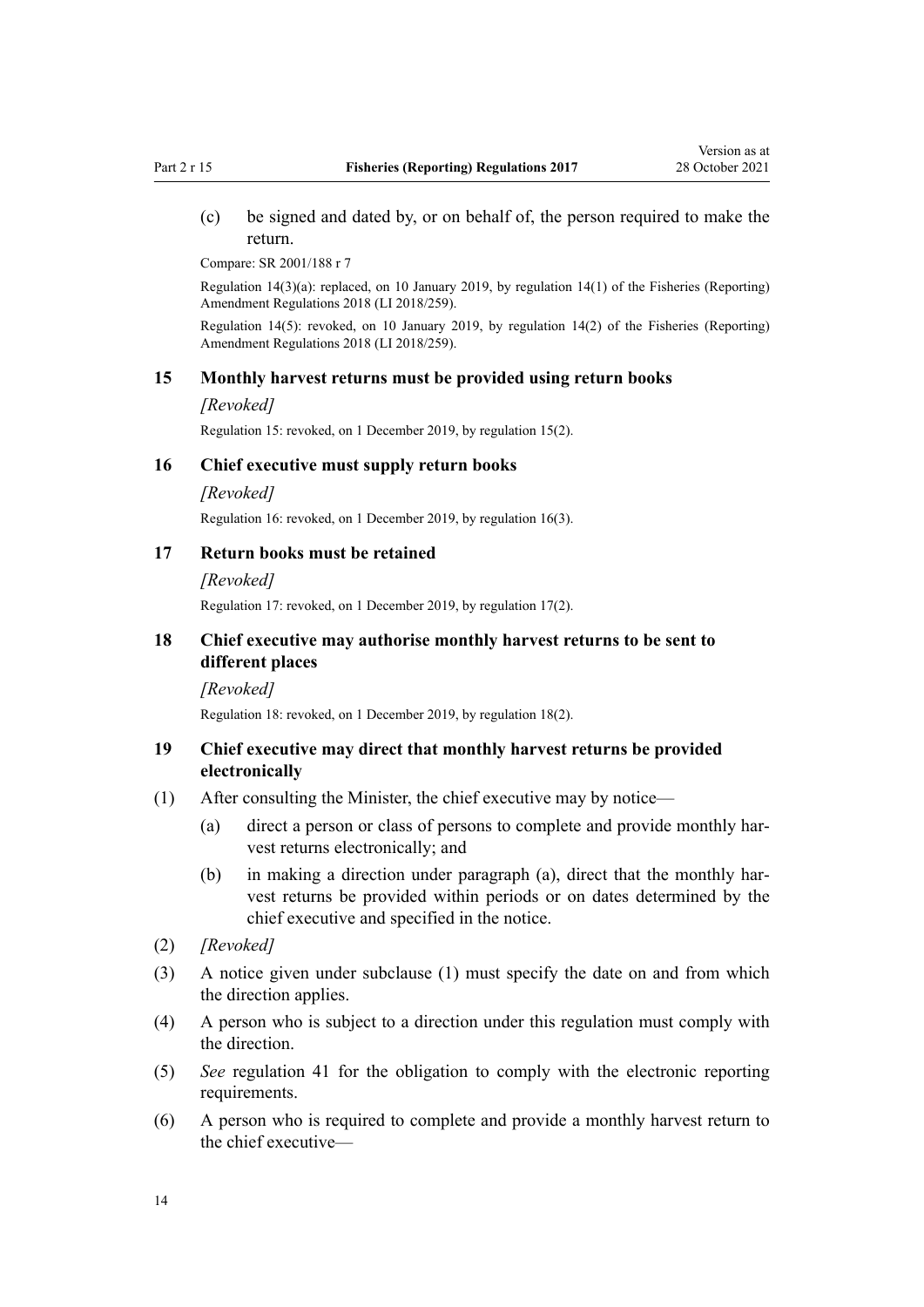- (a) must do it electronically on or from 1 December 2019; and
- (b) may do it electronically before that date.
- (7) A notice given under this regulation is secondary legislation (*see* [Part 3](http://legislation.govt.nz/pdflink.aspx?id=DLM7298343) of the Legislation Act 2019 for publication requirements), unless it applies only to 1 or more named persons.
- (8) A notice that is not secondary legislation must be in writing and given to each person to whom it applies.

Compare: SR 2001/188 [r 41F](http://legislation.govt.nz/pdflink.aspx?id=DLM2407419)

<span id="page-14-0"></span>Version as at

| Legislation Act 2019 requirements for secondary legislation made under this regulation |                                                                                                                                                                            |                   |  |
|----------------------------------------------------------------------------------------|----------------------------------------------------------------------------------------------------------------------------------------------------------------------------|-------------------|--|
| <b>Publication</b>                                                                     | The maker must publish it on a website maintained by, or LA19 ss 73, 74(1)(a),<br>on behalf of, the Ministry                                                               | Sch 1 cl 14       |  |
| <b>Presentation</b>                                                                    | It is not required to be presented to the House of<br>Representatives because a transitional exemption applies cl 32(1)(a)<br>under Schedule 1 of the Legislation Act 2019 | LA19 s 114, Sch 1 |  |
| <b>Disallowance</b>                                                                    | It may be disallowed by the House of Representatives                                                                                                                       | LA19 ss 115, 116  |  |
|                                                                                        | This note is not part of the secondary legislation.                                                                                                                        |                   |  |

Regulation 19(2): revoked, on 28 October 2021, by [regulation 50\(1\)](http://legislation.govt.nz/pdflink.aspx?id=LMS509169) of the Legislation Act (Sub-delegated Secondary Legislation) Regulations 2021 (LI 2021/248).

Regulation 19(6): inserted, on 10 January 2019, by [regulation 19](http://legislation.govt.nz/pdflink.aspx?id=LMS140465) of the Fisheries (Reporting) Amendment Regulations 2018 (LI 2018/259).

Regulation 19(7): inserted, on 28 October 2021, by [regulation 50\(2\)](http://legislation.govt.nz/pdflink.aspx?id=LMS509169) of the Legislation Act (Sub-dele‐ gated Secondary Legislation) Regulations 2021 (LI 2021/248).

Regulation 19(8): inserted, on 28 October 2021, by [regulation 50\(2\)](http://legislation.govt.nz/pdflink.aspx?id=LMS509169) of the Legislation Act (Sub-dele‐ gated Secondary Legislation) Regulations 2021 (LI 2021/248).

### *Licensed fish receiver returns*

### **20 Licensed fish receiver returns**

- (1) A licensed fish receiver must—
	- (a) complete a licensed fish receiver return for each month; and
	- (b) provide the return to the chief executive no later than 15 days after the last day of the month.
- (2) A return must record—
	- (a) the types of fish received during the month and their quantities; and
	- (b) information identifying the permit holders who supplied the fish.
- (3) If no fish are received in a month, the return must—
	- (a) record the month and year to which the return relates; and
	- (b) be clearly marked as a nil return; and
	- (c) be signed and dated by the licensed fish receiver.

Compare: SR 2001/188 [r 16](http://legislation.govt.nz/pdflink.aspx?id=DLM61862)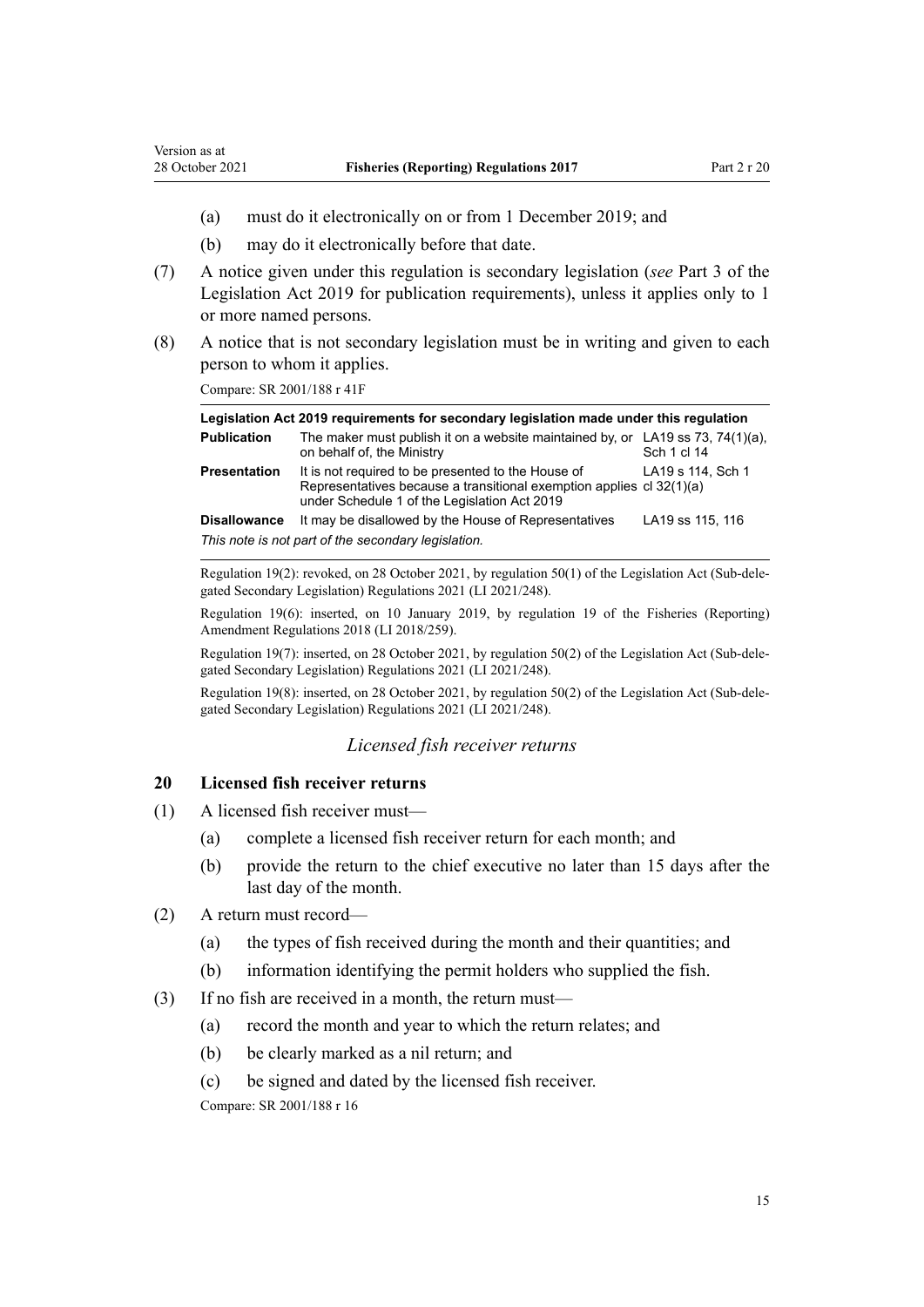### <span id="page-15-0"></span>**21 Licensed fish receiver returns must be provided electronically**

- (1) A licensed fish receiver return must be completed and provided electronically.
- (2) *See* [regulation 41](#page-23-0) for the obligation to comply with the electronic reporting requirements.

# **Part 3 Annual reports**

*Annual inventory returns*

### **22 Annual stocktakes for purpose of providing annual inventory returns**

- (1) A licensed fish receiver must, at least once during each fishing year, carry out a physical stocktake in accordance with this regulation for the purpose of provid‐ ing an annual inventory return under [regulation 23](#page-16-0).
- (2) The physical stocktake—
	- (a) may be undertaken on any date within the fishing year that the licensed fish receiver determines, being a date that is at least 6 months after the date of any previous stocktake for which an annual inventory return was provided under [regulation 23](#page-16-0); and
	- (b) must be undertaken on the same day for all operating premises and stor‐ age locations of the licensed fish receiver; and
	- (c) must cover all categories of inventory owned, and all categories of inventory held, by the licensed fish receiver on the date of the stocktake, including the following categories:
		- (i) processed fish ready for sale:
		- (ii) fish in the course of being processed:
		- (iii) unprocessed fish:
		- (iv) fish in transit (being fish that is being transported from one loca‐ tion to another, whether or not either location is owned by the licensed fish receiver):
		- (v) fish owned by the licensed fish receiver but held by a person other than the licensed fish receiver:
		- (vi) fish held by the licensed fish receiver but owned by another per‐ son:
		- (vii) bait:
		- (viii) any other category of fish not included in the categories set out in subparagraphs (i) to (vii).

Compare: SR 2001/188 [r 17](http://legislation.govt.nz/pdflink.aspx?id=DLM61865)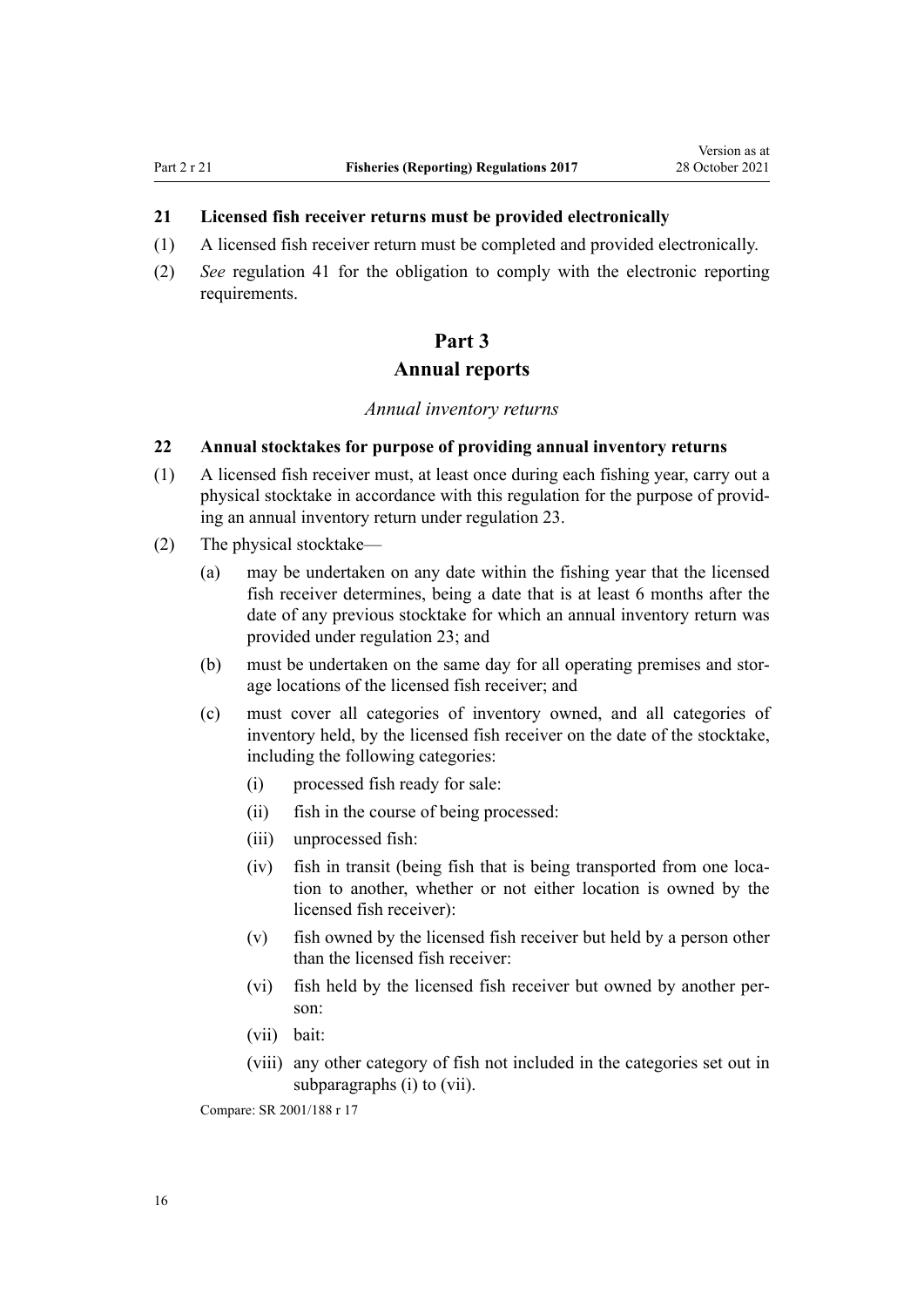# <span id="page-16-0"></span>**23 Licensed fish receivers must provide annual inventory returns**

- (1) A licensed fish receiver must provide to the chief executive an annual inven‐ tory return for each fishing year.
- (2) An annual inventory return for a fishing year must—
	- (a) relate to the physical stocktake carried out in accordance with [regulation](#page-15-0) [22;](#page-15-0) and
	- (b) be provided to the chief executive in the same manner and at the same time as the audit report provided under [regulation 31.](#page-19-0)
- (3) An annual inventory return must record, for all categories of fish referred to in regulation  $22(2)(c)$ , the following information:
	- (a) the species and state of all the fish:
	- (b) the number of fish containers, the net weight of the fish in each container, and the total net weight of each species of fish:
	- (c) in the case of fish in transit, the locations to and from which the fish is being transported, and the name of the carrier:
	- (d) in the case of fish held by a person other than the licensed fish receiver, sufficient details to identify that person and the location where the fish is held:
	- (e) in the case of fish held but not owned by the licensed fish receiver, suffi‐ cient details to identify the owner, species, state, and weight of all fish held on behalf of the owner.
- (4) A nil return must be provided for a nil inventory.
- (5) An annual inventory return must—
	- (a) certify that the physical stocktake to which the return relates was under‐ taken on the date stated on the return; and
	- (b) certify that the return does not contain false or misleading information, and is a true representation of all inventory owned and all inventory held by the licensed fish receiver on that date; and
	- (c) be signed by the licensed fish receiver.

Compare: SR 2001/188 [r 18](http://legislation.govt.nz/pdflink.aspx?id=DLM61866)

### **24 Chief executive may require further annual inventory returns**

- (1) If the chief executive considers on reasonable grounds that an annual inventory return fails to meet the requirements of these regulations, the chief executive may, by notice in writing, require the licensed fish receiver concerned—
	- (a) to provide a fresh return for the matters stated in the notice; or
	- (b) to undertake, within the same fishing year, another physical stocktake, and to provide an annual inventory return for that stocktake.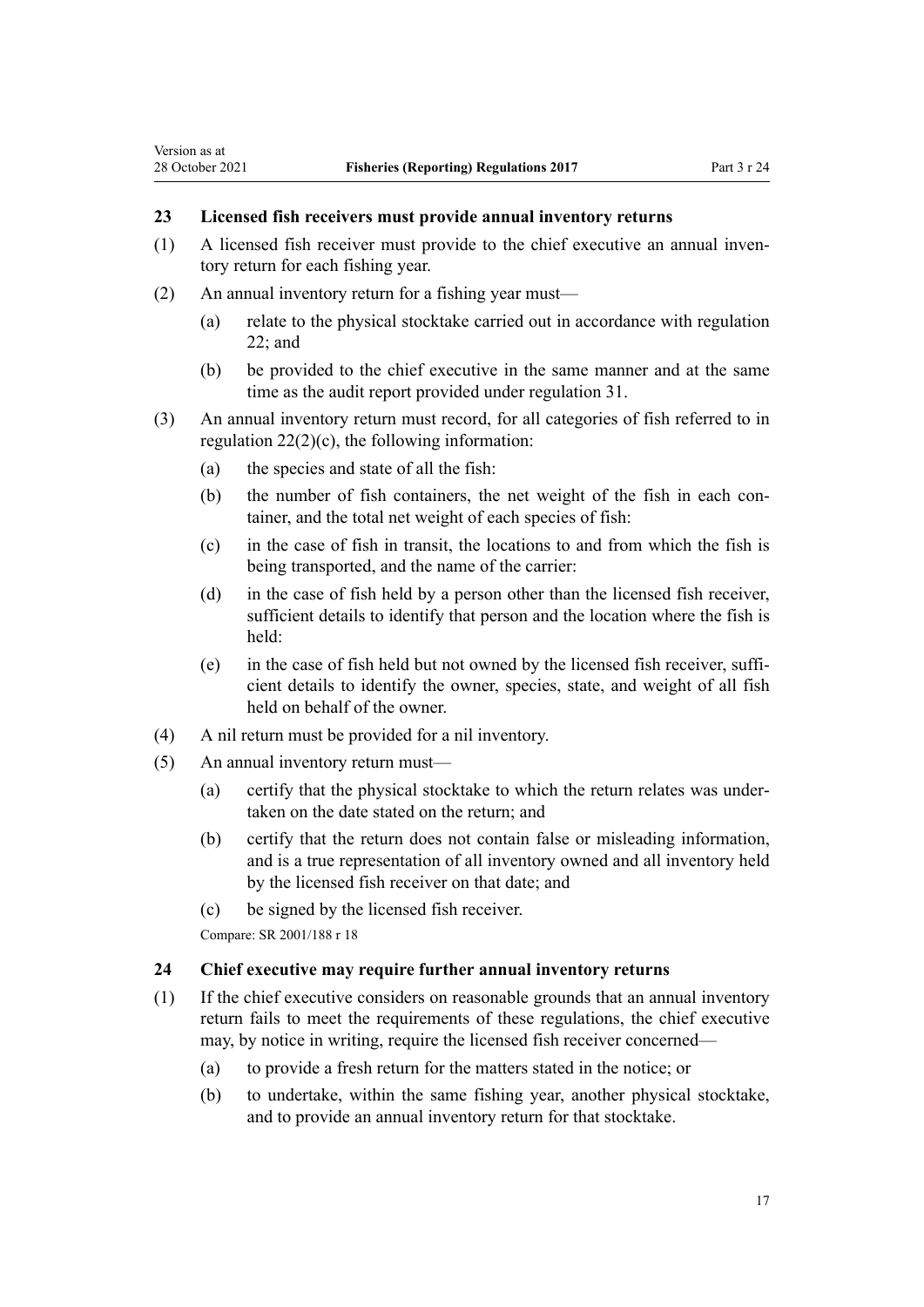- <span id="page-17-0"></span>(2) A notice given under subclause  $(1)(a)$  must state the manner and form in which the return must be completed, and a reasonable time within which the return must be provided.
- (3) A licensed fish receiver who receives a notice given under subclause (1) must comply with the notice.

Compare: SR 2001/188 [r 19](http://legislation.govt.nz/pdflink.aspx?id=DLM61867)

### *Annual audit reports*

### **25 Licensed fish receivers must be audited and provide annual audit reports**

- (1) A licensed fish receiver must—
	- (a) carry out an annual audit of the licensed fish receiver's fish-related oper‐ ations for each fishing year; and
	- (b) no later than 30 November in each year, provide to the chief executive an annual audit report or reports about those operations.
- (2) There must be a minimum period of 6 months between audits for different fish‐ ing years.
- (3) The first audit of a newly licensed fish receiver must be carried out within 6 months after the granting of the fish receiver's licence. Compare: SR 2001/188 [r 20](http://legislation.govt.nz/pdflink.aspx?id=DLM61868)

#### **26 Licensed fish receivers must appoint suitably qualified persons as auditors**

- (1) A licensed fish receiver must appoint a suitably qualified person to carry out an audit of the licensed fish receiver's fish-related operations, and make a report on that audit.
- (2) A person is suitably qualified only if—
	- (a) the person holds a certificate, degree, diploma, registration, or similar qualification, whether obtained in New Zealand or elsewhere, that is relevant to the current practices of accounting and auditing; or
	- (b) the person is sufficiently skilled in the specialised areas of identifying and interpreting the systems and relevant internal controls of the business activities of a licensed fish receiver to give a reasoned opinion on the adequacy of those systems and internal controls.
- (3) A licensed fish receiver may not appoint as an auditor a person who—
	- (a) has a close relationship to the licensed fish receiver; or
	- (b) is an officer, employee, or shareholder of the licensed fish receiver; or
	- (c) is a person associated (in terms of paragraph (a) or (b)) with a related party.
- (4) In this regulation,—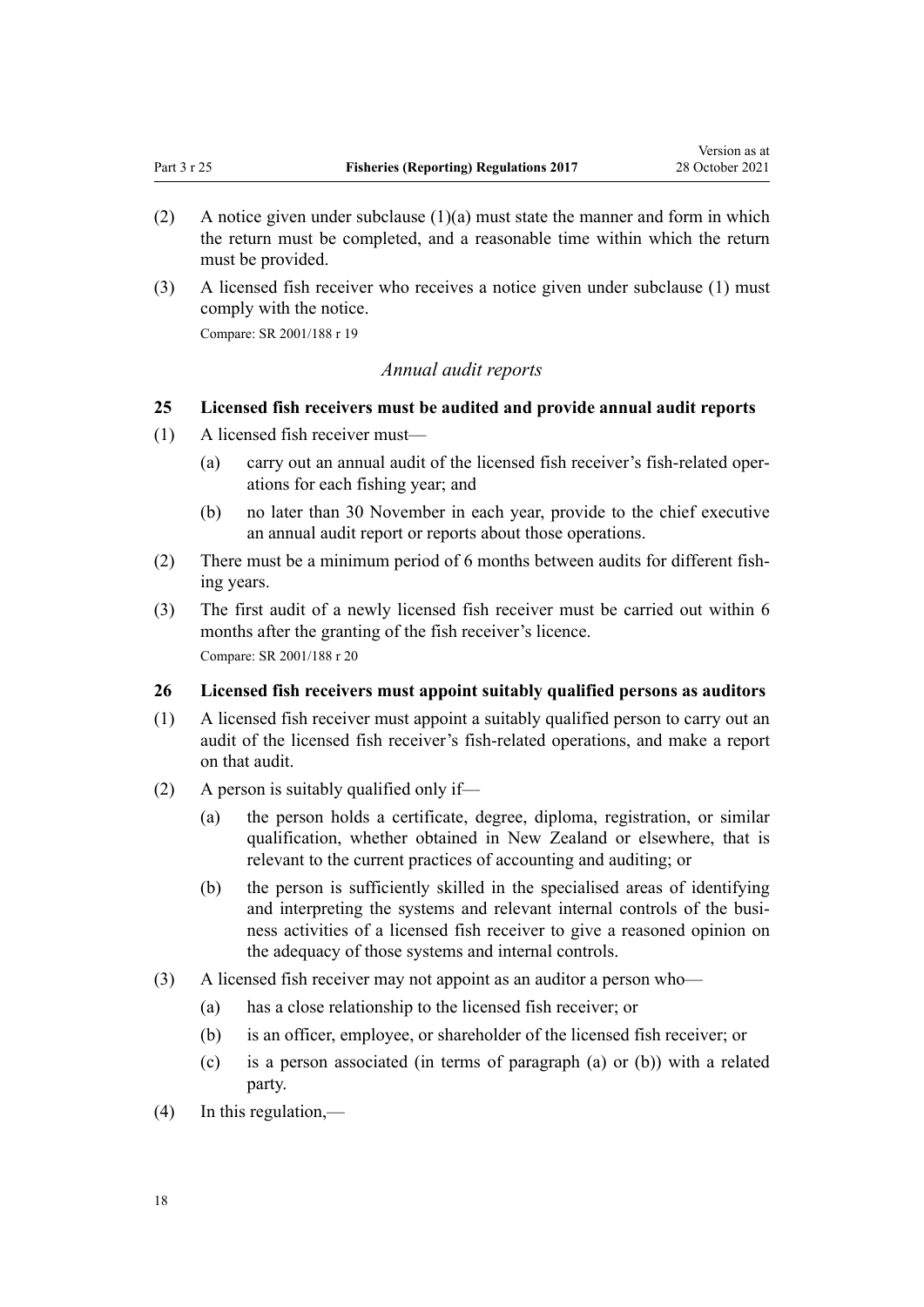<span id="page-18-0"></span>**close relationship** means that a person is—

- (a) a subsidiary of the licensed fish receiver; or
- (b) a company of which the licensed fish receiver is a subsidiary; or
- (c) a partnership or an unincorporated joint venture that would be a subsid‐ iary described in paragraph (a) or (b) if the partnership or joint venture were incorporated as a company with shareholdings corresponding to the interests, including returns, of the partners in the partnership or participants in the joint venture

#### **related party—**

- (a) means—
	- (i) any person who has the ability, directly or indirectly, to control or exercise significant influence over the licensed fish receiver in making operating, investing, or financing decisions:
	- (ii) any person over whom the licensed fish receiver has the ability, directly or indirectly, to control or exercise significant influence of the kind described in subparagraph (i):
	- (iii) any person who, together with the licensed fish receiver, is subject to common control or significant influence of the kind described in subparagraph (i) by a third party; and
- (b) includes the persons described in subclause (3)

**subsidiary** has the meaning given by [section 5\(1\)](http://legislation.govt.nz/pdflink.aspx?id=DLM319999) of the Companies Act 1993. Compare: SR 2001/188 [r 21](http://legislation.govt.nz/pdflink.aspx?id=DLM61871)

#### **27 Contents of audit reports**

- (1) An audit report must contain the information and documentation set out in Schedule 2 under each of the following section headings:
	- (a) systems section:
	- (b) internal controls section:
	- (c) supporting information section.
- (2) An audit report, including each section of the report, must clearly identify the premises to which the report or section relates. Compare: SR 2001/188 [r 22](http://legislation.govt.nz/pdflink.aspx?id=DLM61872)

#### **28 Audit reports for multiple premises**

- (1) If a licensed fish receiver operates from more than 1 set of premises,—
	- (a) only 1 audit report need be made and provided for all of the premises if the fish-related operations in all of the premises are substantially the same in relation to the nature of the species dealt with and the nature of the handling and processing operations for those species; but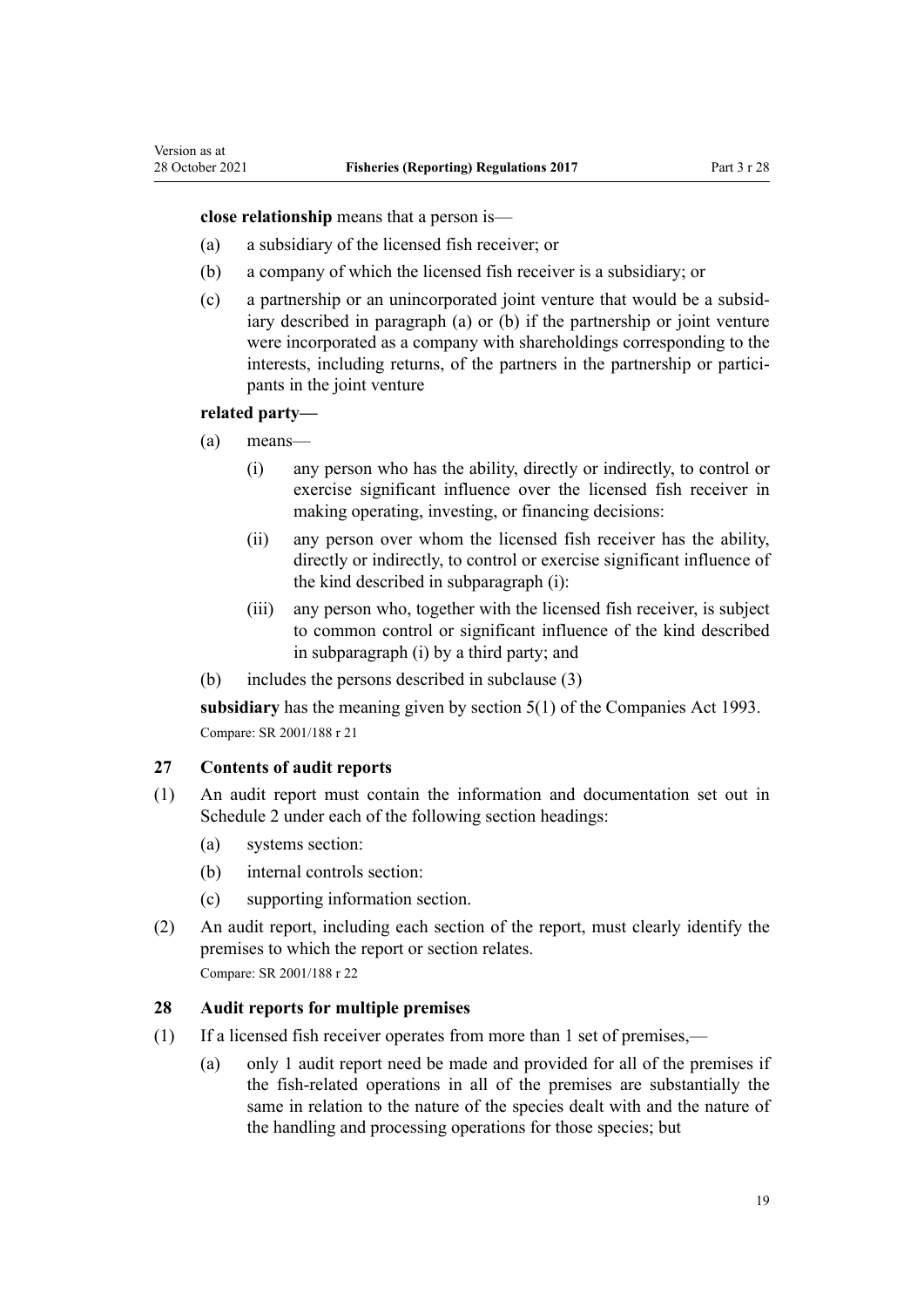- <span id="page-19-0"></span>(b) if different systems or subsystems of documentation, internal controls, or disposal and selling methods apply in those premises, the relevant infor‐ mation relating to each system and subsystem must be reported on separately in the audit report.
- (2) An audit report, including each separate section of the report, must clearly identify the premises to which it applies and the location of the premises. Compare: SR 2001/188 [r 23](http://legislation.govt.nz/pdflink.aspx?id=DLM61873)

### **29 Licensed fish receivers must certify audit reports**

- (1) After receiving an audit report, a licensed fish receiver must certify that the licensed fish receiver has read, understood, and, subject to any reservations noted by the licensed fish receiver, accepted the results of the report.
- (2) If the licensed fish receiver does not accept any or all of the results of the audit, the licensed fish receiver must, in writing, identify and record the areas of nonacceptance, giving reasons.

Compare: SR 2001/188 [r 24](http://legislation.govt.nz/pdflink.aspx?id=DLM61874)

### **30 Licensed fish receivers must provide rectification reports if appropriate**

- (1) This regulation applies if an auditor identifies in an audit report—
	- (a) a deficiency in the nature and extent of the audit; or
	- (b) a failure to comply with any of the [Fisheries \(Recordkeeping\) Regula‐](http://legislation.govt.nz/pdflink.aspx?id=DLM139497) [tions 1990](http://legislation.govt.nz/pdflink.aspx?id=DLM139497).
- (2) The licensed fish receiver must provide to the chief executive—
	- (a) the audit report in accordance with regulation 31; and
	- (b) a separate rectification report outlining the steps taken or proposed to be taken to rectify the deficiency or failure to comply.

Compare: SR 2001/188 [r 25](http://legislation.govt.nz/pdflink.aspx?id=DLM61875)

## **31 Audit reports, etc, must be provided to chief executive within 21 days after receipt from auditor**

- (1) Within 21 days after receiving an audit report from an auditor, a licensed fish receiver must provide to the chief executive—
	- (a) the audit report; and
	- (b) the certification and any written reservations referred to in regulation 29; and
	- (c) any rectification report required by regulation 30; and
	- (d) the annual inventory return for that fishing year required by [regulation](#page-16-0) [23.](#page-16-0)
- (2) A licensed fish receiver must, either on or before the day on which the audit report is provided to the chief executive, advise the chief executive in writing of—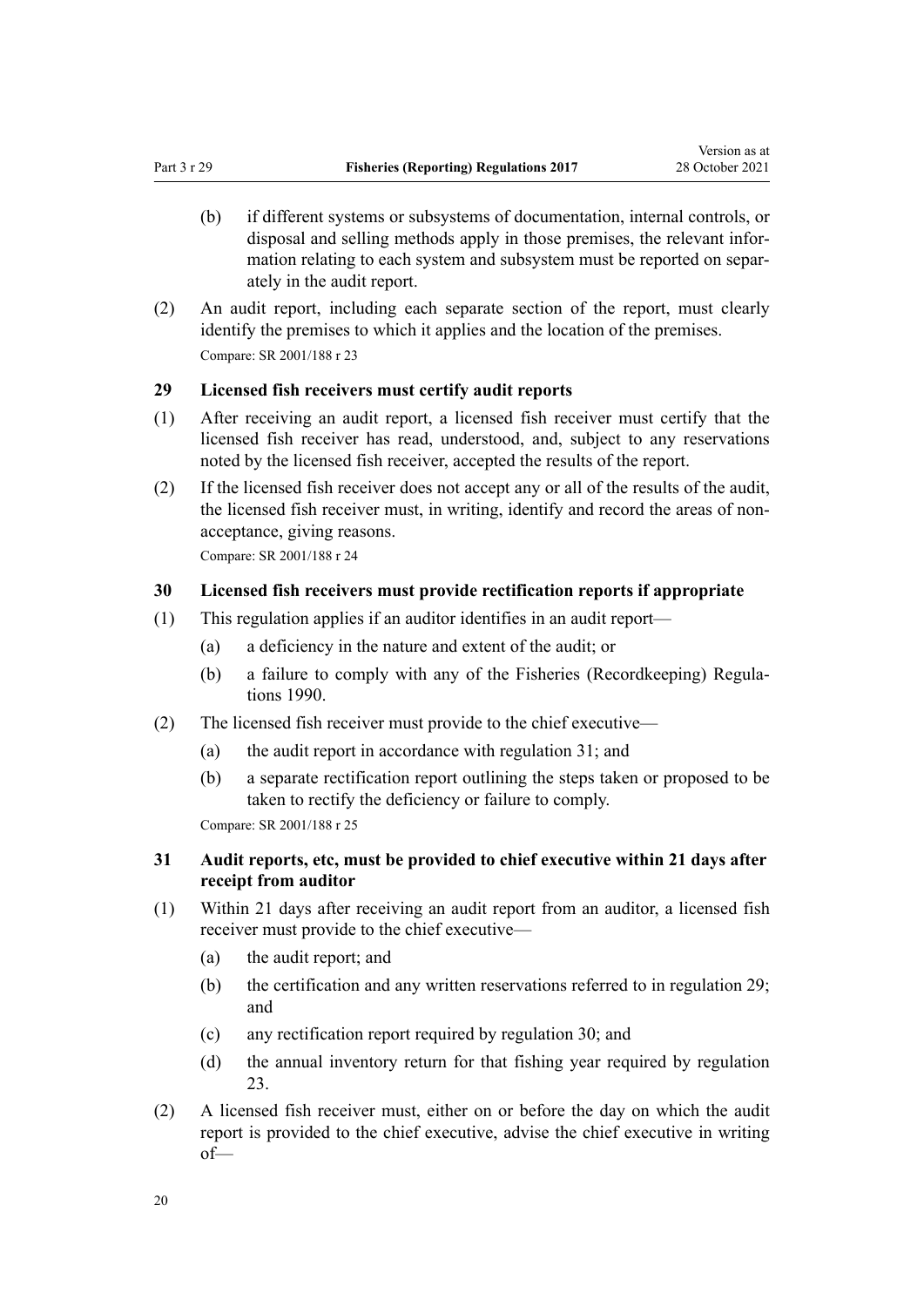- <span id="page-20-0"></span>(a) the name of the auditor; and
- (b) any professional qualifications held by the auditor; and
- (c) the reasons why the licensed fish receiver considers the auditor to be suitably qualified.

Compare: SR 2001/188 [r 26](http://legislation.govt.nz/pdflink.aspx?id=DLM61876)

### **32 Exemptions for up to 2 years on application**

- (1) The chief executive may, on application by a licensed fish receiver, exempt the licensed fish receiver from the requirement under [regulation 25](#page-17-0) to be audited and to provide an audit report.
- (2) Before granting an exemption, the chief executive must—
	- (a) be satisfied that the exemption is reasonably necessary to address the matters giving rise to the exemption; and
	- (b) have regard to the purpose of these regulations.
- (3) An exemption—
	- (a) must be in writing; and
	- (b) must be for no longer than 2 years; and
	- (c) may be granted subject to any terms and conditions that the chief executive may reasonably impose.
- (4) Before granting an exemption, the chief executive may require the licensed fish receiver to supply any information that the chief executive requires, including—
	- (a) information about the nature of the licensed fish receiver's business; and
	- (b) information about any changes (or intended changes) to the licensed fish receiver's business.
- (5) The chief executive may revoke an exemption at any time if the chief executive is satisfied that—
	- (a) the licensed fish receiver has breached any conditions on which the exemption was granted; or
	- (b) the nature of the licensed fish receiver's business has so changed that the basis on which the exemption was granted to the licensed fish receiver no longer applies; or
	- (c) the licensed fish receiver has been convicted of an offence against the Act or any regulations made under the Act; or
	- (d) the integrity of the fisheries compliance system may be put at risk if the exemption granted to the licensed fish receiver were to continue.

Compare: SR 2001/188 [r 26A](http://legislation.govt.nz/pdflink.aspx?id=DLM1069718)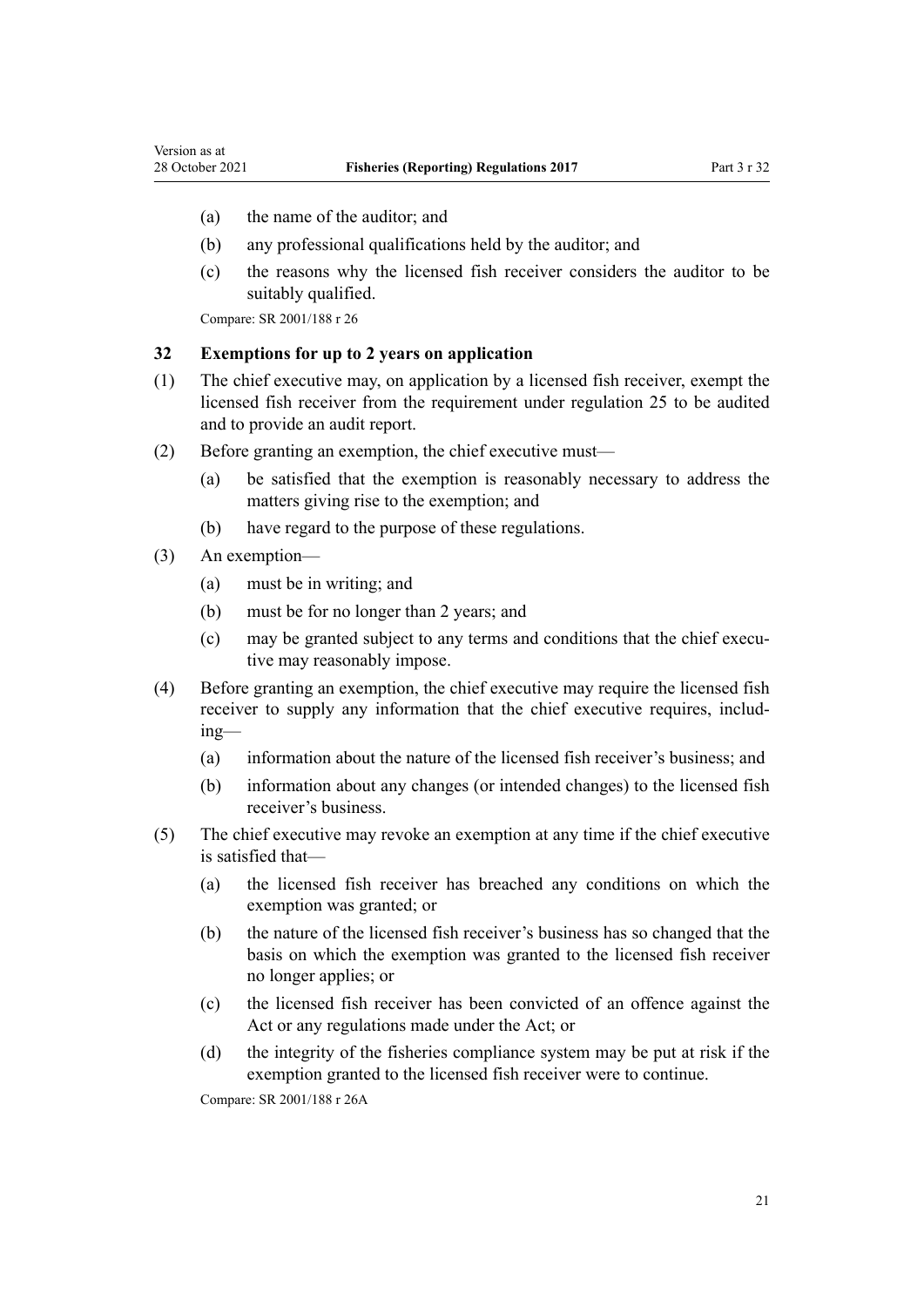*Exemptions: annual inventory returns and annual audit reports*

### <span id="page-21-0"></span>**33 Exemptions on grounds of hardship or impracticability**

- (1) The chief executive may exempt a licensed fish receiver or class of licensed fish receivers from the need to comply with the requirement to provide an annual inventory return or annual audit report if the chief executive is satisfied that—
	- (a) compliance with any requirement of [regulations 22 to 31](#page-15-0) would cause undue hardship or would be impracticable; and
	- (b) the exemption is no broader than is reasonably necessary to address the matters giving rise to the exemption; and
	- (c) the purpose behind the requirement would be equally well achieved by some other method.
- (2) An exemption may apply to 1 or more of the following:
	- (a) a particular licensed fish receiver or a class of licensed fish receivers:
	- (b) fish generally or a species or other class of fish:
	- (c) particular premises or a class of premises.
- (3) An exemption—
	- (a) *[Revoked]*
	- (b) *[Revoked]*
	- (c) must specify a date on which it expires; and
	- (d) may be granted subject to any conditions that the chief executive may reasonably impose; and
	- (e) may be amended or revoked to reflect changed circumstances.
- (4) An exemption granted under this regulation is secondary legislation (*see* [Part 3](http://legislation.govt.nz/pdflink.aspx?id=DLM7298343) of the Legislation Act 2019 for publication requirements), unless it applies only to 1 or more named persons.
- (5) An exemption that is not secondary legislation must be in writing and given to the persons to whom it applies.

Compare: SR 2001/188 [r 27](http://legislation.govt.nz/pdflink.aspx?id=DLM61877)

| Legislation Act 2019 requirements for secondary legislation made under this regulation |                                                                                                                                                                            |                                          |  |
|----------------------------------------------------------------------------------------|----------------------------------------------------------------------------------------------------------------------------------------------------------------------------|------------------------------------------|--|
| <b>Publication</b>                                                                     | The maker must publish it on a website maintained by, or<br>on behalf of, the Ministry or in any New Zealand<br>publication that relates primarily to commercial fishing   | LA19 ss 73, 74 $(1)(a)$ ,<br>Sch 1 cl 14 |  |
| <b>Presentation</b>                                                                    | It is not required to be presented to the House of<br>Representatives because a transitional exemption applies cl 32(1)(a)<br>under Schedule 1 of the Legislation Act 2019 | LA19 s 114, Sch 1                        |  |
| <b>Disallowance</b>                                                                    | It may be disallowed by the House of Representatives                                                                                                                       | LA19 ss 115, 116                         |  |
| This note is not part of the secondary legislation.                                    |                                                                                                                                                                            |                                          |  |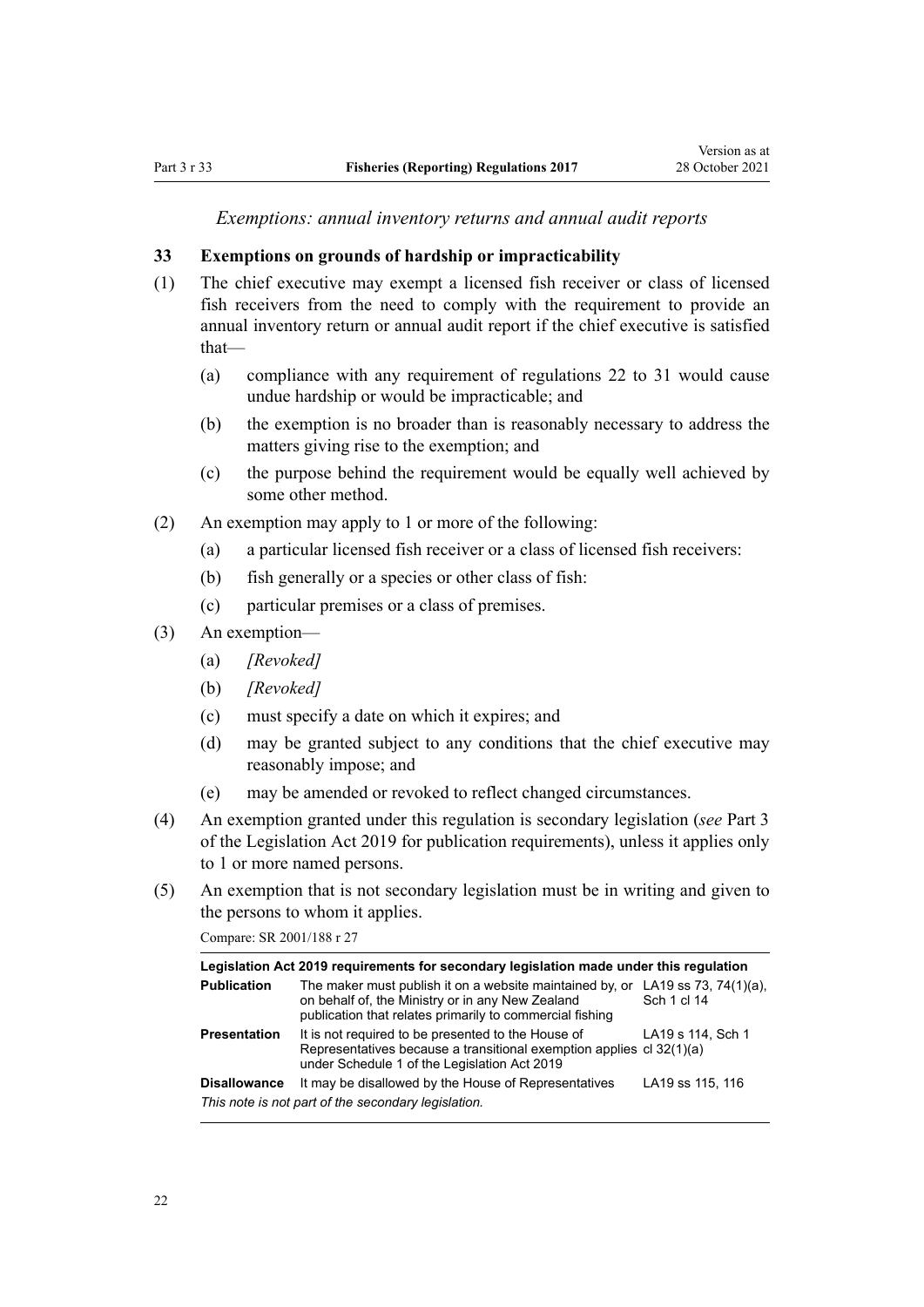<span id="page-22-0"></span>Regulation 33(3)(a): revoked, on 28 October 2021, by [regulation 51\(1\)](http://legislation.govt.nz/pdflink.aspx?id=LMS509170) of the Legislation Act (Subdelegated Secondary Legislation) Regulations 2021 (LI 2021/248).

Regulation 33(3)(b): revoked, on 28 October 2021, by [regulation 51\(1\)](http://legislation.govt.nz/pdflink.aspx?id=LMS509170) of the Legislation Act (Subdelegated Secondary Legislation) Regulations 2021 (LI 2021/248).

Regulation 33(4): inserted, on 28 October 2021, by [regulation 51\(2\)](http://legislation.govt.nz/pdflink.aspx?id=LMS509170) of the Legislation Act (Sub-dele‐ gated Secondary Legislation) Regulations 2021 (LI 2021/248).

Regulation 33(5): inserted, on 28 October 2021, by [regulation 51\(2\)](http://legislation.govt.nz/pdflink.aspx?id=LMS509170) of the Legislation Act (Sub-dele‐ gated Secondary Legislation) Regulations 2021 (LI 2021/248).

#### *Annual update forms*

### **34 Client details annual update forms**

- (1) A person who has a client number must complete and provide to the chief executive a client details annual update form within 14 days after receiving a written request from the chief executive to do so.
- (2) A person to whom a new client number is issued must complete and provide to the chief executive those details required by the chief executive on the form.
- (3) A person who has a client number must advise the chief executive within 1 month of any changes to the person's information. Compare: SR 2001/188 [r 14](http://legislation.govt.nz/pdflink.aspx?id=DLM61860)

#### **35 Licensed fish receiver details annual update forms**

- (1) A licensed fish receiver must complete and provide to the chief executive a licensed fish receiver details annual update form within 14 days after receiving a written request from the chief executive to do so.
- (2) If a licensed fish receiver licence is issued for a period of more than 1 year, the chief executive must request in writing that a licensed fish receiver details annual update form be provided annually.
- (3) A licensed fish receiver must advise the chief executive as soon as practicable of any changes to the information on their licensed fish receiver details annual update form.

Compare: SR 2001/188 [r 15](http://legislation.govt.nz/pdflink.aspx?id=DLM61861)

### **Part 4**

### **Reports generally**

### *All reports*

#### **36 Reports must record identifying information**

A report must record, as specified in a circular, information identifying—

- (a) the person who is required to provide it; and
- (b) if it is a report under [Part 1](#page-7-0) and the activity to which the report relates was carried out on or using a vessel, the vessel and its master.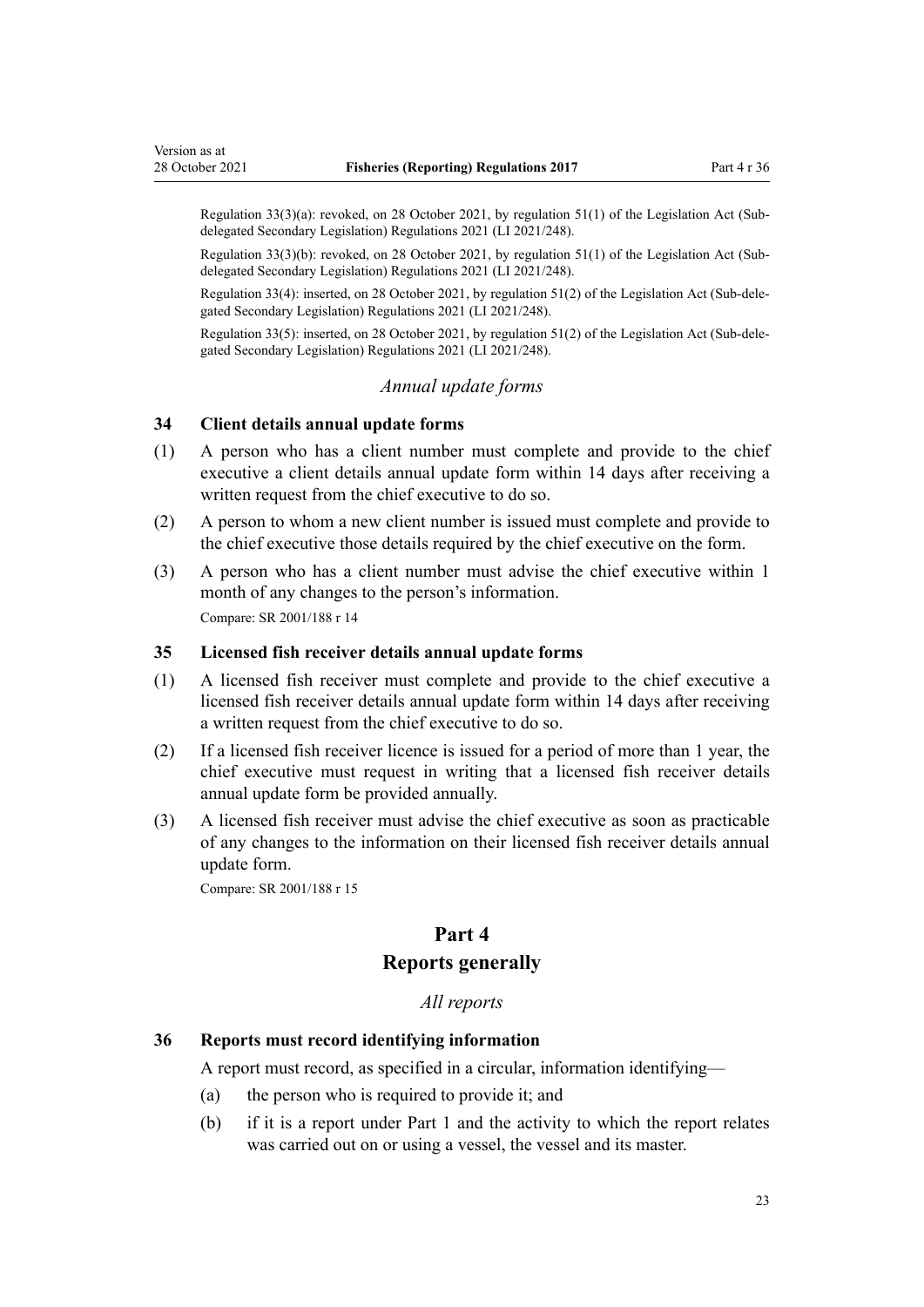<span id="page-23-0"></span>

### **37 Reports must be in required manner and form**

A report must record the information required by these regulations in the man‐ ner and form specified in a circular.

#### **38 Reports may be amended**

- (1) A person required to provide a report may amend the report if—
	- (a) the person considers that the report contains an error; and
	- (b) the chief executive has received and accepted the report.
- (2) An amendment must—
	- (a) be provided to the chief executive in the same manner as the report was provided; and
	- (b) if the amendment relates to a monthly harvest return made using a return book, be completed using a return book for amendments that is made available by the chief executive (*see* [regulation 16](#page-13-0)).

### **39 Reports must be retained for 7 years**

#### *[Revoked]*

Regulation 39: revoked, on 10 January 2019, by [regulation 20](http://legislation.govt.nz/pdflink.aspx?id=LMS140466) of the Fisheries (Reporting) Amend‐ ment Regulations 2018 (LI 2018/259).

### **40 Reports may be inspected**

A person who is required to provide a report or who has custody of a report must, on request by the chief executive or a fishery officer,—

- (a) immediately produce for inspection the report that is the subject of the request (whether original or in copy, and whether or not completed or already provided to the chief executive); and
- (b) cause or allow copies to be taken of the report.

Compare: SR 2001/188 [r 35](http://legislation.govt.nz/pdflink.aspx?id=DLM61891)

# *Electronic reports*

### **41 Reports must be provided in accordance with electronic reporting requirements**

A person required to provide a report electronically must do so in accordance with the electronic reporting requirements.

### **42 Identity of persons and devices providing reports must be notified to chief executive**

- (1) A person to whom regulation 41 applies must notify the chief executive in writing of—
	- (a) the identity of any employee or agent authorised to provide the report on the person's behalf; and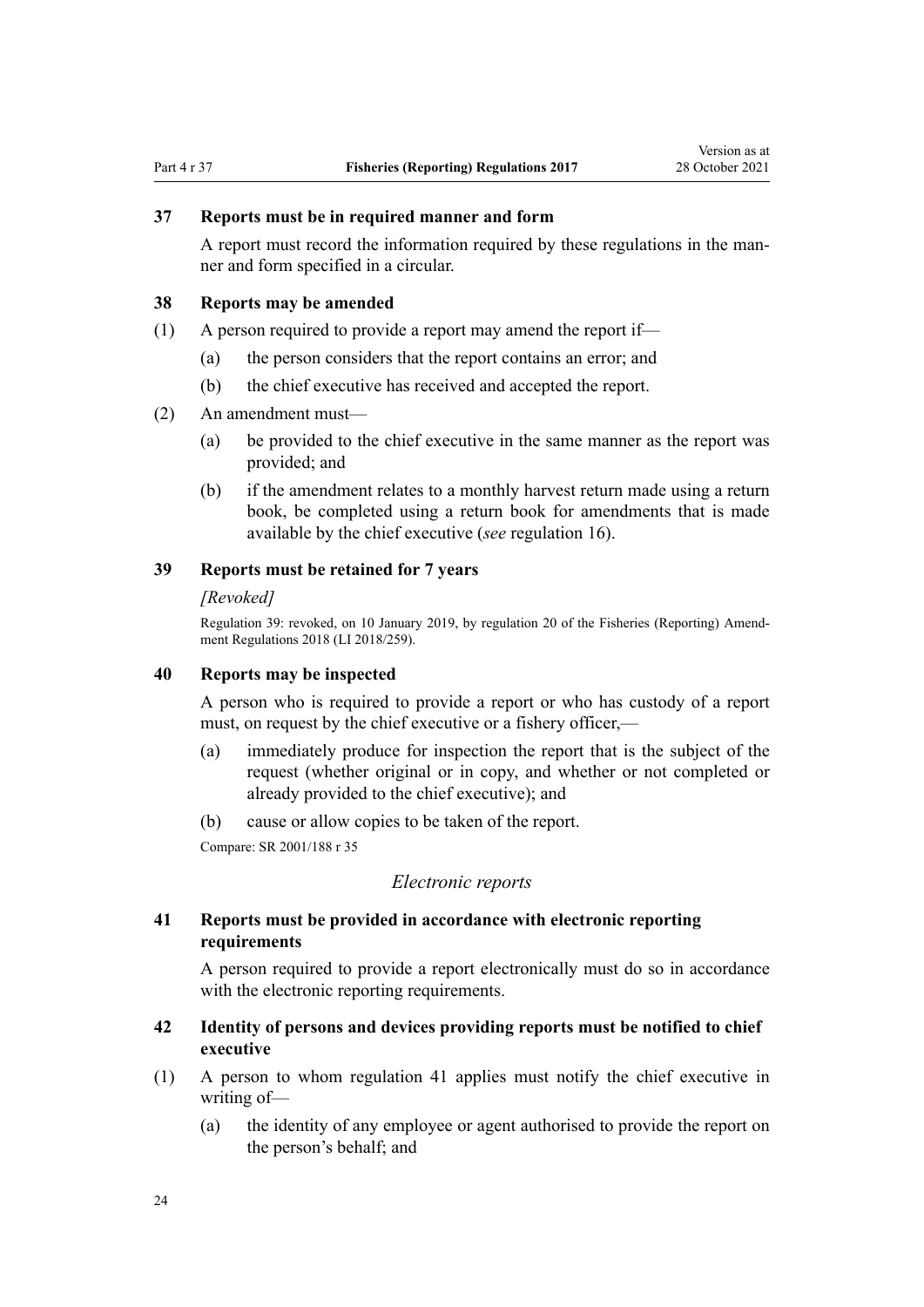(2) The report must be made—

<span id="page-24-0"></span>Version as at

- (a) personally by the person required to provide it or by a person whose identity has been notified to the chief executive in accordance with subclause  $(1)(a)$ ; and
- (b) using a device whose identifier has been notified to the chief executive in accordance with subclause (1)(b).

### **43 Chief executive must be notified of technical failure, etc**

- (1) If a person to whom [regulation 41](#page-23-0) applies is unable to provide the report by the applicable deadline due to an accident, or a mechanical or technical failure, the person must, as soon as practicable,—
	- (a) notify the chief executive of the reason why the person is unable to pro‐ vide the report by the deadline; and
	- (aa) comply with any directions given by the chief executive under subclause (2); and
	- (b) provide the chief executive with the report in accordance with regula[tions 41](#page-23-0) and [42.](#page-23-0)
- (2) The chief executive may issue to a person to whom [regulation 41](#page-23-0) applies any directions that the chief executive considers reasonably necessary for the purpose of managing any risks caused by the report not being provided on time.

Regulation 43(1)(aa): inserted, on 10 January 2019, by [regulation 21\(1\)](http://legislation.govt.nz/pdflink.aspx?id=LMS140467) of the Fisheries (Reporting) Amendment Regulations 2018 (LI 2018/259).

Regulation 43(2): inserted, on 10 January 2019, by [regulation 21\(2\)](http://legislation.govt.nz/pdflink.aspx?id=LMS140467) of the Fisheries (Reporting) Amendment Regulations 2018 (LI 2018/259).

### *Chief executive's powers*

### **44 Chief executive may give directions as to manner of completing reports**

- (1) If the chief executive considers that a person required to provide reports under these regulations has not completed or provided any report or part of a report in compliance with these regulations,—
	- (a) the chief executive may, by notice in writing, require the person to provide to the chief executive a fresh report completed in compliance with these regulations and provided within a reasonable time that may be directed by the chief executive; and
	- (b) the person must provide the fresh report in accordance with the direction of the chief executive.
- (2) If the chief executive considers that a person required to provide reports under these regulations is not or has not been completing reports in compliance with these regulations,—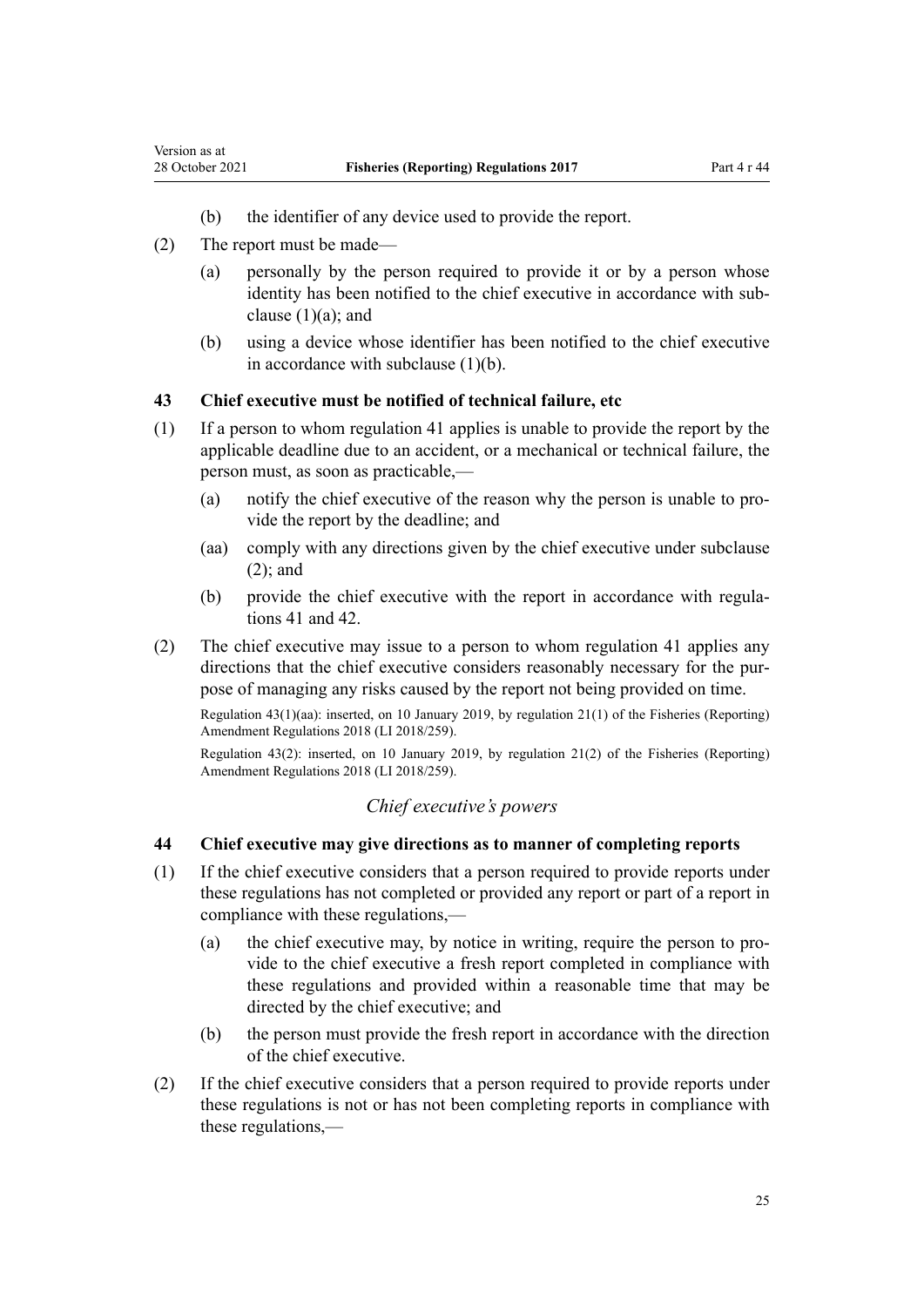- <span id="page-25-0"></span>(a) the chief executive may, by notice in writing, direct the person as to how reports must be completed in order to comply with these regulations; and
- (b) the person must subsequently ensure that reports provided by the person comply with that direction.

Compare: SR 2001/188 [r 39](http://legislation.govt.nz/pdflink.aspx?id=DLM62903)

# **45 Chief executive may specify different intervals, periods, or dates for completing or providing reports**

- (1) If the chief executive considers it necessary or desirable to assist in the utilisation, while ensuring the sustainability, of any fishery resource,—
	- (a) the chief executive may, by notice in writing to a person required to pro‐ vide reports under these regulations, direct the person to complete and provide reports of any kind at the intervals, periods, or dates that the chief executive may determine; and
	- (b) the person must subsequently complete and provide reports in accordance with that direction.
- (2) If a person is required to provide any report under this regulation, nothing in [Parts 1 to 3](#page-7-0) requires the person to provide a report of the same kind for any event or period covered by the report required under this regulation, unless the chief executive stipulates otherwise.

Compare: SR 2001/188 [r 40](http://legislation.govt.nz/pdflink.aspx?id=DLM62904)

### **46 Exemptions**

- (1) The chief executive may exempt a person or class of persons from compliance with all or any of the requirements under these regulations if the chief executive is satisfied that—
	- (a) compliance with any requirement of these regulations would cause undue hardship or would be unduly impracticable; and
	- (b) the exemption is no broader than is reasonably necessary to address the matters giving rise to the exemption; and
	- (c) the exemption would not unduly prejudice the management and conser‐ vation of any fishery resource.
- (2) An exemption—
	- (a) *[Revoked]*
	- (b) *[Revoked]*
	- (c) must specify a date on which it expires; and
	- (d) may be granted subject to any conditions that the chief executive may reasonably impose; and
	- (e) may be amended or revoked to reflect changed circumstances.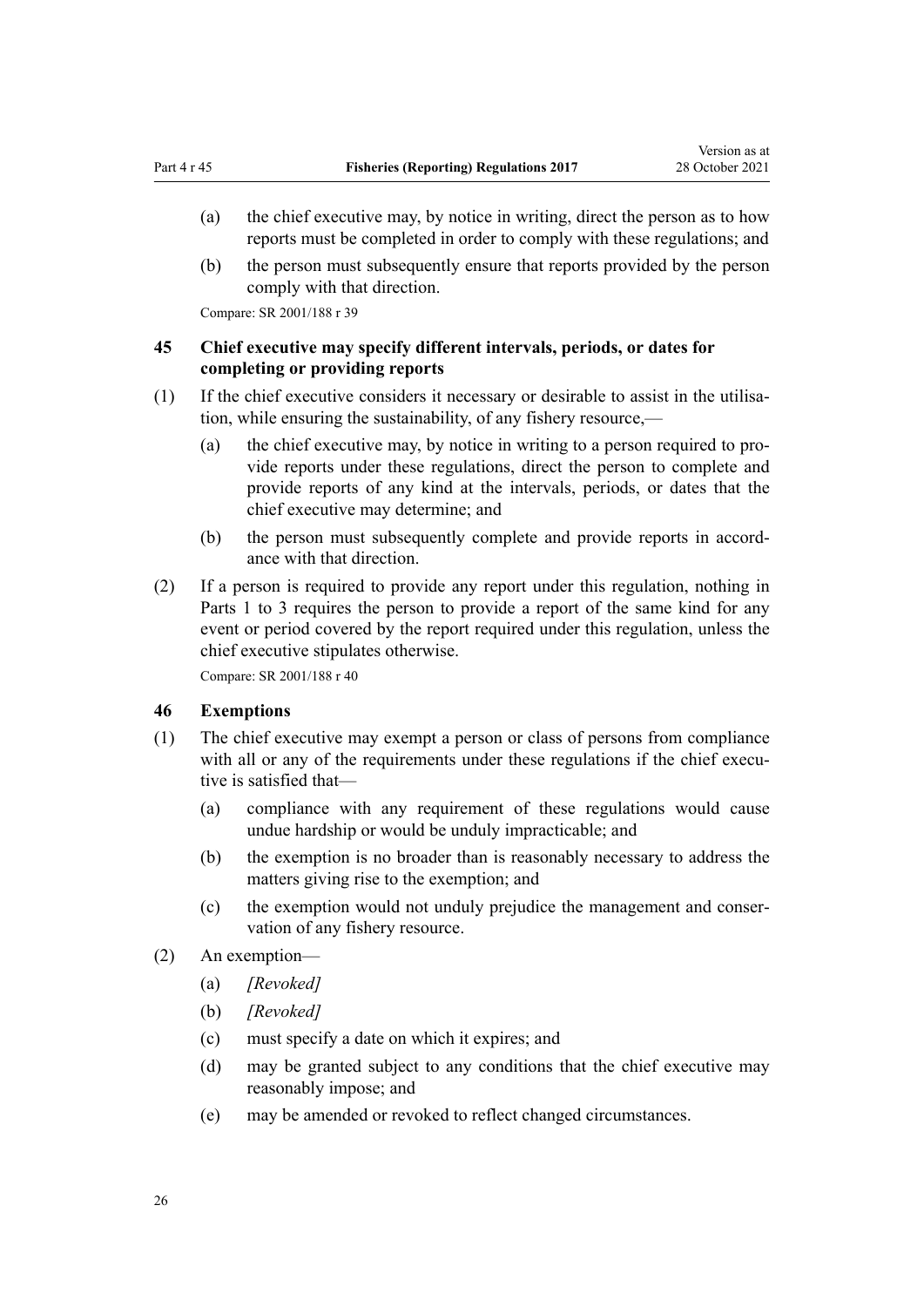- (3) An exemption granted under this regulation is secondary legislation (*see* [Part 3](http://legislation.govt.nz/pdflink.aspx?id=DLM7298343) of the Legislation Act 2019 for publication requirements), unless it applies only to 1 or more named persons.
- (4) An exemption that is not secondary legislation must be in writing and given to the persons to whom it applies.

Compare: SR 2001/188 [r 41](http://legislation.govt.nz/pdflink.aspx?id=DLM62905)

<span id="page-26-0"></span>Version as at

| Legislation Act 2019 requirements for secondary legislation made under this regulation |                                                                                                                                                                            |                                          |  |
|----------------------------------------------------------------------------------------|----------------------------------------------------------------------------------------------------------------------------------------------------------------------------|------------------------------------------|--|
| <b>Publication</b>                                                                     | The maker must publish it on a website maintained by, or<br>on behalf of, the Ministry or in any New Zealand<br>publication that relates primarily to commercial fishing   | LA19 ss 73, 74 $(1)(a)$ ,<br>Sch 1 cl 14 |  |
| <b>Presentation</b>                                                                    | It is not required to be presented to the House of<br>Representatives because a transitional exemption applies cl 32(1)(a)<br>under Schedule 1 of the Legislation Act 2019 | LA19 s 114, Sch 1                        |  |
| <b>Disallowance</b>                                                                    | It may be disallowed by the House of Representatives                                                                                                                       | LA19 ss 115, 116                         |  |
|                                                                                        | This note is not part of the secondary legislation.                                                                                                                        |                                          |  |

Regulation 46(2)(a): revoked, on 28 October 2021, by [regulation 52\(1\)](http://legislation.govt.nz/pdflink.aspx?id=LMS509171) of the Legislation Act (Subdelegated Secondary Legislation) Regulations 2021 (LI 2021/248).

Regulation 46(2)(b): revoked, on 28 October 2021, by [regulation 52\(1\)](http://legislation.govt.nz/pdflink.aspx?id=LMS509171) of the Legislation Act (Subdelegated Secondary Legislation) Regulations 2021 (LI 2021/248).

Regulation 46(3): inserted, on 28 October 2021, by [regulation 52\(2\)](http://legislation.govt.nz/pdflink.aspx?id=LMS509171) of the Legislation Act (Sub-dele‐ gated Secondary Legislation) Regulations 2021 (LI 2021/248).

Regulation 46(4): inserted, on 28 October 2021, by [regulation 52\(2\)](http://legislation.govt.nz/pdflink.aspx?id=LMS509171) of the Legislation Act (Sub-dele‐ gated Secondary Legislation) Regulations 2021 (LI 2021/248).

# **47 Circulars**

- (1) The chief executive may issue, amend, or revoke circulars for 1 or more of the following purposes:
	- (a) specifying the manner and form in which a report must be completed, including—
		- (i) whether types of fish must be identified by species or fishstock:
		- (ii) how locations must be identified (for example, by latitude and longitude):
		- (iii) the units of measurement that must be used:
		- (iv) the relevant categories for certain information (for example, the relevant processed states of fish):
		- (v) the codes that must be used (for example, destination type codes and codes for fishstocks):
		- (vi) limits on the number of items that must be recorded (for example, the number of types of fish):
		- (vii) the identifying information required by [regulation 14\(2\)\(b\)](#page-12-0), [20\(2\)\(b\),](#page-14-0) or [36](#page-22-0):
	- (b) specifying additional information that relates to the subject matter of a report under [Part 1](#page-7-0) and must be recorded in it: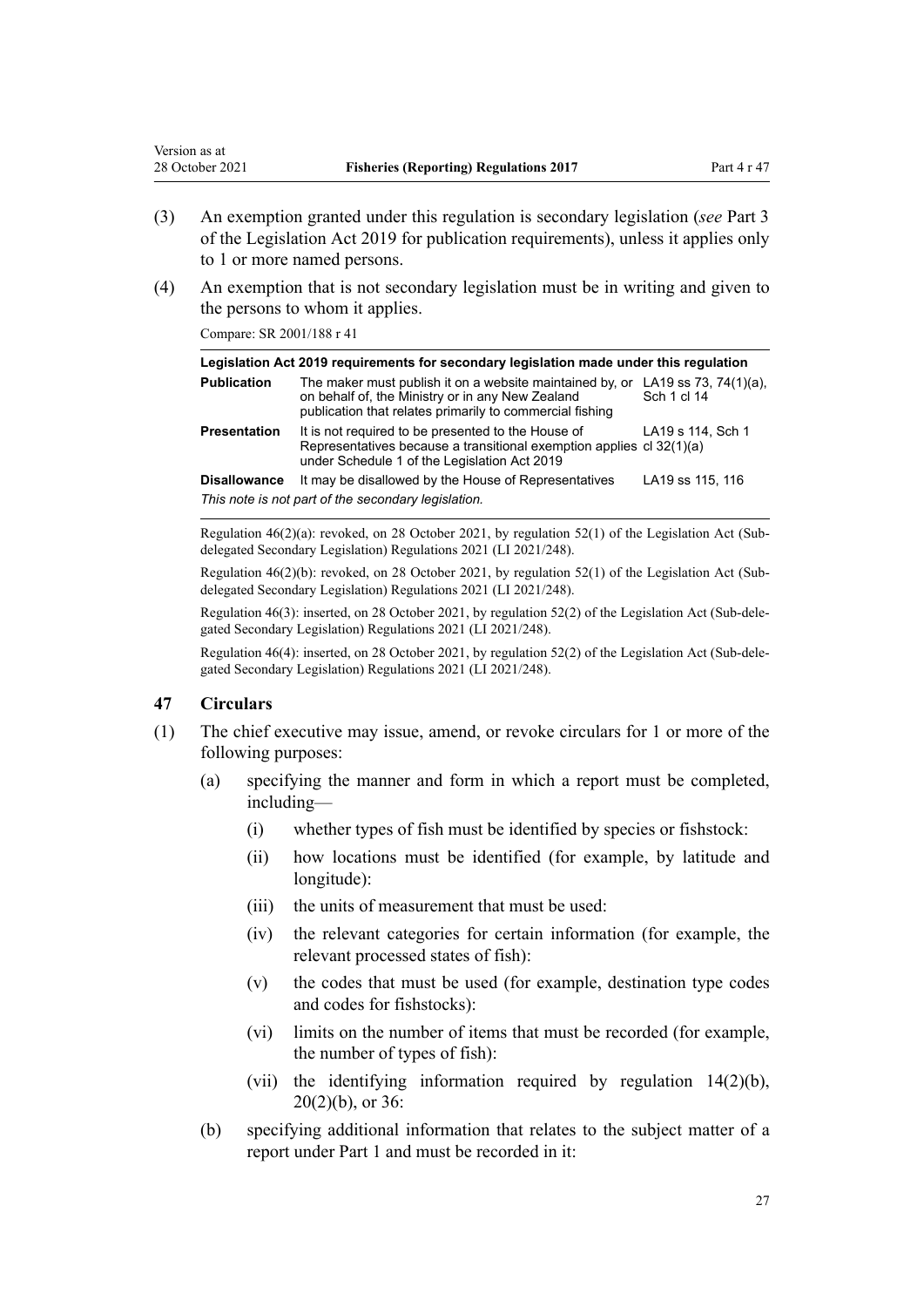- <span id="page-27-0"></span>(c) specifying technical requirements for electronic reporting, including requirements relating to—
	- (i) the devices used to complete and provide reports:
	- (ii) the software used to complete and provide reports:
	- (iii) the computer file format of reports:
	- (iv) the encryption and security of files containing reports:
- (d) specifying non-fish species or declaring protected fish species for the purposes of regulation  $8(1)(a)$  or (b):
- (e) specifying, for the purposes of regulation  $9(1)(b)$ ,—
	- (i) kinds of fishing operations; and
	- (ii) vessels of a size and class:
- (f) specifying destination type codes for the purposes of regulation  $14(3)(a)$ .
- (2) Before issuing, amending, or revoking a circular, the chief executive must consult, to the extent practicable, any persons considered by the chief executive to be representative of the classes of persons likely to be substantially affected by the circular.
- (3) A circular issued under subclause (1) is secondary legislation (*see* [Part 3](http://legislation.govt.nz/pdflink.aspx?id=DLM7298343) of the Legislation Act 2019 for publication requirements).

| Legislation Act 2019 requirements for secondary legislation made under this regulation |                                                                                                                                                                            |                       |
|----------------------------------------------------------------------------------------|----------------------------------------------------------------------------------------------------------------------------------------------------------------------------|-----------------------|
| <b>Publication</b>                                                                     | The maker must:                                                                                                                                                            | LA19 ss 73, 74(1)(a), |
|                                                                                        | • publish it on a website maintained by, or on behalf of,<br>the maker                                                                                                     | Sch 1 cl 14           |
|                                                                                        | • if a circular is amended, publish an up to date version of<br>it as amended                                                                                              |                       |
| <b>Presentation</b>                                                                    | It is not required to be presented to the House of<br>Representatives because a transitional exemption applies cl 32(1)(a)<br>under Schedule 1 of the Legislation Act 2019 | LA19 s 114, Sch 1     |
| <b>Disallowance</b>                                                                    | It may be disallowed by the House of Representatives                                                                                                                       | LA19 ss 115, 116      |
|                                                                                        | This note is not part of the secondary legislation.                                                                                                                        |                       |

Regulation 47(1)(e): replaced, on 10 January 2019, by [regulation 22](http://legislation.govt.nz/pdflink.aspx?id=LMS140468) of the Fisheries (Reporting) Amendment Regulations 2018 (LI 2018/259).

Regulation 47(3): replaced, on 28 October 2021, by [regulation 53](http://legislation.govt.nz/pdflink.aspx?id=LMS473413) of the Legislation Act (Sub-dele‐ gated Secondary Legislation) Regulations 2021 (LI 2021/248).

# **Part 5 Offences**

#### **48 Offences**

A person commits an offence if the person—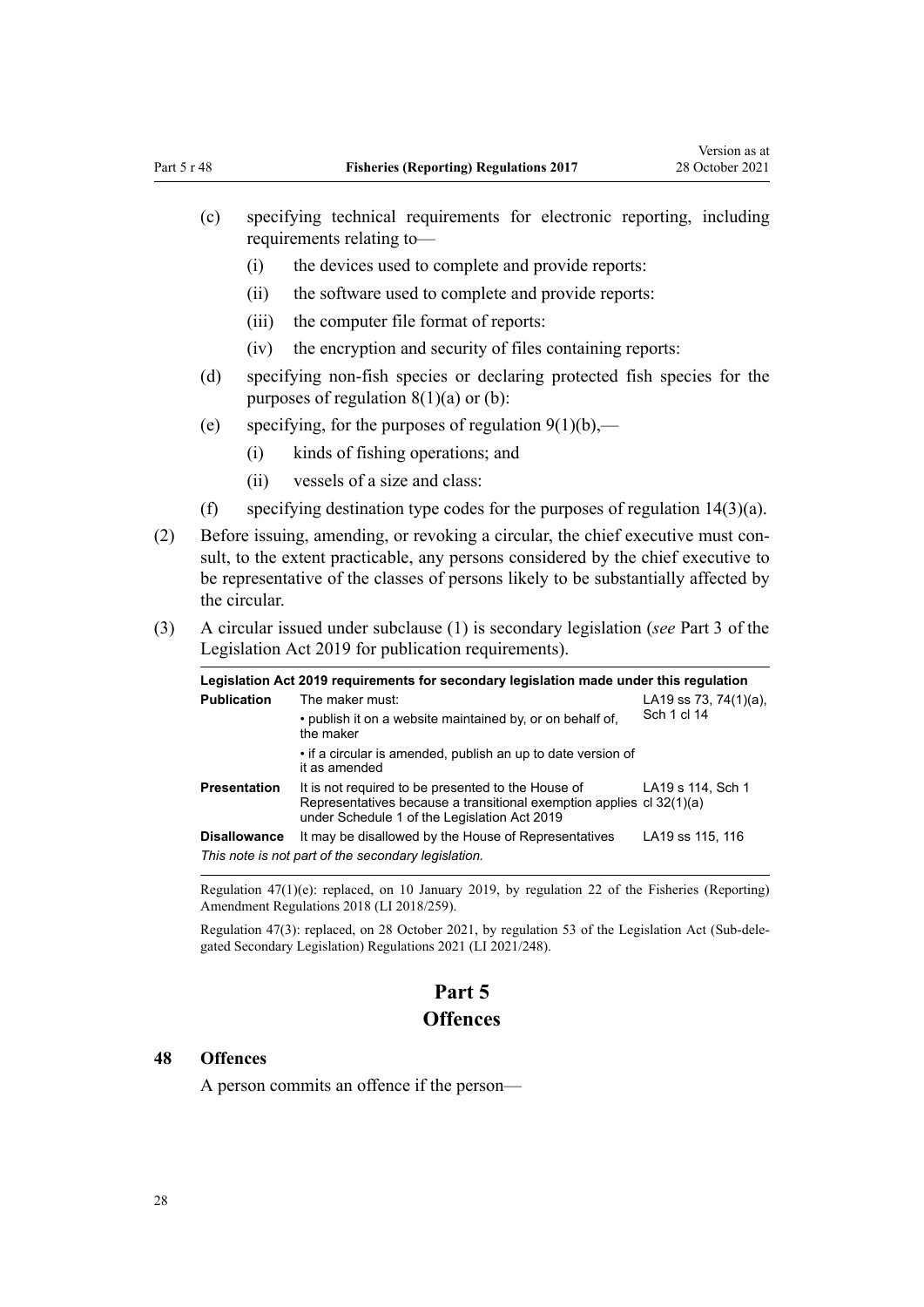#### *Low penalty*

<span id="page-28-0"></span>Version as at

(a) fails to comply with the requirements of any of [regulations 17](#page-13-0), [25\(2\)](#page-17-0), [34](#page-22-0) [to 37,](#page-22-0) and [40](#page-23-0):

*Medium penalty*

- (b) provides a report required by any of [regulations 7 to 11](#page-7-0) late, but within 14 days after the date on which it was due:
- (c) provides a return required by [regulation 14](#page-12-0) or [20](#page-14-0) late, but within 1 month after the date on which it was due:
- (d) provides an annual audit report required by [regulation 25\(1\)](#page-17-0) late, but within 2 months after the date on which it was due:
- (e) carries out the first audit of a newly licensed fish receiver late, but within 1 month after the end of the period specified in [regulation 25\(3\):](#page-17-0)
- (f) fails to comply with the requirements of any of regulations  $7(3)(a)$  to (c), [10\(3\)\(a\) to \(c\)](#page-9-0), [11\(3\)\(a\) and \(b\),](#page-10-0) [12](#page-11-0), [19\(4\)](#page-13-0), [21](#page-15-0), [23\(2\)\(b\)](#page-16-0), [24\(3\)](#page-16-0), and [41 to](#page-23-0) [44:](#page-23-0)

*High penalty*

- (g) fails to provide a report required by any of [regulations 7 to 11](#page-7-0) before, on, or within 14 days after the date on which it was due:
- (h) fails to provide a return required by [regulation 14](#page-12-0) or [20](#page-14-0) before, on, or within 1 month after the date on which it was due:
- (i) fails to provide an annual audit report required by regulation  $25(1)$ before, on, or within 2 months after the date on which it was due:
- (j) fails to carry out the first audit of a newly licensed fish receiver before, at, or within 1 month after the end of the period specified in [regulation](#page-17-0)  $25(3)$ :
- (k) fails to comply with the requirements of any of regulations [7AAA\(1\)](#page-7-0), [7AAAB\(1\),](#page-7-0) [26 to 31](#page-17-0), and [45\(1\)\(b\):](#page-25-0)
- (l) fails to comply with a direction of the chief executive issued to that per‐ son in accordance with [regulation 43\(2\)](#page-24-0).

Regulation 48(a): amended, on 10 January 2019, by [regulation 23\(1\)](http://legislation.govt.nz/pdflink.aspx?id=LMS140469) of the Fisheries (Reporting) Amendment Regulations 2018 (LI 2018/259).

Regulation 48(f): amended, on 10 January 2019, by [regulation 23\(2\)](http://legislation.govt.nz/pdflink.aspx?id=LMS140469) of the Fisheries (Reporting) Amendment Regulations 2018 (LI 2018/259).

Regulation 48(k): amended, on 10 January 2019, by [regulation 23\(3\)](http://legislation.govt.nz/pdflink.aspx?id=LMS140469) of the Fisheries (Reporting) Amendment Regulations 2018 (LI 2018/259).

Regulation 48(l): inserted, on 10 January 2019, by [regulation 23\(4\)](http://legislation.govt.nz/pdflink.aspx?id=LMS140469) of the Fisheries (Reporting) Amendment Regulations 2018 (LI 2018/259).

#### **49 Penalties**

A person who commits an offence against—

(a) regulation  $48(a)$  is liable on conviction to a fine not exceeding \$10,000: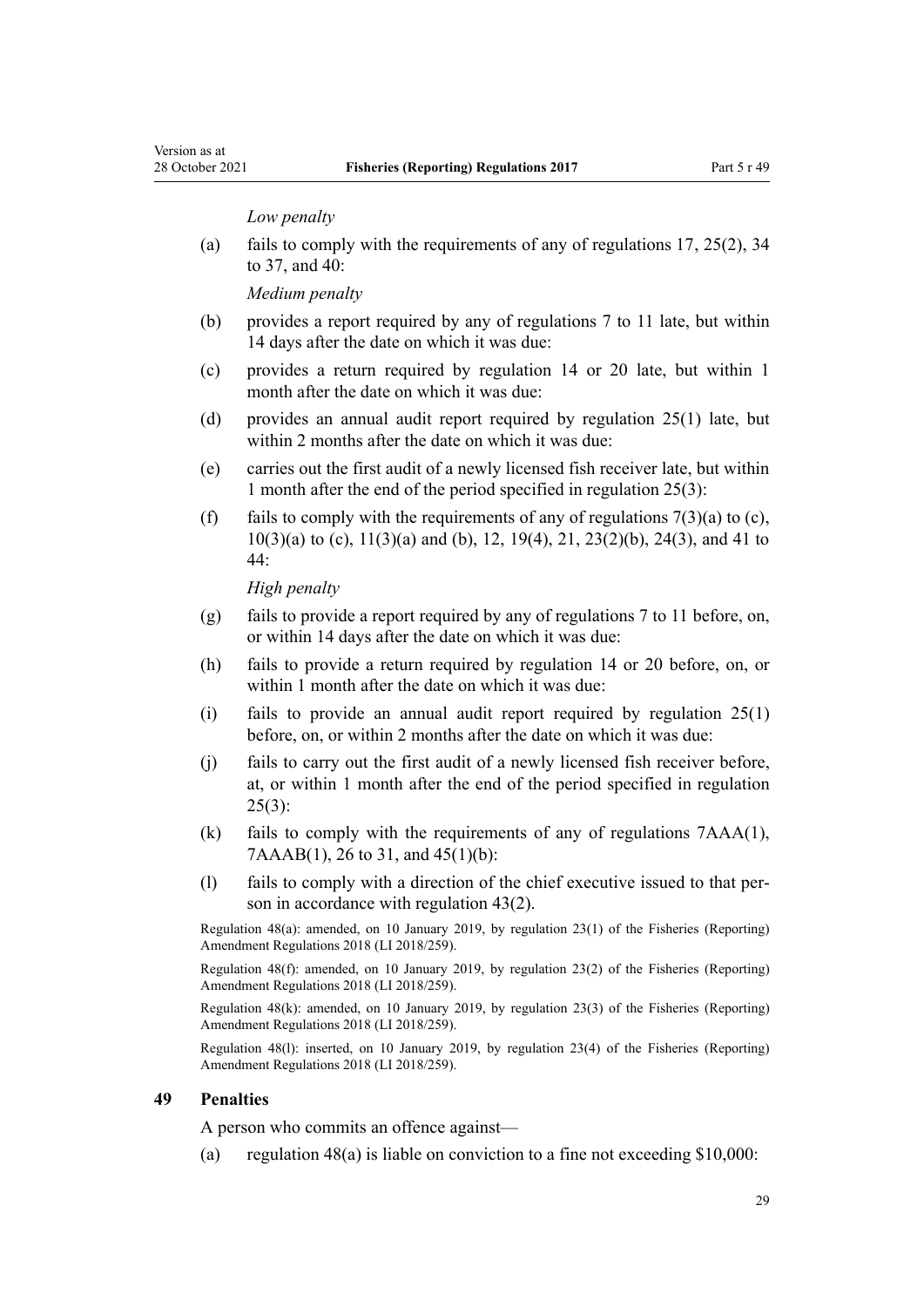- <span id="page-29-0"></span>(b) any of paragraphs (b) to (f) of [regulation 48](#page-27-0) is liable on conviction to a fine not exceeding \$20,000:
- (c) any of paragraphs (g) to (k) of [regulation 48](#page-27-0) is liable on conviction to a fine not exceeding \$100,000.

### **50 Defence**

It is a defence to a prosecution for an offence against [regulation 48](#page-27-0) if the defendant proves that—

- (a) the offence occurred as a result of an accident, or a mechanical or tech‐ nical failure (other than a mechanical or technical failure of a nature that could have been avoided with adequate maintenance); and
- (b) the defendant acted reasonably in the circumstances.

## **51 Amendments to other enactments**

Amend the enactments specified in [Schedule 3](#page-68-0) as set out in that schedule.

### **52 Revocation**

The [Fisheries \(Reporting\) Regulations 2001](http://legislation.govt.nz/pdflink.aspx?id=DLM60577) (SR 2001/188) are revoked.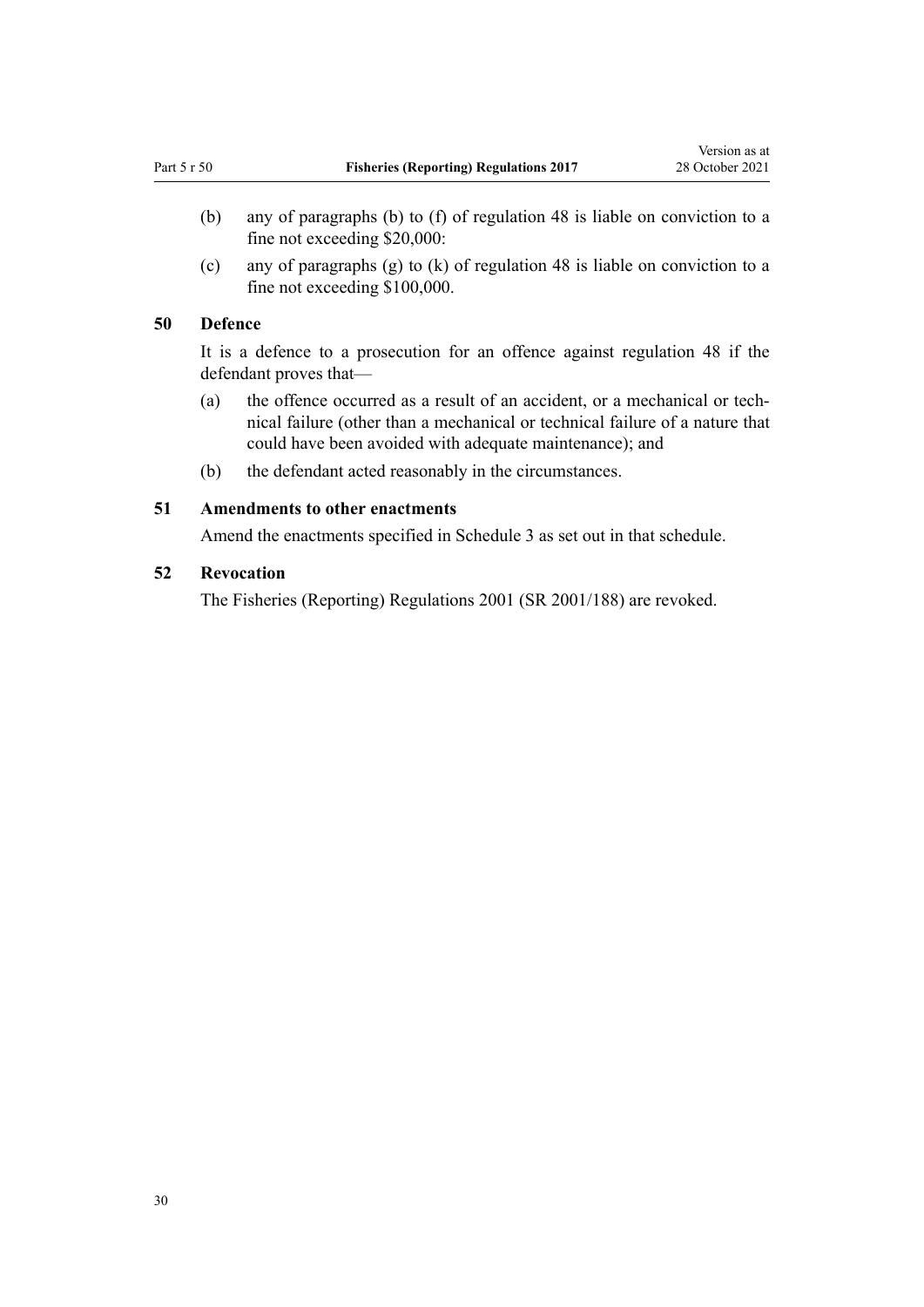# <span id="page-30-0"></span>**Schedule 1 Transitional, savings, and related provisions**

[r 5](#page-6-0)

# **Part 1**

# **Provisions relating to these regulations as made**

**1 Interpretation**

In this Part,—

**former regulations** means the [Fisheries \(Reporting\) Regulations 2001](http://legislation.govt.nz/pdflink.aspx?id=DLM60577)

**trawl net** has the meaning given by [regulation 3](http://legislation.govt.nz/pdflink.aspx?id=DLM76412) of the Fisheries (Commercial Fishing) Regulations 2001.

# **2 Certain vessels may comply with former regulations or these regulations between 1 October 2017 and 31 March 2018**

- (1) This clause applies to every permit holder, except the holder of a permit under which a vessel that has an overall length that exceeds 28 m is being used in fishing with a trawl net.
- (2) On and from 1 October 2017 until the close of 31 March 2018,—
	- (a) compliance with the applicable requirements of the former regulations is sufficient compliance with these regulations; and
	- (b) there is no need to comply with any requirement in these regulations that was not in the former regulations.
- (3) The exemption expires at the close of 31 March 2018.

# **3 Temporary exemption for voyage underway when these regulations commence**

- (1) This clause applies if—
	- (a) a vessel has commenced, but not completed, a fishing trip when these regulations come into force; and
	- (b) clause 2 does not apply in relation to the vessel.
- (2) While the vessel is at sea on that occasion,—
	- (a) compliance with the applicable requirements of the former regulations is sufficient compliance with these regulations; and
	- (b) there is no need to comply with any requirement in these regulations that was not in the former regulations.
- (3) The exemption expires at the end of the fishing trip.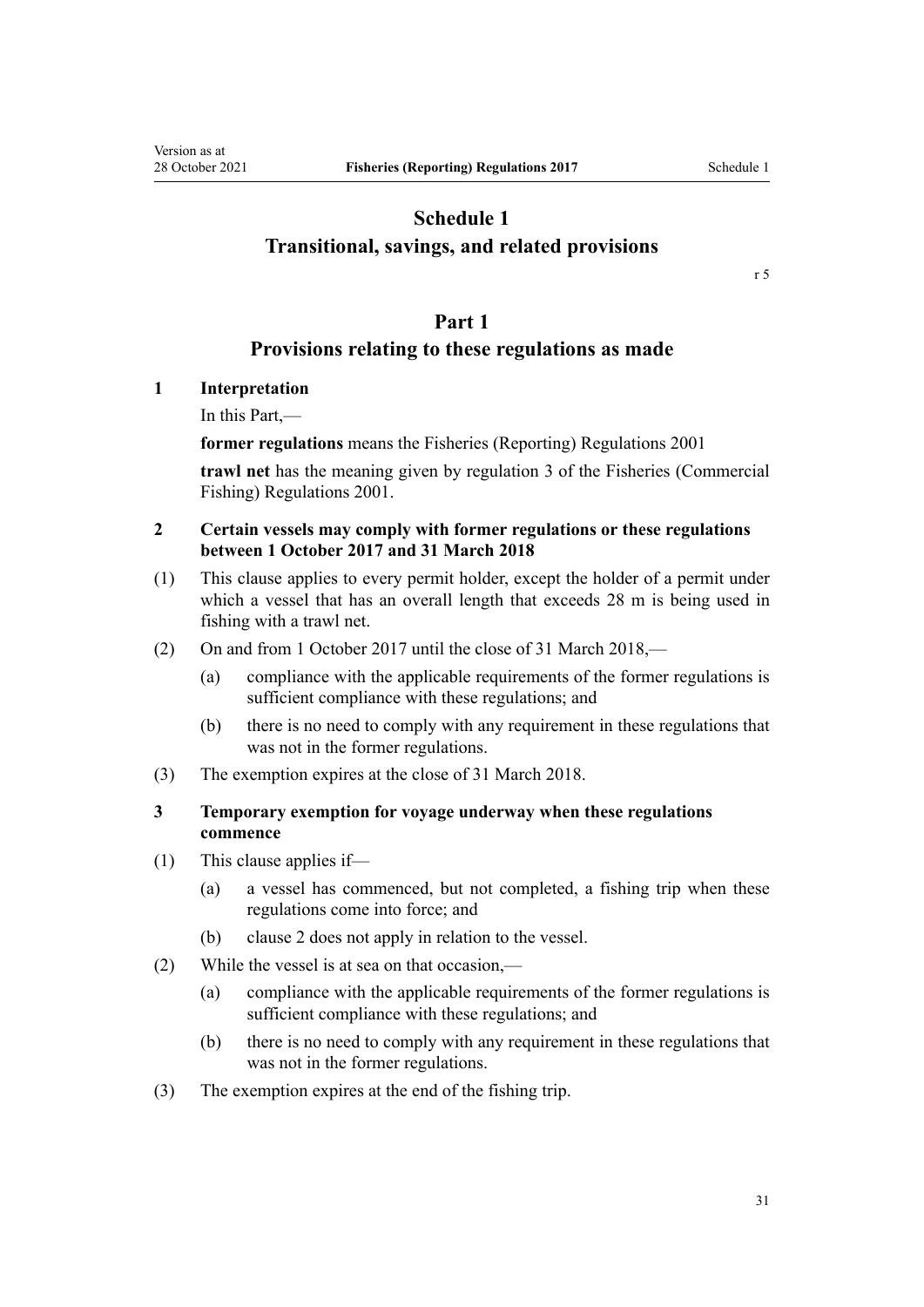### **4 Provisions applying from 16 August 2018 to 9 January 2019**

In the period on and from 16 August 2018 to 9 January 2019, the provisions set out in Part 2 of this schedule apply, instead of [regulations 7 to 50,](#page-7-0) to every per‐ mit holder, except the holder of a permit under which a vessel that has an overall length that exceeds 28 m is being used in fishing with a trawl net.

Schedule 1 clause 4: inserted, on 16 August 2018, by [regulation 5\(1\)](http://legislation.govt.nz/pdflink.aspx?id=LMS72664) of the Fisheries (Transitional Reporting) Amendment Regulations 2018 (LI 2018/140).

Schedule 1 clause 4 heading: amended, on 10 January 2019, by [regulation 24\(1\)](http://legislation.govt.nz/pdflink.aspx?id=LMS140470) of the Fisheries (Reporting) Amendment Regulations 2018 (LI 2018/259).

Schedule 1 clause 4: amended, on 10 January 2019, by [regulation 24\(2\)](http://legislation.govt.nz/pdflink.aspx?id=LMS140470) of the Fisheries (Reporting) Amendment Regulations 2018 (LI 2018/259).

# **Part 2**

### **Provisions applying between 16 August 2018 and 1 December 2019**

Schedule 1 Part 2: inserted, on 16 August 2018, by [regulation 5\(2\)](http://legislation.govt.nz/pdflink.aspx?id=LMS72664) of the Fisheries (Transitional Reporting) Amendment Regulations 2018 (LI 2018/140).

Schedule 1 Part 2 heading: amended, on 10 January 2019, by [regulation 24\(3\)](http://legislation.govt.nz/pdflink.aspx?id=LMS140470) of the Fisheries (Reporting) Amendment Regulations 2018 (LI 2018/259).

### Subpart 1—Requirements for reporting and related matters

#### **5 Interpretation**

(1) In this Part, unless the context otherwise requires,—

**2001 regulations** means the [Fisheries \(Reporting\) Regulations 2001](http://legislation.govt.nz/pdflink.aspx?id=DLM60577) as in force before they were revoked

**access identifier** means an identifier that—

- (a) is issued to an individual by the chief executive for the purpose of completing and providing returns using electronic software; and
- (b) uniquely identifies that individual

**actual weight** means the weight in kilograms of fish in its landed state

**additional landed state**, in the case of fish landed in 2 or more states, means a landed state other than the principal landed state of the fish

**artificially attached** has the same meaning as in [regulation 3](http://legislation.govt.nz/pdflink.aspx?id=DLM76412) of the Fisheries (Commercial Fishing) Regulations 2001

**audit trail** means the ability to trace the species, state, and weight of fish prod‐ uct through the relevant systems of a licensed fish receiver or person acting as an agent of a licensed fish receiver

**authorised user** means a person approved by the chief executive under [clause](#page-58-0) [36](#page-58-0) in this Part to complete and provide returns using electronic software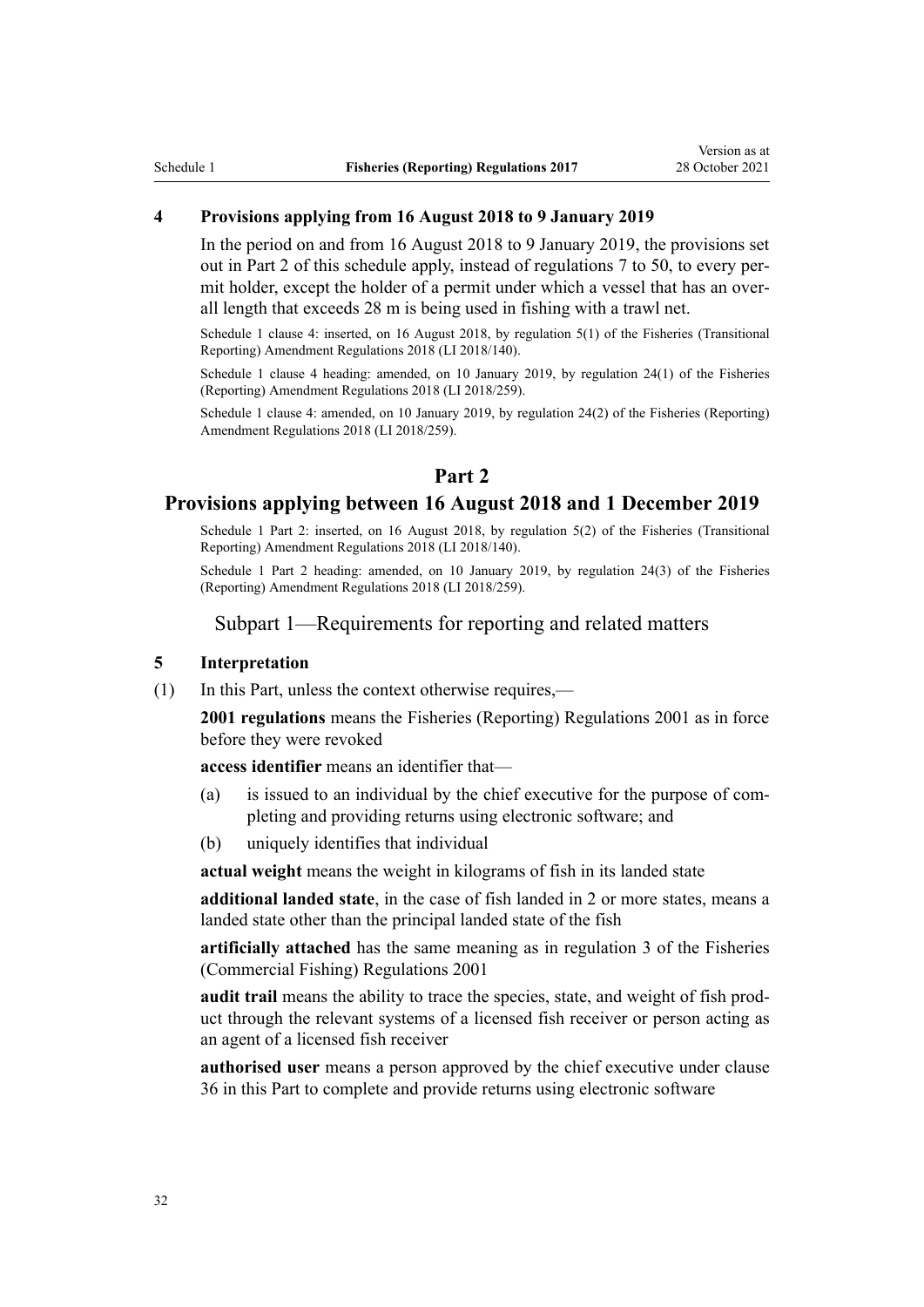**beak and mouth**, in relation to squid, means the state in which the head, mantle, tentacles, and all internal organs, except the beak and mouth, have been removed

**cheeks**, in relation to fish, means the state in which the head, body, and internal organs, except that portion of flesh with skin still attached that is extracted from the head forward of the operculum (gill cover), have been removed

**destination** means the place at which—

- (a) fish or fish product is landed; or
- (b) fish or fish product is held at the time of landing

**electronic software** means software that—

- (a) is approved by the chief executive under [clause 47](#page-62-0) in this Part; and
- (b) must be used by every authorised user for completing and providing returns under any of [clauses 36 to 47](#page-58-0) in this Part

**fish meal by-product** means the state in which offcuts and offal from whole fish have been rendered or cooked into a dried form

**fish tail** means the part of a fish that remains after the head, body, and internal organs have been removed

**fisher identification number** means the client number allocated to a person

**fishing gear** has the meaning set out in the [Fisheries \(Commercial Fishing\)](http://legislation.govt.nz/pdflink.aspx?id=DLM76406) [Regulations 2001](http://legislation.govt.nz/pdflink.aspx?id=DLM76406)

**fishing trip** or **trip** means any period in which fish are taken from, or transferred aboard, a vessel, being a period that—

- (a) commences when the vessel—
	- (i) leaves any place at which the vessel is moored or berthed or launched; or
	- (ii) enters the exclusive economic zone through its seaward boundary; and
- (b) ends when the vessel—
	- (i) returns from sea to a place at which the permit holder using the vessel is permitted to land fish and any fish is removed from the vessel or the vessel with fish on board is removed from the water; or
	- (ii) having been granted permission under [section 110](http://legislation.govt.nz/pdflink.aspx?id=DLM396997) of the Act, leaves the exclusive economic zone by its seaward boundary; and
- (c) includes, in relation to a permit holder during a period when the permit holder is not using, or does not have the use of, a vessel or operates otherwise than from a vessel, any period that commences when the per‐ mit holder begins to take fish under a permit and ends when the permit holder returns to a point of landing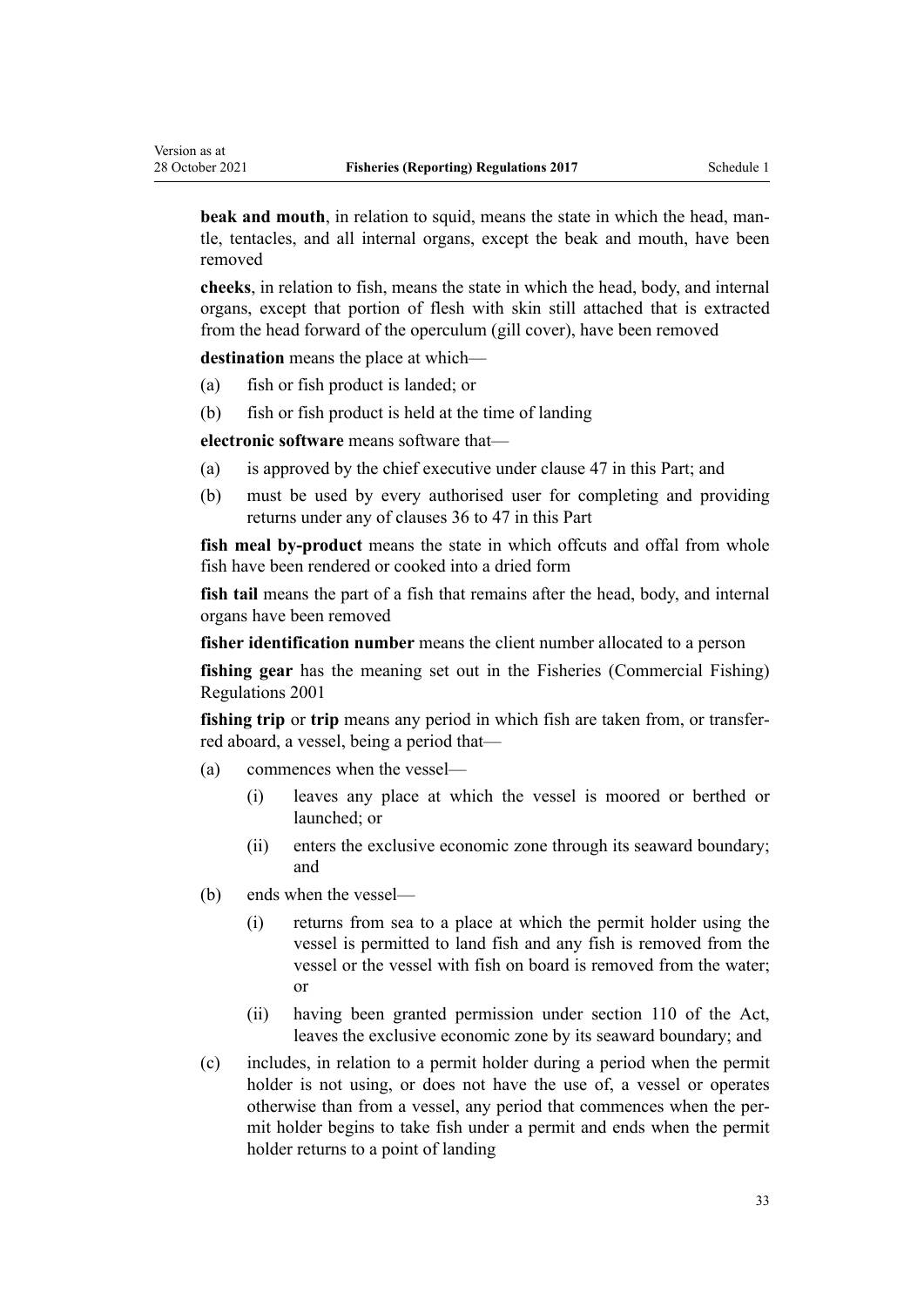**flaps** means the state in which the head, body, and all internal organs of a fish, except the flap of flesh and skin that surrounds the gut cavity, have been removed

**foreign fishing vessel** means a foreign fishing vessel licensed under [section 83](http://legislation.govt.nz/pdflink.aspx?id=DLM396597) of the Act

**green-lipped mussel spat** means a shellfish of the species *Perna canaliculus* that is less than 10 mm in length

**gut by-product** means an additional landed state in which the internal organs have been removed from the body cavity

**head**, in relation to a fish, means the state in which the body and all internal organs, except the head, have been removed

**head and tentacles**, in relation to squid, means the state in which the mantle and all internal organs have been removed after the squid has been dressed

**hoki mince by-product** means an additional landed state in which offcuts and offal from skin-off fillets or the headed and gutted state have been rendered by a machine into a minced form

key internal controls means the specific controls or procedures that are fundamental to the prevention or detection of errors that may undermine the adequacy or reliability of the audit trail in relation to systems or subsystems of a licensed fish receiver

**landing date** means the date on which fish are landed or the date on which a landing commences

**length** or **overall length**, in relation to a vessel, means the overall length of the vessel entered in the Fishing Vessel Register

**lugs** or **collars** means the state in which—

- (a) the head has been retained after the flesh has been dressed; and
- (b) the flesh, with the skin still attached from immediately behind the head, has been retained

**naturally attached** has the same meaning as in [regulation 3](http://legislation.govt.nz/pdflink.aspx?id=DLM76412) of the Fisheries (Commercial Fishing) Regulations 2001

**non-fish species** means the species listed in Part 2A or 2B of [Schedule 3](http://legislation.govt.nz/pdflink.aspx?id=DLM62960) of the 2001 regulations

**offal** means the state in which the head and body of a fish, except the contents of the gut cavity (including the gills), have been removed

**oil**, in relation to processed fish or fish product, means an additional landed state in which oil derived from the processed fish or fish product has been removed

**permit** means a fishing permit issued under [section 91](http://legislation.govt.nz/pdflink.aspx?id=DLM396924) of the Act or a special permit issued under [section 97](http://legislation.govt.nz/pdflink.aspx?id=DLM396952) of the Act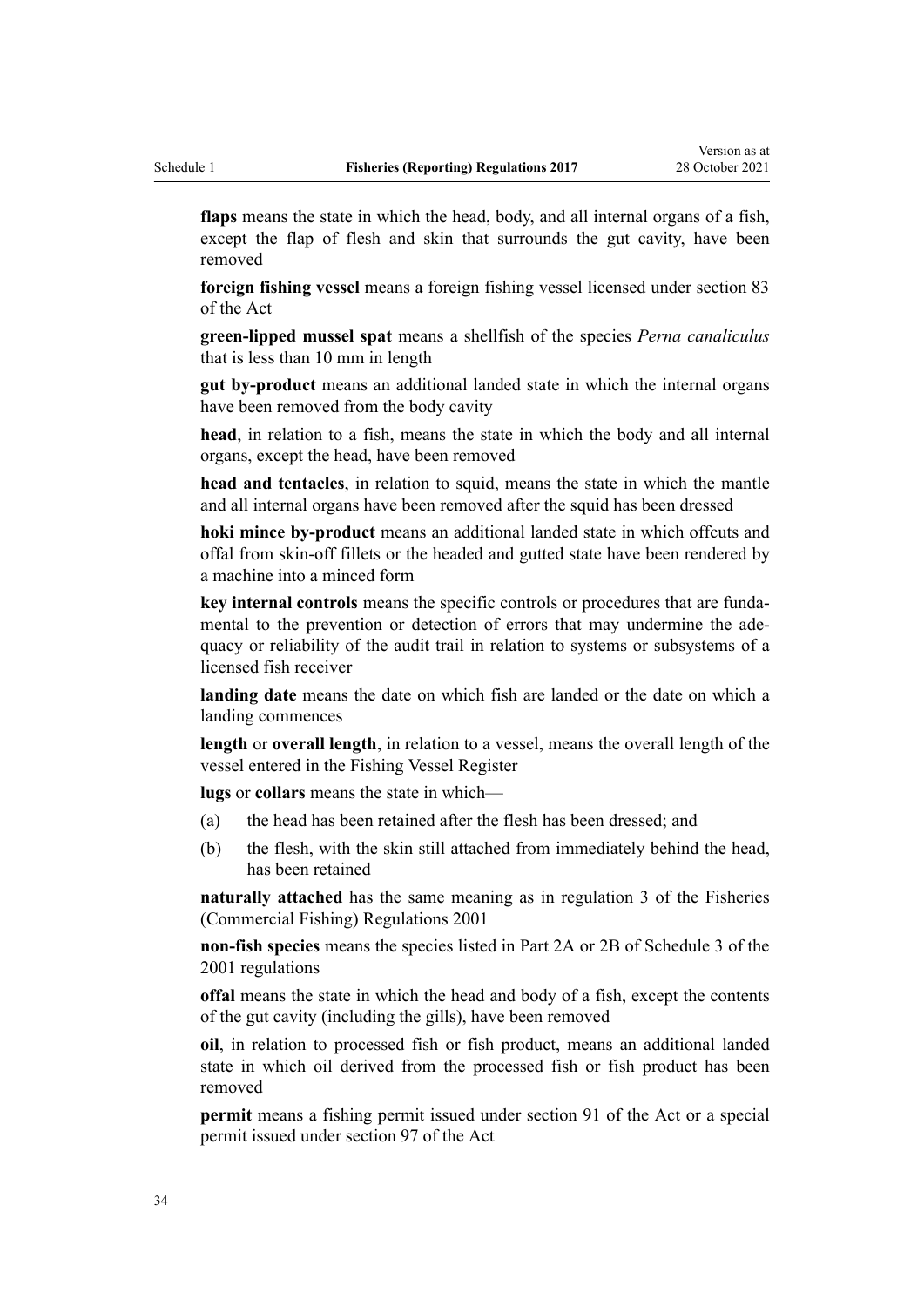### **point of landing**—

Version as at

- (a) means,—
	- (i) in relation to fish taken by use of a vessel, a place where fish may be landed from the vessel or where the vessel, containing the fish, may be removed from New Zealand fisheries waters under the conditions of a permit issued in accordance with [section 91](http://legislation.govt.nz/pdflink.aspx?id=DLM396924) or sec[tion 97](http://legislation.govt.nz/pdflink.aspx?id=DLM396952) of the Act, being a place that is described on the permit issued to the person using the vessel to take fish for sale:
	- (ii) in relation to fish taken by a permit holder who does not use a vessel or have the use of a vessel or operates otherwise than from a vessel, a place where fish may be landed in accordance with the conditions of the permit; and
- (b) includes—
	- (i) a place where fish are transferred from a vessel to another vessel that is a New Zealand fishing vessel, a vessel registered under [sec‐](http://legislation.govt.nz/pdflink.aspx?id=DLM396982) [tion 105](http://legislation.govt.nz/pdflink.aspx?id=DLM396982) of the Act, or a foreign fishing vessel:
	- (ii) a place where a vessel leaves the exclusive economic zone of New Zealand by passing through the seaward boundary of that zone:
	- (iii) the place at which a vessel that has fish on board is situated at the close of the fishing year if the vessel is being operated by, or on behalf of, a permit holder who, during the fishing year ending on that day, has held 100 000 kilograms or more of annual catch entitlement under the Act:
	- (iv) the situation where the registration of a vessel is cancelled or a vessel is re-registered:
	- (v) a place where fish or fish product is retained overnight in a hold‐ ing receptacle

**principal landed state**, in the case of fish landed in 2 or more states, means the landed state that has the greatest actual weight

**protected fish species** means the species listed in Part 2C of [Schedule 3](http://legislation.govt.nz/pdflink.aspx?id=DLM62960) of the 2001 regulations

**return** means any return or report of a kind set out in [clauses 6 to 20](#page-36-0) in this Part

shark fins, in relation to any species of shark, means all primary fins associated with that shark

**shark fins attached** means,—

(a) in relation to blue shark, the state in which the trunk is processed to the dressed state and the fins are artificially attached: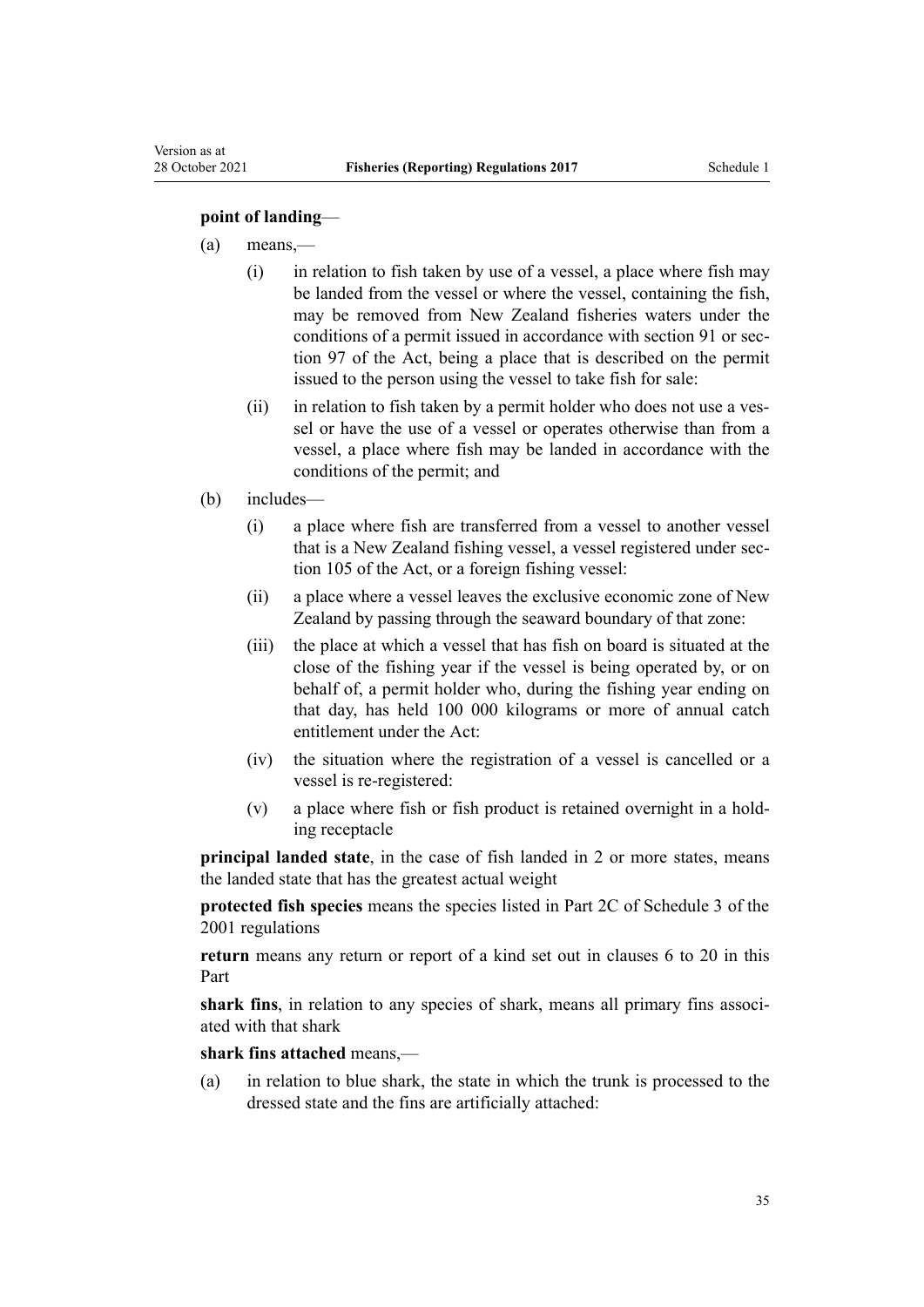(b) in relation to any other species of shark, the state in which the trunk is processed to the headed and gutted state and the fins are naturally attached

**sounds** or **swim bladders** means the state in which the head, body, and all internal organs of a fish, except the swim bladders, have been removed

**southern blue whiting mince by-product, skin-off fillets** means the addi‐ tional landed state in which offcuts and offal from southern blue whiting mince, skin-off fillets have been rendered by a machine into a minced form

**species** means the species set out in Parts 2, 2A, 2B, or 2C of [Schedule 3](http://legislation.govt.nz/pdflink.aspx?id=DLM62960) of the 2001 regulations

**state** means a state set out in Part 3 or Part 4 of [Schedule 3](http://legislation.govt.nz/pdflink.aspx?id=DLM62960) of the 2001 regula‐ tions

**statistical area** means a statistical area shown on a map referred to in [clause 31](#page-55-0) in this Part

**target species**, in relation to a permit holder and any fishing method, means the main or major species or class of fish that the permit holder was attempting to take by use of that fishing method

**tentacles by-product**, in relation to squid or octopus, means the additional lan‐ ded state in which the head, mantle, and all internal organs have been removed

**vessel name** means the name of the vessel as entered on its certificate of registration or licence, as the case may require

**vessel registration number** means,—

- (a) in the case of a New Zealand fishing vessel or fish carrier, the registration number stated in the certificate of registration of that vessel:
- (b) in the case of a foreign fishing vessel, the international call sign of that vessel

**wharf sale** means a sale or other disposition of fish by a commercial fisher to which [section 191\(2\)](http://legislation.govt.nz/pdflink.aspx?id=DLM398383) of the Act applies

**wings**, in relation to squid, means the state in which the head, mantle, tentacles, and all internal organs, except the mantle wings, have been removed.

- (2) The term point of landing must, if appropriate,—
	- (a) be referred to and entered on a return as "transfer at sea" if paragraph (b)(i) of the definition of the term applies:
	- (b) be referred to and entered on a return as "out of zone" if paragraph  $(b)(ii)$  of the definition of the term applies:
	- (c) be referred to and entered on a return as "end of year" if paragraph (b)(iii) of the definition of the term applies: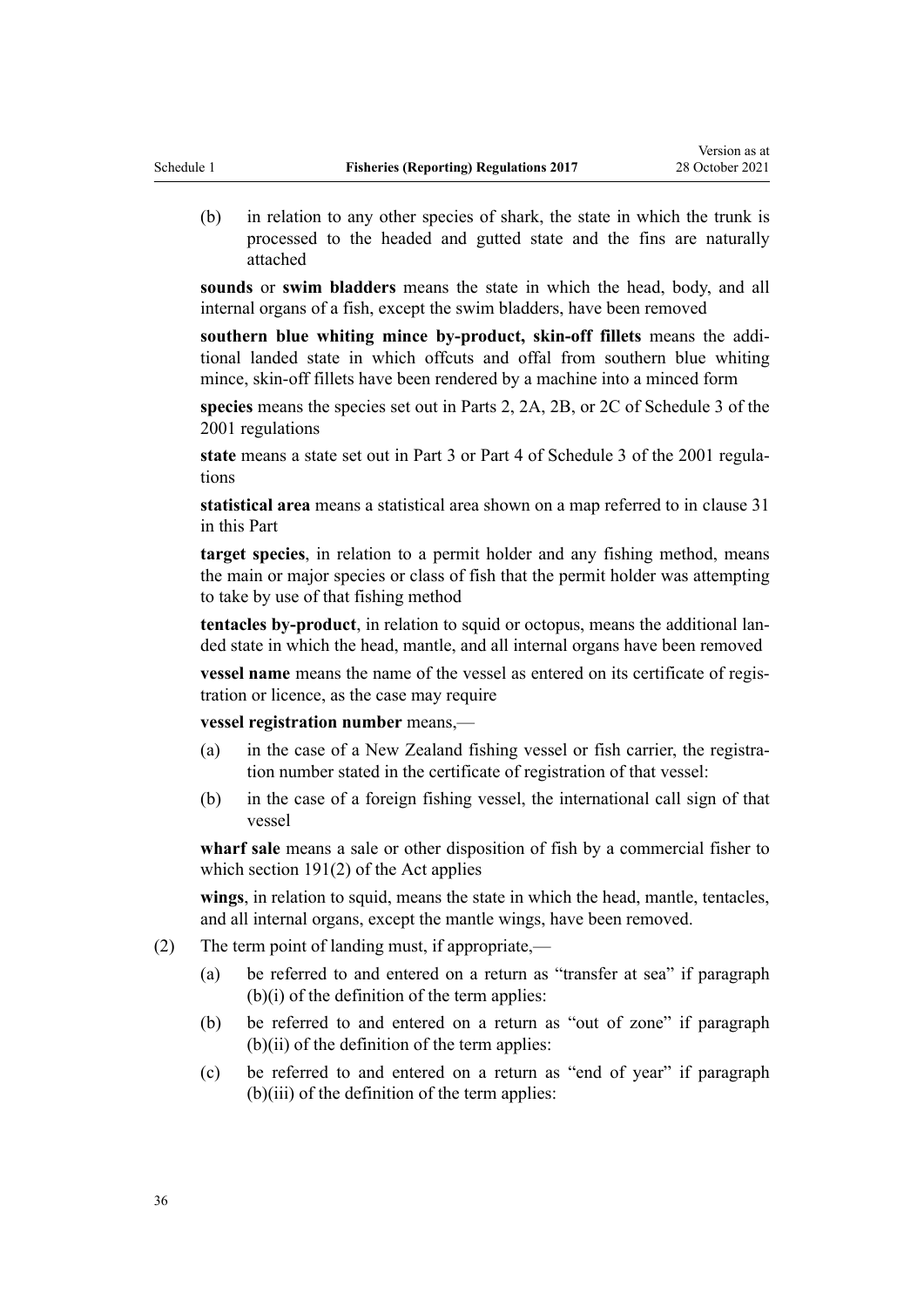- (d) be referred to and entered on a return as, respectively, "registration cancelled" or "vessel re-registered" if paragraph (b)(iv) of the definition of the term applies.
- (3) In this Part, unless the context otherwise requires, terms used to describe any fishing gear or fishing method have the same meaning as in the [Fisheries](http://legislation.govt.nz/pdflink.aspx?id=DLM76406) [\(Commercial Fishing\) Regulations 2001.](http://legislation.govt.nz/pdflink.aspx?id=DLM76406)
- (4) A landed state that is specified in the first column of Part 3 of [Schedule 3](#page-68-0) of the 2001 regulations has the same meaning as in a notice given by the chief executive under [section 188\(1\)](http://legislation.govt.nz/pdflink.aspx?id=DLM398372) of the Act, if the landed state—
	- (a) is not defined in this Part; but
	- (b) is defined in the notice.

Compare: SR 2001/188 [rr 3](http://legislation.govt.nz/pdflink.aspx?id=DLM60583), [41A](http://legislation.govt.nz/pdflink.aspx?id=DLM2407406)

<span id="page-36-0"></span>Version as at

## *Kinds of returns*

# **6 Catch, effort, and landing returns**

- $(1)$  A permit holder who takes fish, or on whose behalf fish are taken, must complete and provide to the chief executive catch, effort, and landing returns for each particular type of fishing activity undertaken that does not require the permit holder to provide a return under [clause 7,](#page-37-0) [9,](#page-40-0) [10,](#page-40-0) [11](#page-41-0), [12](#page-42-0), [13,](#page-43-0) [14,](#page-43-0) [15,](#page-44-0) [16](#page-45-0), [18](#page-47-0), or [19](#page-48-0) in this Part.
- (2) A person required to provide catch, effort, and landing returns must—
	- (a) complete, before the end of each day of a fishing trip (or at the end of each day in which more than 1 trip is made), the section of the return headed "Catch/Effort Data" for each day or part-day of a fishing trip; and
	- (b) complete, immediately on landing, that section of the return headed "Catch Landing Data"; and
	- (c) complete those parts of the last 2 columns for which information is required from a licensed fish receiver immediately on receipt of the necessary information required from a licensed fish receiver.
- (3) Subject to a direction of the chief executive under [clause 33](#page-57-0) in this Part, catch, effort, and landing returns for any fishing trip that ends on any day in a calendar month must be provided not later than 15 days after the last day of the calendar month.
- (4) A person contravenes this clause if the person provides a catch, effort, and landing return after the date it was due, but not more than 1 calendar month after the date it was due.
- (5) A person contravenes this clause if the person provides or fails to provide a catch, effort, and landing return more than 1 calendar month after the date it was due.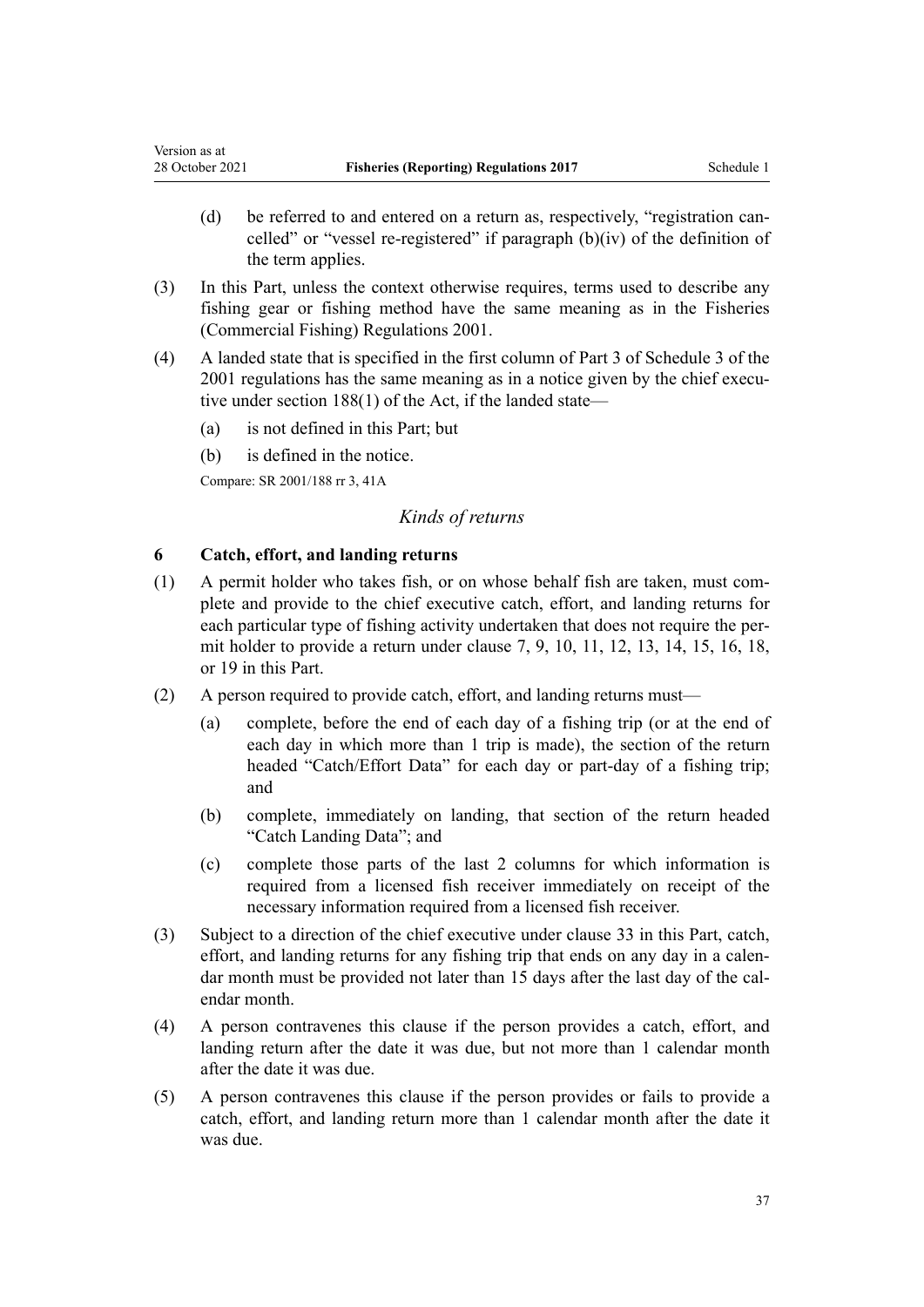- <span id="page-37-0"></span>(6) If no fishing trip has been made in a calendar month, the permit holder must provide, not later than 15 days after the last day of the calendar month, a catch, effort, and landing return that—
	- (a) states the person's client name and number, and vessel name and regis‐ tration number; and
	- (b) states the month and year to which the return relates; and
	- (c) is clearly marked as a nil return; and
	- (d) is signed and dated by, or on behalf of, the person.

# **7 Catch landing returns**

- (1) A permit holder who takes fish, or on whose behalf fish are taken, from a ves‐ sel must complete and provide to the chief executive catch landing returns for the vessel if the fish are taken from a vessel for which the following returns are required to be provided under [clauses 12 to 19](#page-42-0) in this Part:
	- (a) trawl catch, effort, and processing returns:
	- (b) lining catch effort returns:
	- (c) lining trip catch effort returns:
	- (d) trawl catch effort returns:
	- (e) squid jigging catch effort returns:
	- (f) tuna longlining catch effort returns.
- (2) A person required to provide catch landing returns must—
	- (a) complete a return at the end of each landing, except those parts of the last 2 columns of the section of the return headed "Catch Landing Data" for which information is required from a licensed fish receiver; and
	- (b) complete those parts of the last 2 columns immediately on receipt of the necessary information from a licensed fish receiver.
- (3) Subject to a direction of the chief executive under [clause 28](#page-52-0) in this Part, catch landing returns for a fishing trip must be provided to the chief executive not later than—
	- (a) 15 days after the last day of the fishing trip for permit holders who take fish, or on whose behalf fish are taken, from a vessel for which a return under subclause  $(1)(a)$ ,  $(b)$ , or  $(e)$  must be provided:
	- (b) 15 days after the last day of the calendar month in which the fishing trip ended for permit holders who take fish, or on whose behalf fish are taken, from a vessel for which a return under subclause  $(1)(c)$ ,  $(d)$ , or  $(f)$ must be provided.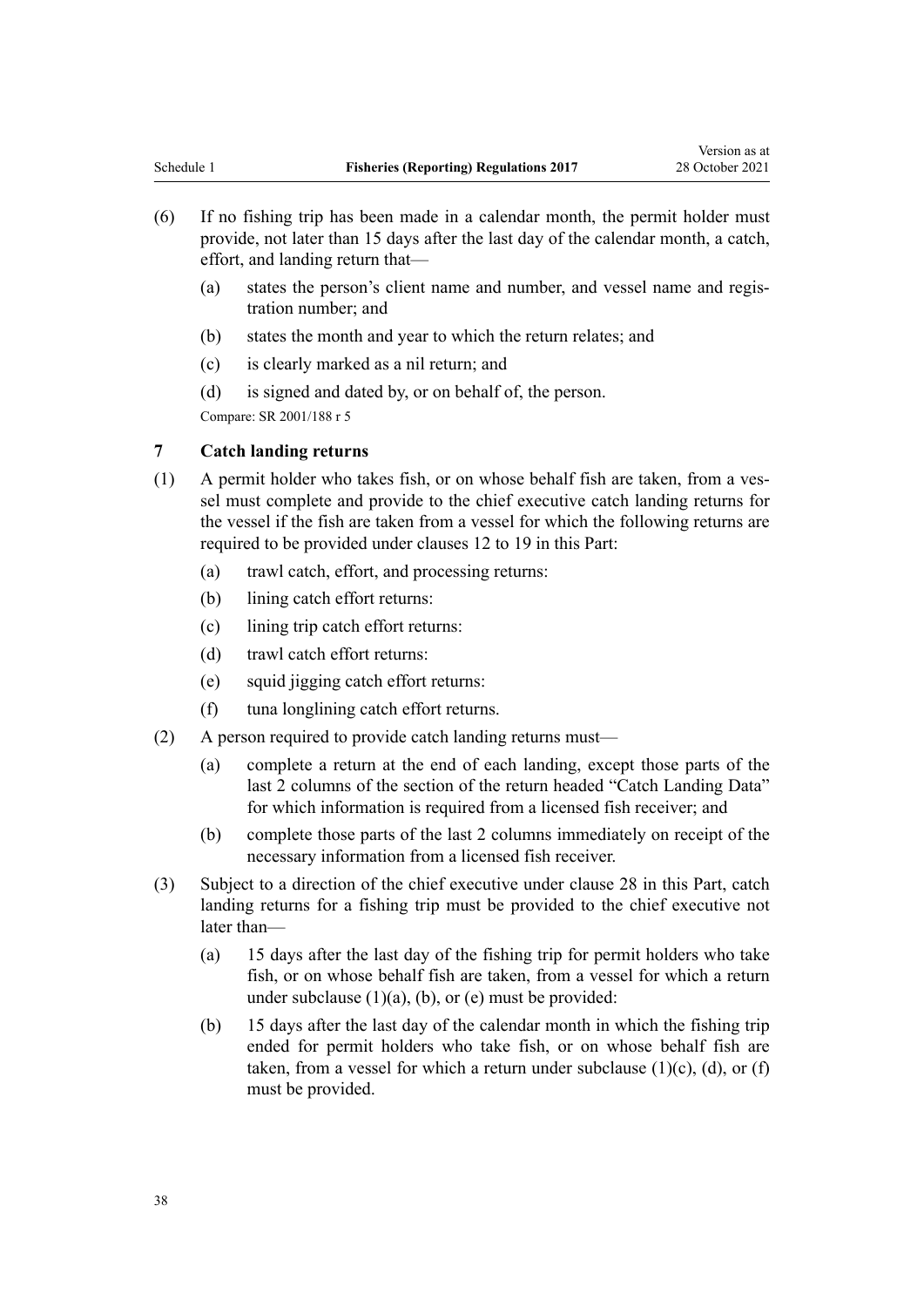- (4) A person contravenes this clause if the person provides a catch landing return after the date it was due, but not more than 1 calendar month after the date it was due.
- (5) A person contravenes this clause if the person provides or fails to provide a catch landing return more than 1 calendar month after the date it was due.
- (6) If no fishing trip has been made in a calendar month, the permit holder must provide to the chief executive, not later than 15 days after the last day of the calendar month, a catch landing return that—
	- (a) states the person's client name and number, and vessel name and regis‐ tration number; and
	- (b) states the month and year to which the return relates; and
	- (c) is clearly marked as a nil return; and
	- (d) is signed and dated by, or on behalf of, the person.

<span id="page-38-0"></span>Version as at

# **8 Monthly harvest returns**

- (1) In addition to any other returns required to be completed and provided under this Part, a person must complete and provide to the chief executive monthly harvest returns if the person—
	- (a) is a permit holder; or
	- (b) has been granted an approval under [section 110](http://legislation.govt.nz/pdflink.aspx?id=DLM396997) of the Act that contains a condition requiring the person to provide monthly harvest returns; or
	- (c) has been issued with a special permit under [section 97](http://legislation.govt.nz/pdflink.aspx?id=DLM396952) of the Act that contains a condition requiring the person to provide monthly returns; or
	- (d) is advised by the chief executive in writing that the person must provide monthly harvest returns; or
	- (e) is an operator who, being a New Zealand national using a New Zealand ship, takes any highly migratory species that is—
		- (i) subject to the quota management system outside New Zealand fisheries waters; and
		- (ii) taken outside New Zealand fisheries waters; and
		- (iii) taken for the purpose of sale.
- (2) Subclause (1)(e) does not apply, and no monthly harvest return is required, if the operator proves to the satisfaction of the chief executive that—
	- (a) the operator was authorised to take the stock in the national fisheries jurisdiction of another State; and
	- (b) if the other State has a national allocation for the stock taken, the catch was recorded against the other State's allocation; and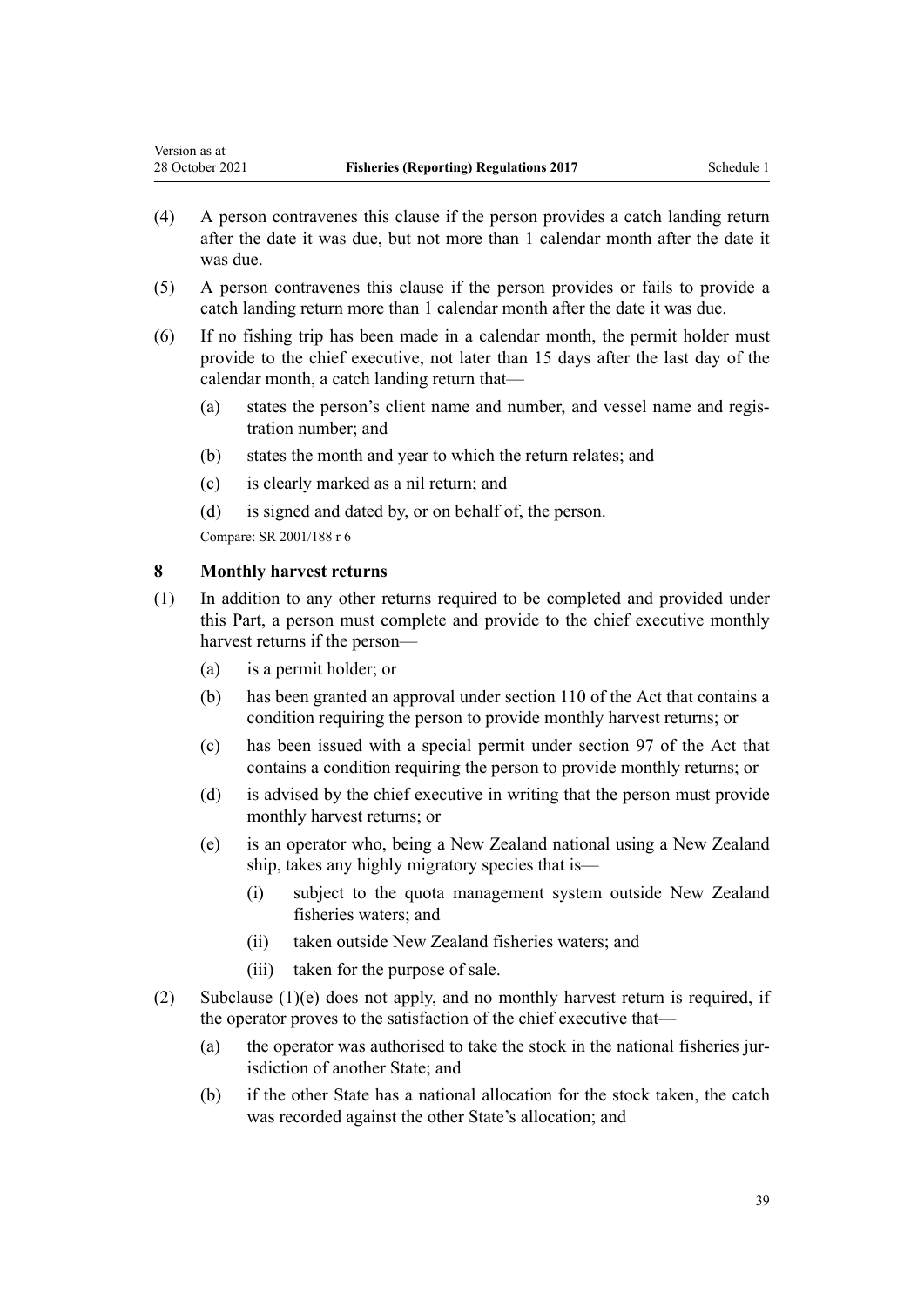- (c) the other State has agreed to comply with all of the conservation and management measures of the competent regional fisheries management organisation for the relevant species.
- (3) Subject to a direction of the chief executive under [clause 33](#page-57-0) in this Part, a per‐ son required to provide monthly harvest returns must—
	- (a) complete a return for each calendar month for all fish taken during that month, except—
		- (i) in relation to any fish recorded in any kind of return under this Part if the appropriate destination type code for those fish is F, R, P, Q, D, T, or X; or
		- (ii) in relation to any fish on board a vessel if the vessel's fishing trip spans a calendar month; or
		- (iii) in relation to any fish that—
			- (A) are taken outside New Zealand fisheries waters; and
			- (B) are not subject to the quota management system outside New Zealand fisheries waters; and
	- (b) provide the return to the chief executive not later than 15 days after the last day of each calendar month.
- (4) A person contravenes this clause if the person provides a monthly harvest return after the date it was due, but not more than 1 calendar month after the date it was due.
- (5) A person contravenes this clause if the person provides or fails to provide a monthly harvest return more than 1 calendar month after the date it was due.
- (6) If the exception in subclause  $(3)(a)(i)$  or (ii) ceases to apply, a person who subsequently lands that fish must—
	- (a) include that fish in the monthly harvest return for the calendar month in which the exception ceased to apply; and
	- (b) comply with subclause (3)(b).
- (7) For the purposes of subclause (6), in the case of fish that are required to be recorded against destination type code T, the fish must be recorded by the per‐ son who took the fish in the monthly harvest return for the calendar month in which the fish were subsequently landed.
- (8) If no fish are required to be reported, the person required to provide the report must—
	- (a) complete a return for each calendar month; and
	- (b) provide to the chief executive, not later than 15 days after the last day of each calendar month, a monthly harvest return that—
		- (i) states the person's client name and number; and
		- (ii) states the month and year to which the return relates; and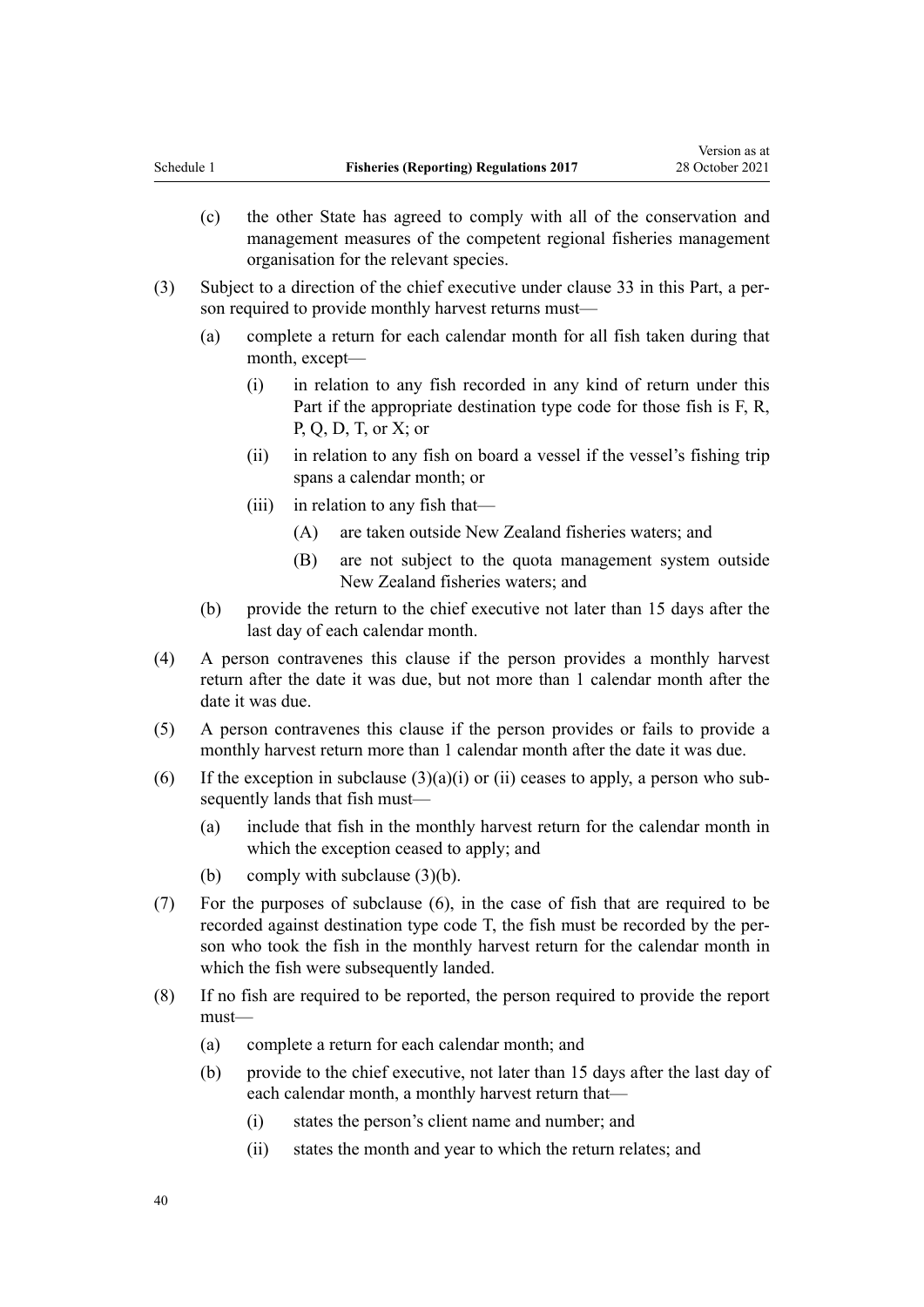- (iii) is clearly marked as a nil return; and
- (iv) is signed and dated by, or on behalf of, the person.
- <span id="page-40-0"></span>(9) If a person considers that the person's monthly harvest return contains an error, the person may amend the form, using the monthly harvest return amendment set out in [form 4](http://legislation.govt.nz/pdflink.aspx?id=DLM62934) of Schedule 2 of the 2001 regulations, only after his or her monthly harvest return has been received and accepted by the chief executive.
- (10) This Part does not require a person to report on a monthly harvest return any fish, aquatic life, or seaweed taken or retained by an observer under [Part 12](http://legislation.govt.nz/pdflink.aspx?id=DLM398666) of the Act.

#### **9 Freshwater eel catch effort return**

- (1) A permit holder who targets freshwater eels, or on whose behalf freshwater eels are targeted, by any method must complete and provide to the chief executive freshwater eel catch effort returns.
- (2) A person who is required to provide freshwater eel catch effort returns must complete, before the end of the day in which fishing gear was lifted or retrieved, as many lines of information in section 3 of the return as are necessary to record that day's fishing activity.
- (3) Subject to a direction of the chief executive under [clause 33](#page-57-0) in this Part, fresh‐ water eel catch effort returns for a calendar month must be provided to the chief executive not later than 15 days after the last day of that calendar month.
- (4) A person contravenes this clause if the person provides a freshwater eel catch effort return after the date it was due, but not more than 1 calendar month after the date it was due.
- (5) A person contravenes this clause if the person provides or fails to provide a freshwater eel catch effort return more than 1 calendar month after the date it was due.

Compare: SR 2001/188 [r 8](http://legislation.govt.nz/pdflink.aspx?id=DLM61838)

#### **10 Freshwater eel catch landing returns**

- (1) A permit holder who targets freshwater eels, or on whose behalf freshwater eels are targeted, by any method must complete and provide to the chief executive freshwater eel catch landing returns unless subclause (6) applies.
- (2) A person who is required to provide freshwater eel catch landing returns must complete, immediately on landing, as many of the lines of information in section 3 of the return as are necessary to record that landing, with the exception of the last 2 columns, which must be completed immediately on receipt of the necessary information from a licensed fish receiver.
- (3) Subject to a direction of the chief executive under [clause 33](#page-57-0) in this Part, freshwater eel catch landing returns for a calendar month must be provided to the chief executive not later than 15 days after the last day of that calendar month.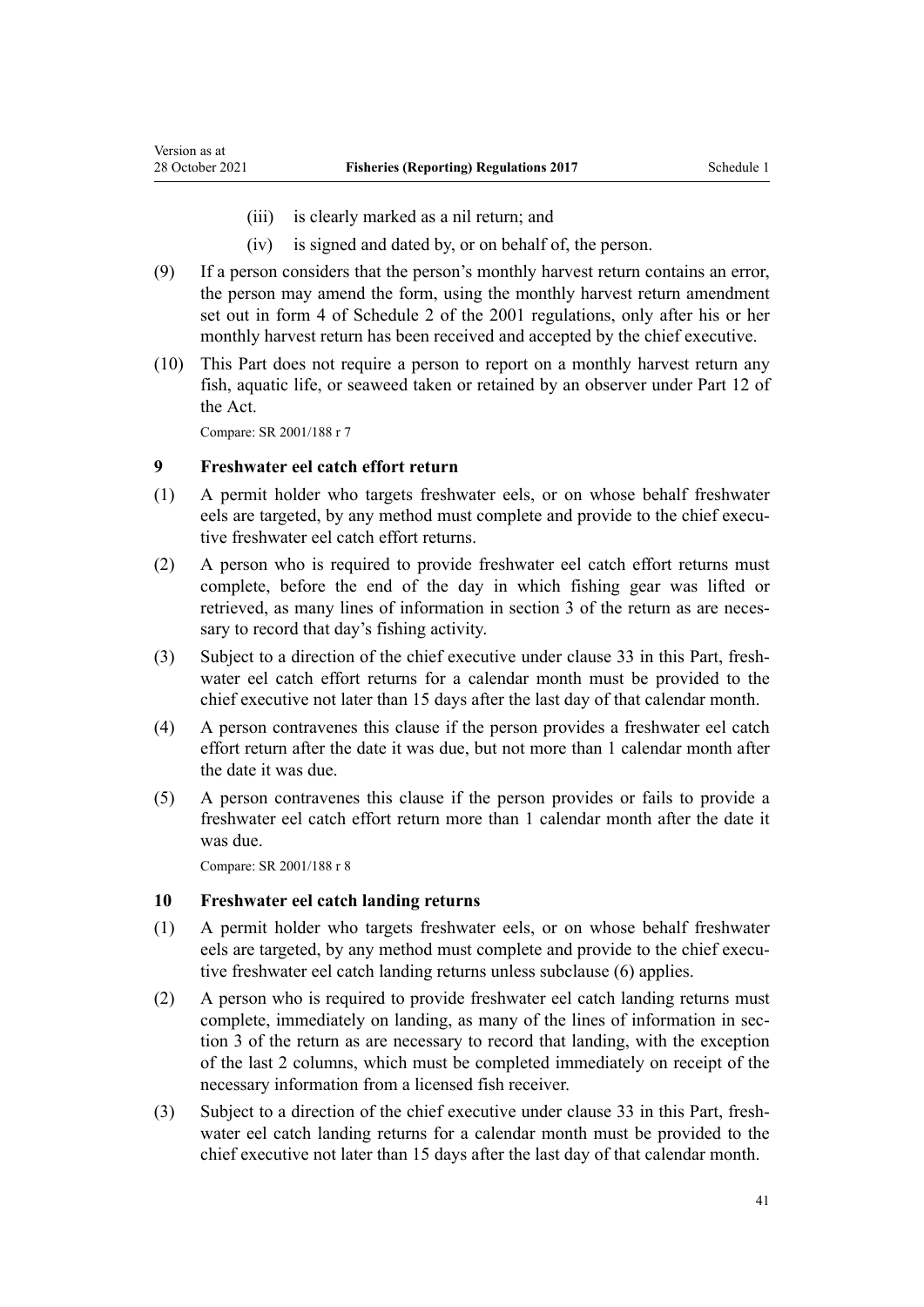Version as at

- <span id="page-41-0"></span>(4) A person contravenes this clause if the person provides a freshwater eel catch landing return after the date it was due, but not more than 1 calendar month after the date it was due.
- (5) A person contravenes this clause if the person provides or fails to provide a freshwater eel catch landing return more than 1 calendar month after the date it was due.
- (6) If a permit holder is an operator or notified user of more than 1 fishing vessel, and no fish were landed in a calendar month that were taken while targeting freshwater eels, the permit holder must provide to the chief executive, not later than 15 days after the last day of the calendar month, a catch, effort, and land‐ ing return in accordance with [clause 6](#page-36-0) in this Part that—
	- (a) states the permit holder's client name and number; and
	- (b) states the month and year to which the return relates; and
	- (c) states the vessel's name and registration number; and
	- (d) is clearly marked as a nil return; and
	- (e) is signed and dated by, or on behalf of, the permit holder.
- (7) If a permit holder is not an operator or notified user of more than 1 fishing ves‐ sel, and no fish were landed in a calendar month that were taken while targeting freshwater eels, the permit holder must provide to the chief executive, not later than 15 days after the last day of that calendar month, a freshwater eel catch landing return that—
	- (a) states the permit holder's client name and number; and
	- (b) states the month and year to which the return relates; and
	- (c) is clearly marked as a nil return; and
	- (d) is signed and dated by, or on behalf of, the permit holder. Compare: SR 2001/188 [r 9](http://legislation.govt.nz/pdflink.aspx?id=DLM61840)

#### **11 Paua catch effort landing returns**

- (1) A permit holder who targets paua, or on whose behalf paua is targeted, by the method of diving must complete and provide to the chief executive paua catch effort landing returns.
- (2) A person required to provide paua catch effort landing returns must—
	- (a) complete, before the end of each day that diving takes place, as many lines of information in section 3 of the return as are necessary to record that day's fishing activity; and
	- (b) complete, immediately on landing, as many lines of information in section 4 of the return as are necessary to record that landing, except the last 2 columns, which must be completed immediately on receipt of the necessary information from a licensed fish receiver.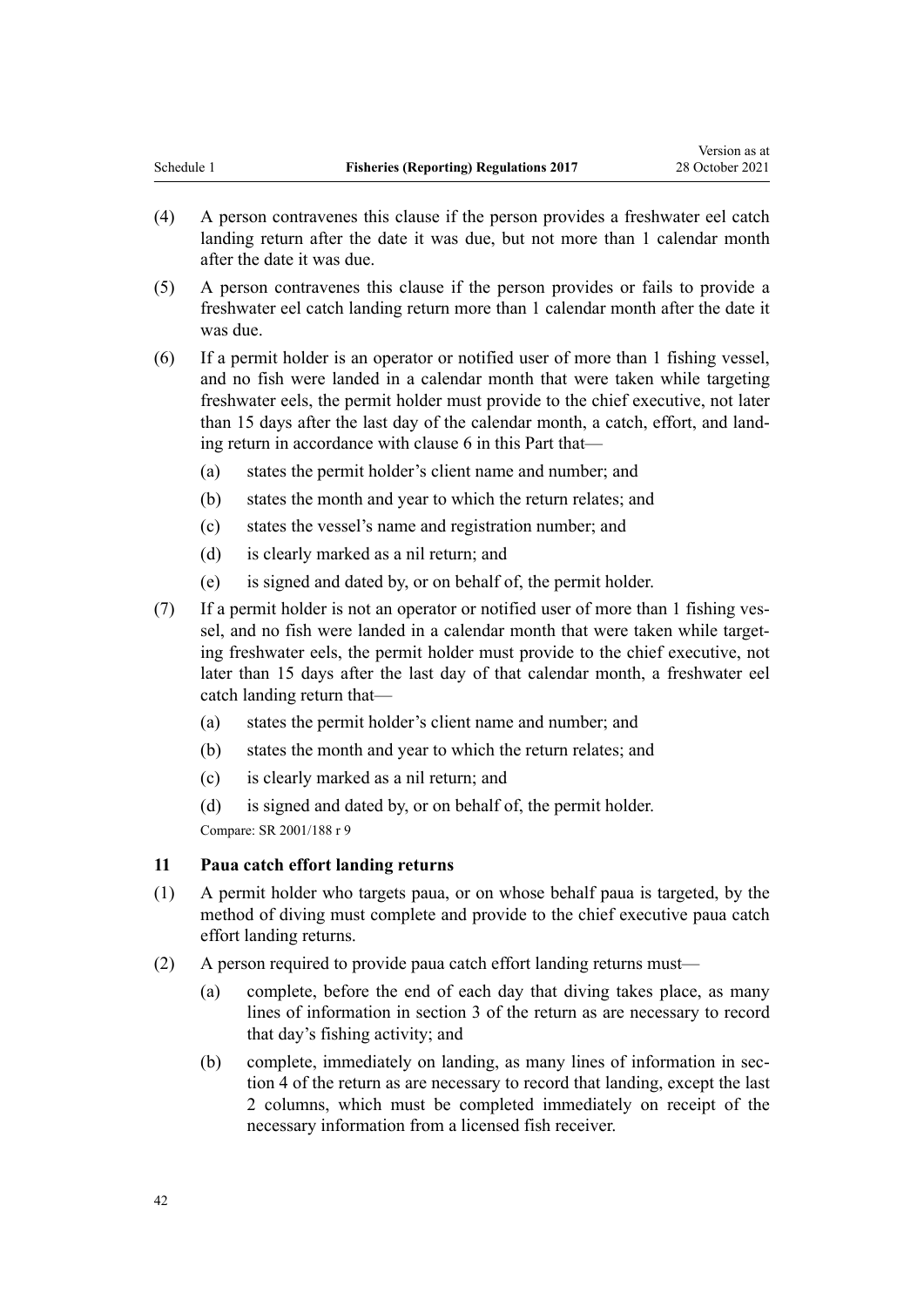<span id="page-42-0"></span>Version as at

- (3) Subject to a direction of the chief executive under [clause 33](#page-57-0) in this Part, paua catch effort landing returns for a calendar month must be provided to the chief executive not later than 15 days after the last day of the calendar month.
- (4) A person contravenes this clause if the person provides a paua catch effort landing return after the date it was due, but not more than 1 calendar month after the date it was due.
- (5) A person contravenes this clause if the person provides or fails to provide a paua catch effort landing return more than 1 calendar month after the date it was due.
- (6) If no paua taken by diving were landed in a calendar month, and no diving for paua occurred in the same month, the permit holder must provide to the chief executive, not later than 15 days after the last day of that calendar month, a paua catch effort landing return that—
	- (a) states the permit holder's name and client number; and
	- (b) states the vessel's name and registration number; and
	- (c) states the month and year to which the return relates; and
	- (d) is clearly marked as a nil return; and
	- (e) is signed and dated by, or on behalf of, the permit holder.

Compare: SR 2001/188 [r 10](http://legislation.govt.nz/pdflink.aspx?id=DLM61842)

#### **12 Trawl catch, effort, and processing returns**

- (1) A permit holder who takes fish, or on whose behalf fish are taken, by the method of trawling from a vessel must complete and provide to the chief executive trawl catch, effort, and processing returns for the vessel if the vessel is one for which the chief executive has advised the permit holder in writing that trawl catch, effort, and processing returns must be provided.
- (2) A person required to provide trawl catch, effort, and processing returns for a vessel must—
	- (a) complete a return on each day or part-day that the vessel is on a fishing trip; and
	- (b) provide the return to the chief executive not later than 15 days after the last day of that fishing trip.
- (3) A person contravenes this clause if the person provides a trawl catch, effort, and processing return after the date it was due, but not more than 1 calendar month after the date it was due.
- (4) A person contravenes this clause if the person provides or fails to provide a trawl catch, effort, and processing return more than 1 calendar month after the date it was due.

Compare: SR 2001/188 [r 11](http://legislation.govt.nz/pdflink.aspx?id=DLM61844)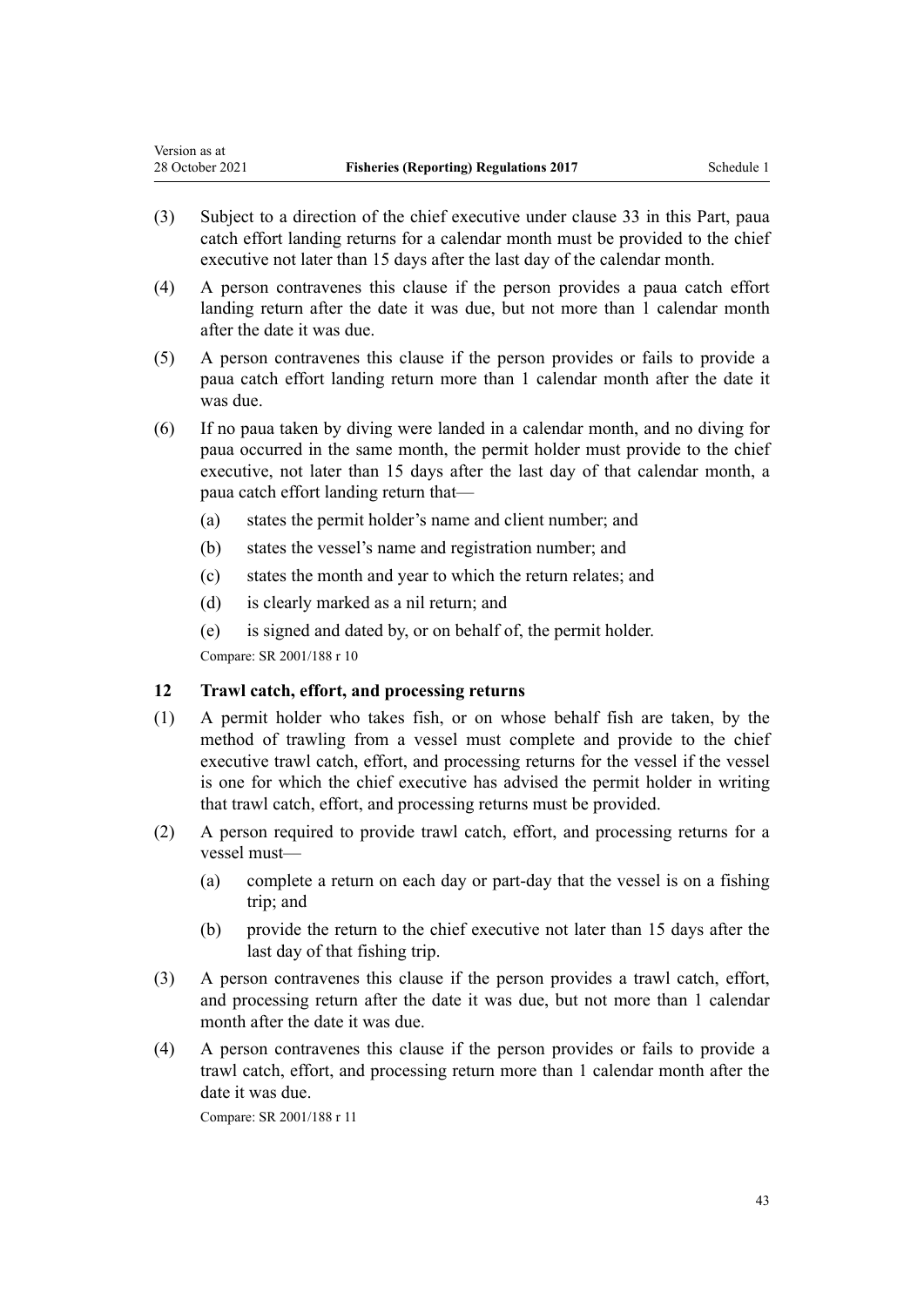# <span id="page-43-0"></span>**13 Lining catch effort return**

- (1) A permit holder who takes fish, or on whose behalf fish are taken, by the methods of bottom longlining, surface longlining (targeting species other than tuna or swordfish), and trot lining from a vessel must complete and provide to the chief executive lining catch effort returns if the vessel—
	- (a) is more than 28 m in overall length; or
	- (b) is a vessel for which the chief executive has advised the permit holder in writing that lining catch effort returns must be provided.
- (2) A person required to provide lining catch effort returns for a vessel must—
	- (a) complete a return for each day of a fishing trip on which a line setting operation is commenced from the vessel; and
	- (b) complete all of the return, except for the information about hauling, spe‐ cies caught, and signature, before the end of the day on which line setting commenced; and
	- (c) complete the information about hauling and species caught as soon as the hauling operation for that set is completed; and
	- (d) sign and date the return as soon as all fishing reported on the return is completed; and
	- (e) provide the return to the chief executive not later than 15 days after the last day of that fishing trip.
- (3) A person contravenes this clause if the person provides a lining catch effort return after the date it was due, but not more than 1 calendar month after the date it was due.
- (4) A person contravenes this clause if the person provides or fails to provide a lin‐ ing catch effort return more than 1 calendar month after the date it was due. Compare: SR 2001/188 [r 11A](http://legislation.govt.nz/pdflink.aspx?id=DLM61847)

#### **14 Netting catch effort landing returns**

- (1) A permit holder who takes fish, or on whose behalf fish are taken, by the method of set netting, inshore drift netting, or pair set netting from a vessel must complete and provide to the chief executive netting catch effort landing returns if the vessel—
	- (a) is 6 m or more in overall length; or
	- (b) is a vessel for which the chief executive has advised the permit holder in writing that netting catch effort landing returns must be provided.
- (2) The permit holder must—
	- (a) complete separate returns for each fishing trip; and
	- (b) complete a column of catch and effort information in section 2 of the return for each set as soon as hauling for the set is completed; and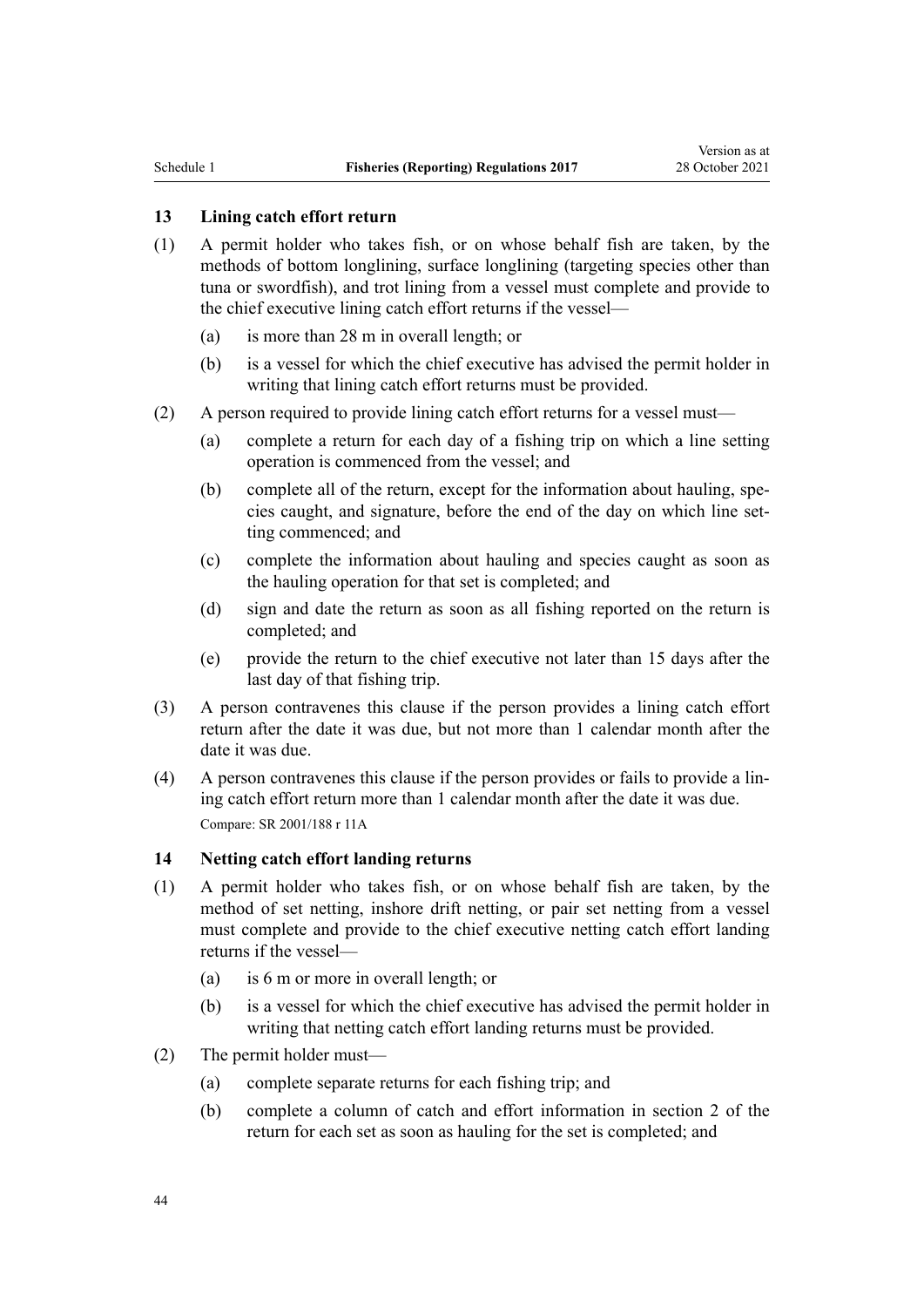- (c) complete section 3 (relating to trip information) immediately on landing; and
- (d) complete section 4 (relating to catch landing data) immediately on land‐ ing, except any part of the last 2 columns that requires information from a licensed fish receiver; and
- (e) complete any remaining part of the last 2 columns of section 4 immedi‐ ately on receipt of the information required from the licensed fish receiver; and
- (f) complete section 5 (relating to permit holder and vessel details), sign the declaration, and date the return; and
- (g) provide the return to the chief executive no later than 15 days after the last day of the calendar month in which the fishing trip ends.
- (3) In subclause (2)(b), a **set** includes all nets that are set—
	- (a) to target the same species; and

<span id="page-44-0"></span>Version as at

- (b) within 2 nautical miles of the first net that is set; and
- (c) as soon as practicable after the first net is set.
- (4) A person contravenes this clause if the person provides a netting catch effort landing return after the date it is due, but no more than 1 calendar month after that date.
- (5) A person contravenes this clause if the person provides or fails to provide a netting catch effort landing return more than 1 calendar month after the date it is due.
- (6) If no fishing trip is made in a calendar month, the permit holder must—
	- (a) state that month and the year in the space next to "landing date" in section 3 of a return; and
	- (b) clearly mark the return as a nil return; and
	- (c) complete section 5 (relating to permit holder and vessel details), sign the declaration, and date the return; and
	- (d) provide the return to the chief executive no later than 15 days after the last day of that month.

Compare: SR 2001/188 [r 11B](http://legislation.govt.nz/pdflink.aspx?id=DLM61850)

# **15 Lining trip catch effort return**

- (1) A permit holder who takes fish, or on whose behalf fish are taken, by the methods of bottom longlining, surface longlining (targeting species other than tuna or swordfish), or trot lining from a vessel must complete and provide to the chief executive a lining trip catch effort return if the vessel—
	- (a) is 6 m or more but not more than 28 m in overall length; or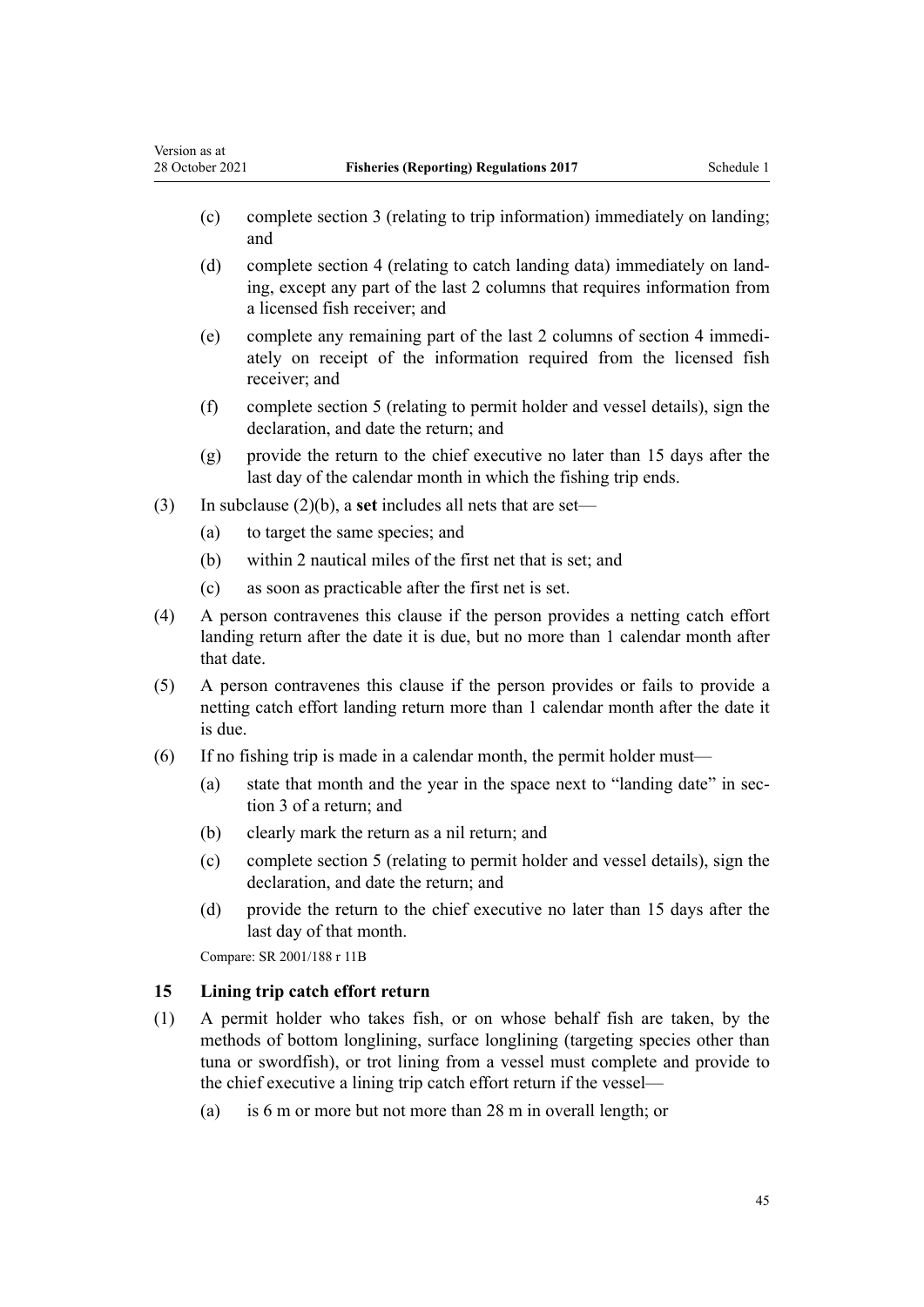- <span id="page-45-0"></span>(b) is a vessel for which the chief executive has advised the permit holder in writing that a lining trip catch effort return must be provided.
- (2) A person required to provide a lining trip catch effort return must—
	- (a) complete a separate lining trip catch effort return for each fishing trip; and
	- (b) complete the fishing method, hook spacing, name of fisher, and permit holder and vessel details before completing the details relating to the setting of the first set required by the return; and
	- (c) complete, for each set, a separate column of catch effort information; and
	- (d) complete, for each set, the information about the setting as soon as the setting for that set is completed; and
	- (e) complete, for each set, the information about the hauling and species caught as soon as the hauling for that set is completed; and
	- (f) record, for each set, the setting information on the same return that is used to record the hauling information for that set; and
	- $(g)$  sign and date the return after all fishing reported on the return is completed; and
	- (h) provide the return for a fishing trip that ends on any day in a calendar month to the chief executive not later than 15 days after the last day of that calendar month.
- (3) In subclause (2), a **set** includes all lines that are set—
	- (a) to target the same species; and
	- (b) with the same fishing method, hook spacing, and name of fisher; and
	- (c) within 2 nautical miles of the start of the first line; and
	- (d) as soon as is practicable following the setting of the first line.
- (4) A person contravenes this clause if the person provides a lining trip catch effort return after the date it was due, but not more than 1 calendar month after the date it was due.
- (5) A person contravenes this clause if the person provides or fails to provide a lin‐ ing trip catch effort return more than 1 calendar month after the date it was due. Compare: SR 2001/188 [r 11C](http://legislation.govt.nz/pdflink.aspx?id=DLM1069713)

#### **16 Trawl catch effort return**

- (1) A permit holder who takes fish, or on whose behalf fish are taken, by the methods of bottom trawl, bottom pair trawl, mid-water trawl, or mid-water pair trawl from a vessel must complete and provide to the chief executive a trawl catch effort return if the vessel—
	- (a) is 6 m or more but not more than 28 m in overall length; or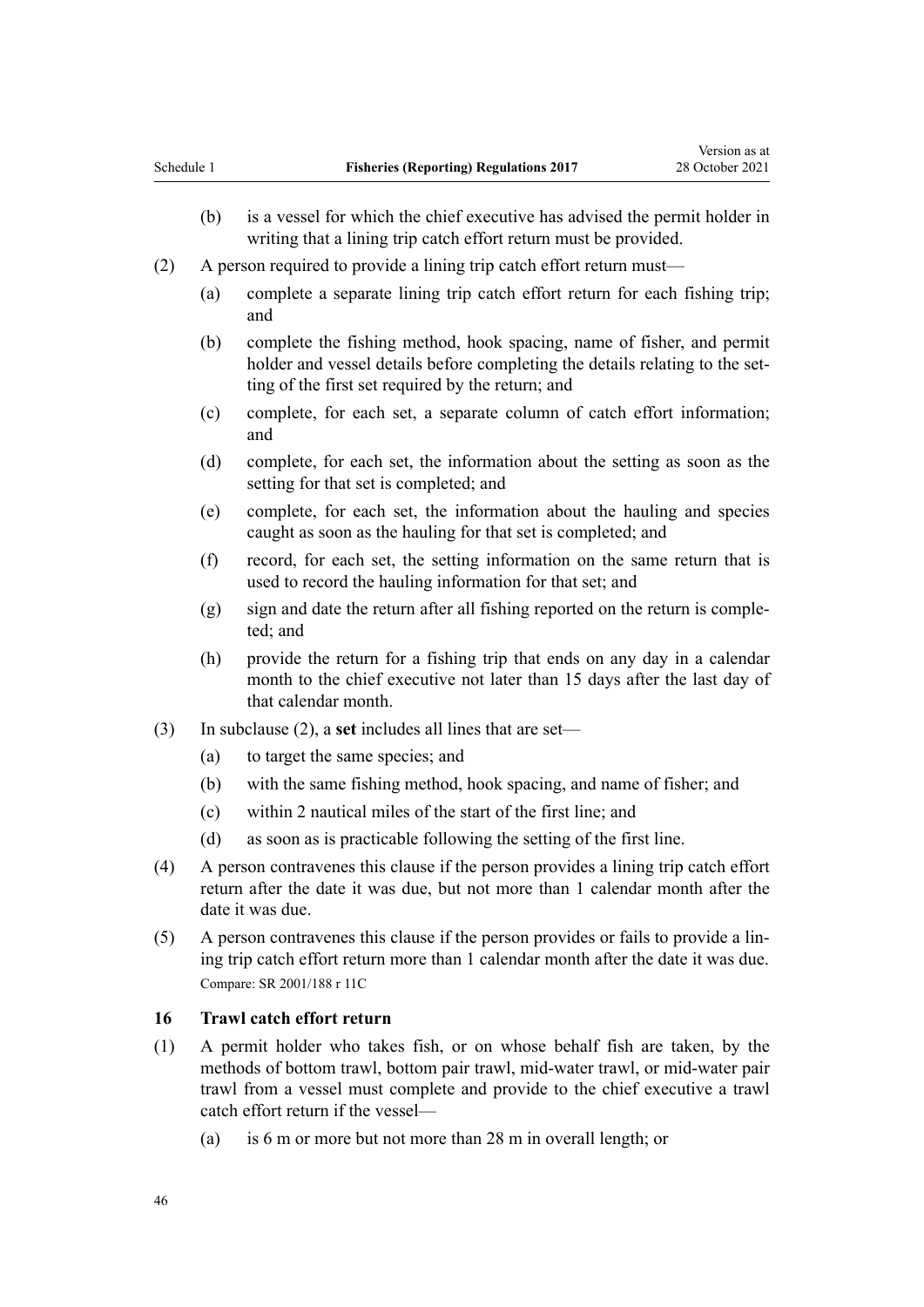- <span id="page-46-0"></span>(b) is a vessel for which the chief executive has advised the permit holder in writing that a trawl catch effort return must be provided.
- (2) A person required to provide a trawl catch effort return must—
	- (a) complete a separate trawl catch effort return for each fishing trip; and
	- (b) complete the gear code, design wingspread, design headline height, and permit holder and vessel details before the start of the first shot reported on the return; and
	- (c) complete, for each shot, a separate column of catch effort information as soon as hauling for that shot is completed; and
	- (d) sign and date the return after all fishing reported on the return is comple‐ ted; and
	- (e) provide the return for a fishing trip that ends on any day in a calendar month to the chief executive not later than 15 days after the last day of that calendar month.
- (3) A person contravenes this clause if the person provides a trawl catch effort return after the date it was due, but not more than 1 calendar month after the date it was due.
- (4) A person contravenes this clause if the person provides or fails to provide a trawl catch effort return more than 1 calendar month after the date it was due. Compare: SR 2001/188 [r 11D](http://legislation.govt.nz/pdflink.aspx?id=DLM1069715)

## **17 Non-fish and protected species catch return**

- (1) A permit holder who takes non-fish species or protected fish species listed in Parts 2A, 2B, or 2C of [Schedule 3](http://legislation.govt.nz/pdflink.aspx?id=DLM62960) of the 2001 regulations, whether alive or dead, or on whose behalf non-fish species or protected fish species are taken, whether alive or dead, must complete and provide to the chief executive nonfish and protected species catch returns.
- (2) The permit holder must—
	- (a) complete a return for each fishing trip on which a non-fish species or protected fish species is taken; and
	- (b) complete a row of non-fish or protected fish species catch information in section 3 of the return as soon as it becomes evident that a non-fish or protected fish species has been taken; and
	- (c) complete, as soon as the first row in section 3 of the non-fish and protec‐ ted species catch return has been completed,—
		- (i) section 4 of the return; and
		- (ii) the permit holder and vessel details in section 5 of the return; and
	- (d) sign and date the return after all fishing reported on the return has been completed; and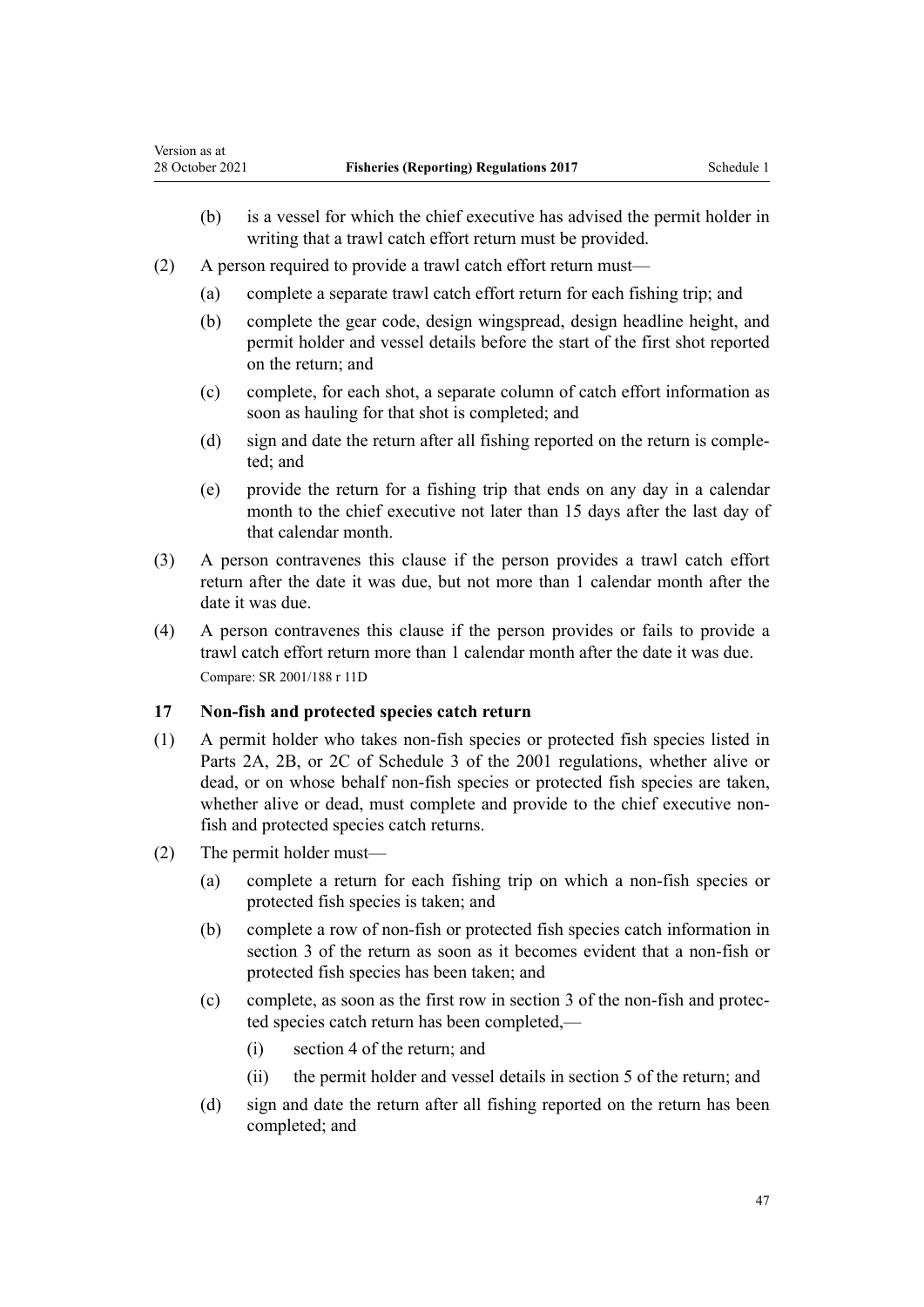- <span id="page-47-0"></span>(e) provide the return to the chief executive no later than the due date for the return that reports the effort during which the non-fish species or protec‐ ted fish species was taken.
- (3) The permit holder must use the relevant species code listed in Part 2C of [Schedule 3](http://legislation.govt.nz/pdflink.aspx?id=DLM62960) of the 2001 regulations to report protected fish species.
- (4) The permit holder must use the relevant species code listed in Part 2A of [Schedule 3](http://legislation.govt.nz/pdflink.aspx?id=DLM62960) of the 2001 regulations to report non-fish species unless they cannot identify the species, in which case they must use the most appropriate species group code from Part 2B of [Schedule 3](http://legislation.govt.nz/pdflink.aspx?id=DLM62960) of the 2001 regulations.
- (5) If a permit holder finds a tag from a marine turtle, the tag number must be reported to the chief executive in the manner specified by the chief executive in relation to the non-fish and protected species catch return.
- (6) A person contravenes this clause if the person provides a non-fish and protec‐ ted species catch return after the date it is due, but not more than 1 calendar month after that date.
- (7) A person contravenes this clause if the person provides or fails to provide a non-fish and protected species catch return more than 1 calendar month after the date it is due.

#### **18 Squid jigging catch effort return**

- (1) A permit holder who takes squid, or on whose behalf squid are taken, by the method of jigging from a vessel (including a foreign fishing vessel) must com‐ plete and provide to the chief executive squid jigging catch effort returns for that vessel.
- (2) A person required to provide squid jigging catch effort returns for any vessel must—
	- (a) complete a return on each day or part-day that the vessel is on a fishing trip; and
	- (b) provide the return to the chief executive not later than 15 days after the last day of that fishing trip.
- (3) A person contravenes this clause if the person provides a squid jigging catch effort return after the date it was due, but not more than 1 calendar month after the date it was due.
- (4) A person contravenes this clause if the person provides or fails to provide a squid jigging catch effort return more than 1 calendar month after the date it was due.

Compare: SR 2001/188 [r 12](http://legislation.govt.nz/pdflink.aspx?id=DLM61853)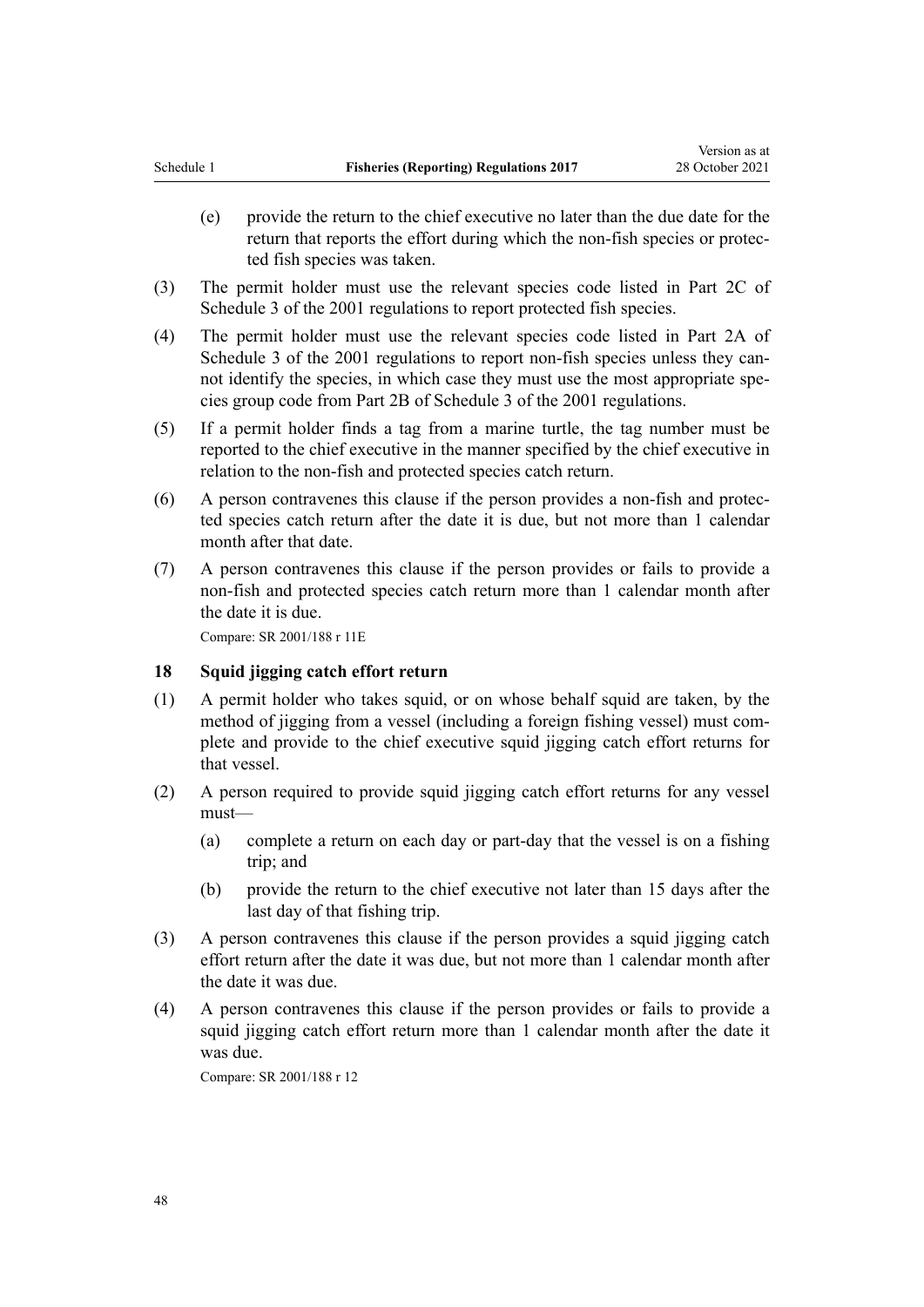# **19 Tuna longlining catch effort returns**

<span id="page-48-0"></span>Version as at

- (1) A permit holder who targets tuna or swordfish, or on whose behalf tuna or swordfish are targeted, by the method of longlining from a vessel (including a foreign fishing vessel) must complete, and provide to the chief executive, tuna longlining catch effort returns for that vessel.
- (2) A person required to provide tuna longlining catch effort returns for any vessel must—
	- (a) complete a return for every set made from the vessel on a fishing trip immediately after the set is completed; and
	- (b) provide the return for a fishing trip that ends on any day in a calendar month to the chief executive not later than 15 days after the last day of that calendar month.
- (3) A person contravenes this clause if the person provides a tuna longlining catch effort return after the date it was due, but not more than 1 calendar month after the date it was due.
- (4) A person contravenes this clause if the person provides or fails to provide a tuna longlining catch effort return more than 1 calendar month after the date it was due.

Compare: SR 2001/188 [r 13](http://legislation.govt.nz/pdflink.aspx?id=DLM61856)

#### **20 Client details annual update form**

- (1) A person who has a client number and who is advised by the chief executive in writing that a client details annual update form must be completed must complete and provide to the chief executive a duly completed form within 14 days after receiving the request from the chief executive to provide the information.
- (2) A person to whom a new client number is issued must complete and provide to the chief executive those details required by the chief executive on the approved form.
- (3) A person who has a client number must advise the chief executive, within 1 calendar month, of any changes to the person's information. Compare: SR 2001/188 [r 14](http://legislation.govt.nz/pdflink.aspx?id=DLM61860)

# *Returns generally*

#### **21 Separate returns required for each vessel or method**

A person who is required to provide returns under this Part must provide appropriate returns under [clause 6](#page-36-0), [7](#page-37-0), [9,](#page-40-0) [10](#page-40-0), [11](#page-41-0), [12,](#page-42-0) [13,](#page-43-0) [14](#page-43-0), [15,](#page-44-0) [16](#page-45-0), [17,](#page-46-0) [18](#page-47-0), or 19 in this Part for—

- (a) each vessel; and
- (b) each method or group of methods—
	- (i) used from each vessel: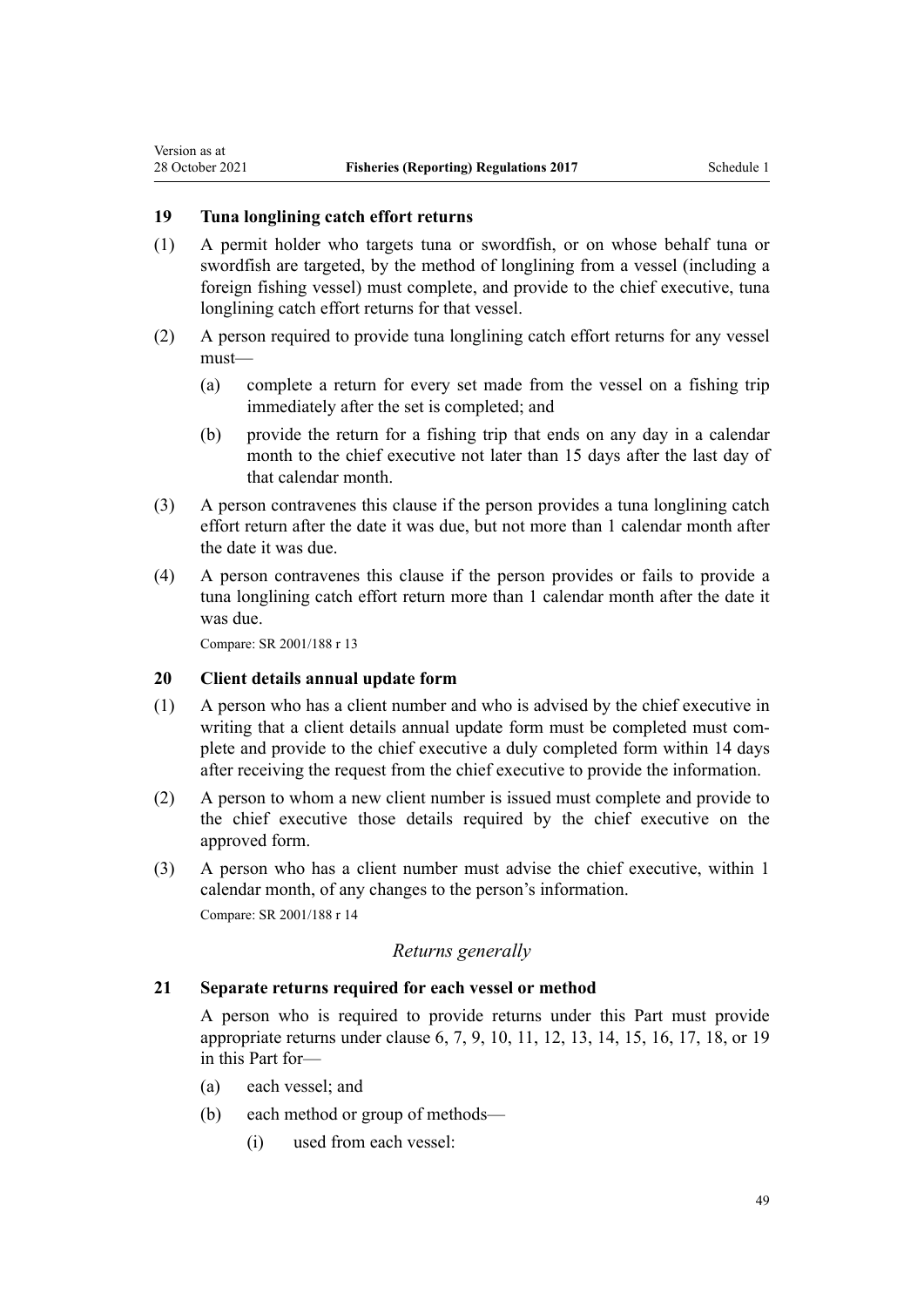(ii) used otherwise than from a vessel.

<span id="page-49-0"></span>Compare: SR 2001/188 [r 28](http://legislation.govt.nz/pdflink.aspx?id=DLM61879)

#### **22 Return books supplied by chief executive**

- (1) The chief executive must ensure that return books for each of the kinds of returns referred to in this clause are available.
- (2) A return book must contain,—
	- (a) in the case of return books for catch, effort, and landing returns, returns in [form 1](http://legislation.govt.nz/pdflink.aspx?id=DLM62925) of Schedule 2 of the 2001 regulations:
	- (b) in the case of return books for catch landing returns, returns in [form 2](http://legislation.govt.nz/pdflink.aspx?id=DLM62930) of Schedule 2 of the 2001 regulations:
	- (c) in the case of return books for monthly harvest returns, returns in [form 3](http://legislation.govt.nz/pdflink.aspx?id=DLM62932) of Schedule 2 of the 2001 regulations:
	- (d) in the case of return books for trawl catch, effort, and processing returns, returns in [form 5](http://legislation.govt.nz/pdflink.aspx?id=DLM62936) of Schedule 2 of the 2001 regulations:
	- (e) in the case of return books for lining catch effort returns, returns in [form](http://legislation.govt.nz/pdflink.aspx?id=DLM62938) [5A](http://legislation.govt.nz/pdflink.aspx?id=DLM62938) of Schedule 2 of the 2001 regulations:
	- (f) in the case of return books for netting catch effort landing returns, returns in [form 5B](http://legislation.govt.nz/pdflink.aspx?id=DLM62941) of Schedule 2 of the 2001 regulations:
	- (g) in the case of return books for lining trip catch effort returns, returns in [form 5C](http://legislation.govt.nz/pdflink.aspx?id=DLM1112700) of Schedule 2 of the 2001 regulations:
	- (h) in the case of return books for trawl catch effort returns, returns in [form](http://legislation.govt.nz/pdflink.aspx?id=DLM1112702) [5D](http://legislation.govt.nz/pdflink.aspx?id=DLM1112702) of Schedule 2 of the 2001 regulations:
	- (i) in the case of return books for squid jigging catch effort returns, returns in [form 6](http://legislation.govt.nz/pdflink.aspx?id=DLM62945) of Schedule 2 of the 2001 regulations:
	- (j) in the case of return books for tuna longlining catch effort returns, returns in [form 7](http://legislation.govt.nz/pdflink.aspx?id=DLM62947) of Schedule 2 of the 2001 regulations:
	- (k) in the case of freshwater eel catch effort returns, returns in [form 8](http://legislation.govt.nz/pdflink.aspx?id=DLM62950) of Schedule 2 of the 2001 regulations:
	- (l) in the case of freshwater eel catch landing returns, returns in [form 9](http://legislation.govt.nz/pdflink.aspx?id=DLM62952) of Schedule 2 of the 2001 regulations:
	- (m) in the case of paua catch effort landing returns, returns in [form 10](http://legislation.govt.nz/pdflink.aspx?id=DLM62954) of Schedule 2 of the 2001 regulations:
	- (n) in the case of return books for non-fish and protected species catch returns, returns in [form 13](http://legislation.govt.nz/pdflink.aspx?id=DLM1650383) of Schedule 2 of the 2001 regulations.
- (3) The chief executive may, if the chief executive thinks fit,—
	- (a) include within, or make separately available with, any return book—
		- (i) a copy or summary of any of the provisions of these clauses: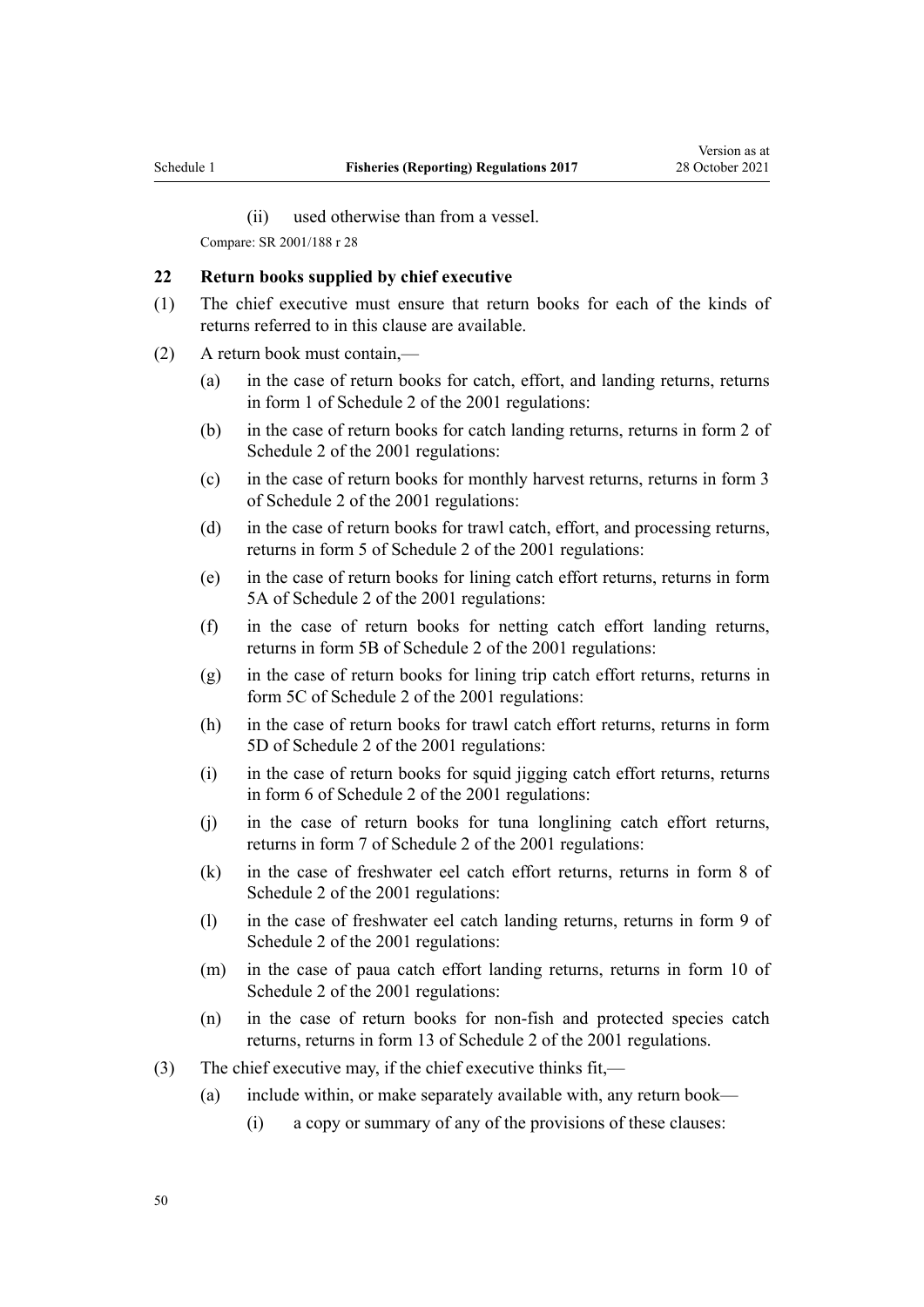- <span id="page-50-0"></span>(ii) a copy or summary of any of the notes that are set out in [Schedule](http://legislation.govt.nz/pdflink.aspx?id=DLM62924) [2](http://legislation.govt.nz/pdflink.aspx?id=DLM62924) of the 2001 regulations for the relevant return form:
- (iii) explanatory notes explaining terms used in the form, or explaining or elaborating on the manner in which the return must be comple‐ ted or provided:
- (b) state in any language other than English, either in addition to, or in replacement of, the English version, any of the matters contained in—
	- (i) the return forms in a return book; or
	- (ii) any material referred to in paragraph (a).

#### **23 Return books must be used for providing returns**

- (1) A person who is required to provide returns of any sort under this Part must, unless otherwise authorised under [clause 25](#page-51-0) in this Part or [section 296](http://legislation.govt.nz/pdflink.aspx?id=DLM399501) of the Act,—
	- (a) obtain books of the relevant returns from the chief executive; and
	- (b) enter all information required for the relevant return in the appropriate book—
		- (i) in duplicate (except in the case of monthly harvest returns, monthly harvest return amendments, licensed fish receiver returns, or licensed fish receiver return amendments); and
		- (ii) in a legible and durable manner; and
		- (iii) in accordance with the requirements in this Part and with any notes or explanatory notes supplied or made available by the chief executive under clause  $22(3)(a)(ii)$  and (iii) in this Part or any directions notified by the chief executive to that person under [clause 32](#page-56-0) in this Part; and
	- (c) provide to the chief executive the top, or original, copy of the information entered; and
	- (d) retain in each book of returns the duplicate, or second, copy of that information (except in the case of monthly harvest returns or licensed fish receiver returns).
- (2) If a person is required by [clause 21](#page-48-0) in this Part to provide separate returns for different vessels or fishing methods,—
	- (a) a separate book of returns must be obtained for each vessel, or each fish‐ ing method or group of methods; and
	- (b) the information to be entered in a particular book of returns must relate to the use of the particular vessel or other fishing method or group of methods only.

Compare: SR 2001/188 [r 30](http://legislation.govt.nz/pdflink.aspx?id=DLM61886)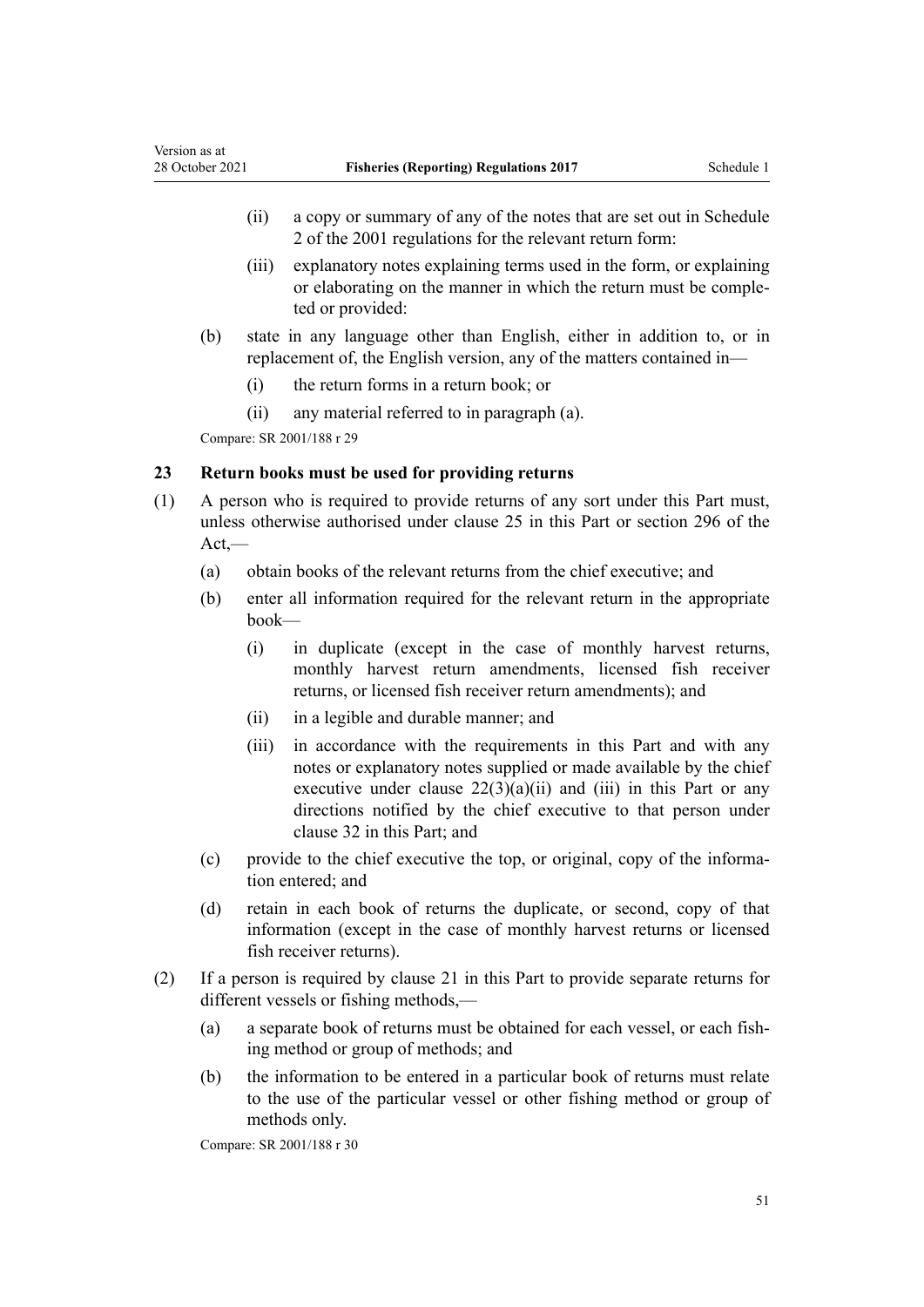# <span id="page-51-0"></span>**24 Return books must be kept on vessel, etc**

- (1) Until a book of returns is completely used on the completion of the last return contained in it, the book must be retained—
	- (a) on board the vessel (if any) to which the book relates at any time when the vessel is being used or operated to take fish; and
	- (b) at any other time, either on board the vessel (if any) to which the book relates or in the custody of the person whose responsibility it is to com‐ plete and provide the returns.
- (2) The person who is responsible for completing and providing returns for the vessel must take custody of the book of returns at the earliest opportunity on or after the last day of the trip if, during the period of a trip undertaken by a vessel,—
	- (a) the registration of the vessel is cancelled; or
	- (b) the vessel is re-registered; or
	- (c) the permit under which fish may be taken by the vessel is cancelled; or
	- (d) a book of returns relating to the vessel is completely used.

Compare: SR 2001/188 [r 31](http://legislation.govt.nz/pdflink.aspx?id=DLM61887)

# **25 Chief executive may authorise computer printouts instead of standard returns**

- (1) Despite [clauses 22 to 24](#page-49-0) in this Part, the chief executive may authorise a par‐ ticular person or class of person to supply a particular return or class of returns by way of a computer printout that is in the same or substantially the same style and form as the returns contained in the appropriate book of returns.
- (2) An authorisation—
	- (a) must be in writing and addressed to the person whose responsibility it is to provide the return or returns; and
	- (b) must be subject to the conditions (if any) that the chief executive may state in writing; and
	- (c) may be withdrawn at any time by the chief executive in writing.
- (3) If a person is authorised to provide a return by way of computer printout,—
	- (a) the person must make and (except in the case of monthly harvest returns or monthly harvest return amendments) retain a duplicate or second copy of the return; and
	- (b) the provisions in this Part must, subject to any conditions or exceptions stated by the chief executive, and with any necessary modifications, apply as if—
		- (i) the computer printout provided or to be provided to the chief executive were the original copy of a return contained in a book of returns; and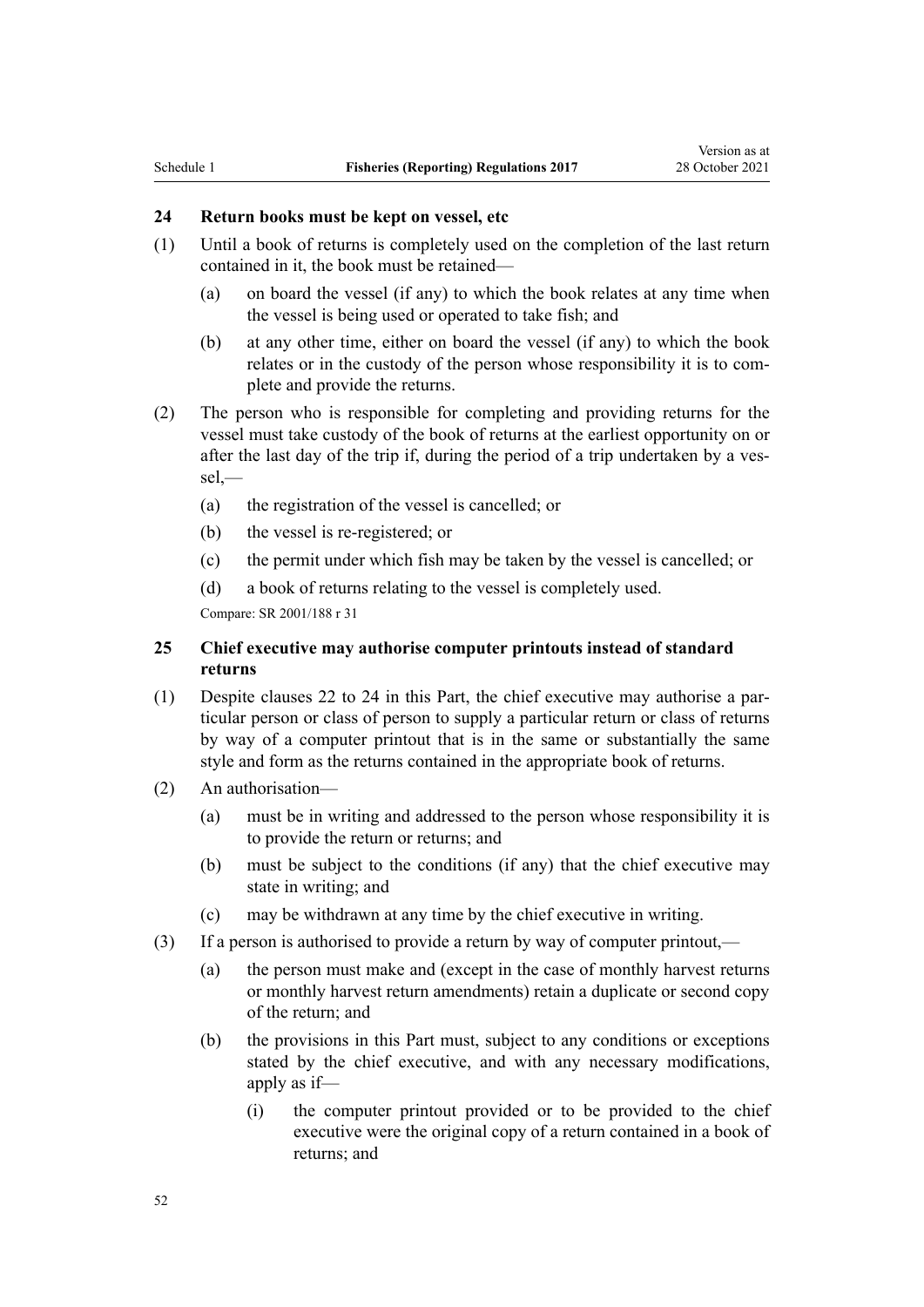<span id="page-52-0"></span>(ii) the duplicate or second copy of the printout were a duplicate or second copy of a return contained in a book of returns.

Compare: SR 2001/188 [r 32](http://legislation.govt.nz/pdflink.aspx?id=DLM61888)

#### **26 Chief executive may authorise returns to be sent to different place**

The chief executive may, at the request of a person required to provide returns, authorise the person in writing to send a particular return or class of returns to a place other than the place notified by the chief executive under [section 295](http://legislation.govt.nz/pdflink.aspx?id=DLM399399) of the Act.

Compare: SR 2001/188 [r 33](http://legislation.govt.nz/pdflink.aspx?id=DLM61889)

### **27 Duplicate returns must be retained for 7 years**

- (1) A person who is required by this Part to provide a return must retain in the per‐ son's custody, for a period of not less than 7 years after the date of completion of the return,—
	- (a) in the case of a return made in accordance with [clause 23](#page-50-0) in this Part, the duplicate or second copy of the return; or
	- (b) in the case of a return made under [clauses 35 to 47](#page-58-0) in this Part, a copy of the return.
- (2) Subclause (1) does not apply to the following returns:
	- (a) a monthly harvest return:
	- (b) a monthly harvest return amendment.

Compare: SR 2001/188 [r 34](http://legislation.govt.nz/pdflink.aspx?id=DLM61890)

# **28 Inspection of returns**

A person who is required by this Part to provide a return or who has custody of a return must, on request by the chief executive or a fishery officer,—

- (a) immediately produce for inspection the return that is the subject of the request (whether original or duplicate, and whether or not completed or already provided to the chief executive); and
- (b) cause or allow copies to be taken of that return. Compare: SR 2001/188 [r 35](http://legislation.govt.nz/pdflink.aspx?id=DLM61891)

### *Completion of returns*

#### **29 Method of entering certain details on return**

- (1) For the purpose of completing a return, unless otherwise stated on the return or in any notes referred to in clause  $22(3)(a)(ii)$  and (iii) in this Part or unless the chief executive otherwise notifies the person who is required to complete the return in writing,—
	- (a) subject to subclause (2), all weights and container capacities must be recorded in kilograms: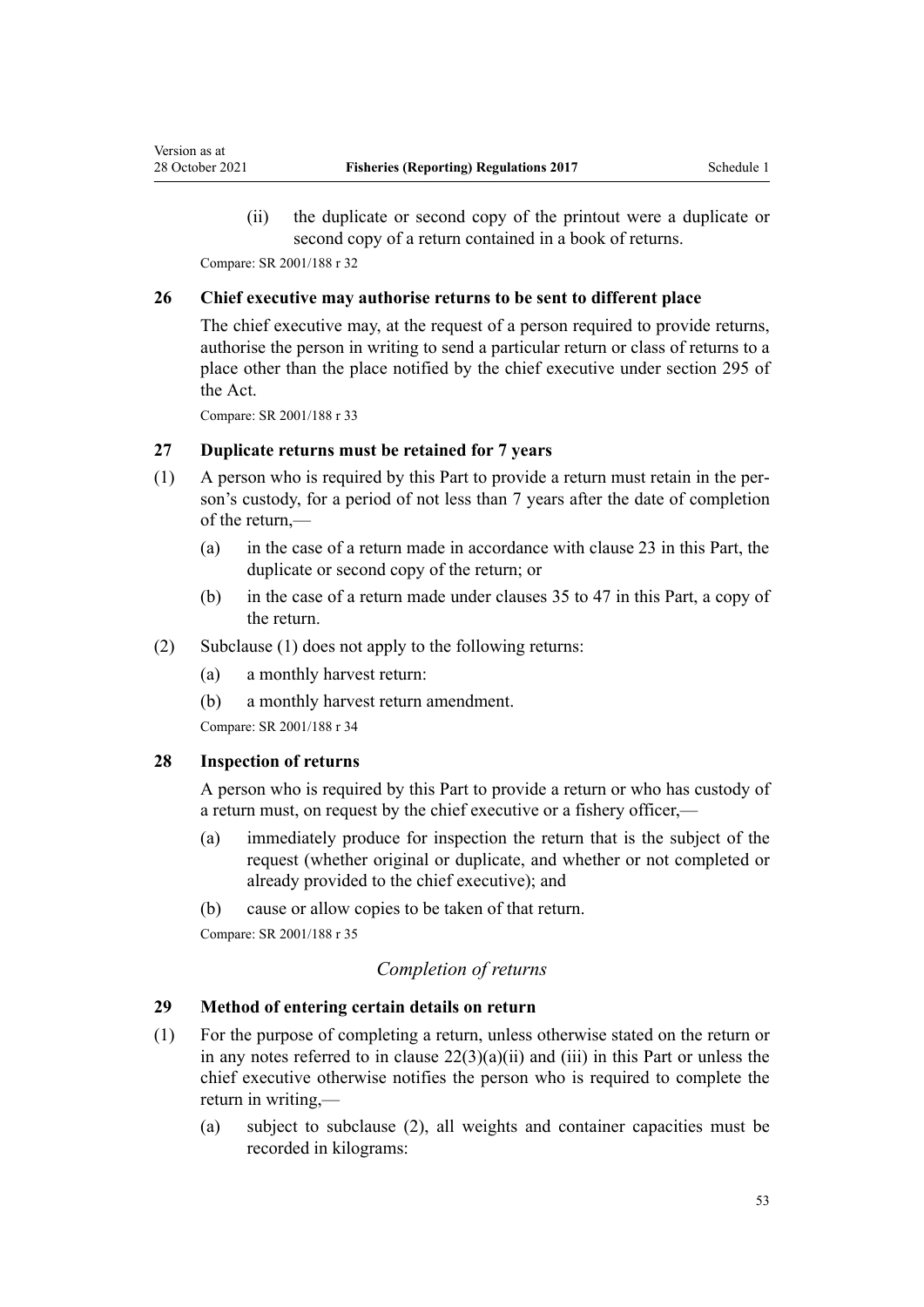- (b) all lengths and distances must be recorded in metres:
- (c) all mesh sizes must be recorded in millimetres:
- (d) all speeds must be recorded in knots, except that wind speed and wind force must be recorded in metres per second:
- (e) all times must be recorded in hours and minutes according to a 24-hour clock in New Zealand standard time or New Zealand daylight time, whichever is for the time being applicable, and all dates must be recorded in terms of that applicable time:
- (f) all temperatures must be recorded in degrees celsius:
- (g) all matters for which a code is required by [clause 30](#page-54-0) in this Part to be entered must be entered using the most appropriate code:
- (h) a reference in a return to a landing of containers must,—
	- (i) if the landing occurs on the removal or discharge of fish from the vessel concerned, be read as a reference to the containers of fish removed or discharged:
	- (ii) if the landing occurs on the removal of the vessel concerned from New Zealand fisheries waters, be read as a reference to the con‐ tainers of fish on the vessel:
- (i) container information need not be completed in respect of any returns to the sea properly made in accordance with [Schedule 6](http://legislation.govt.nz/pdflink.aspx?id=DLM401761) of the Fisheries Act 1996.
- (2) If fish is landed in 2 or more states,—
	- (a) the landed state that has the greatest actual weight is the principal landed state, and its weight must be recorded in kilograms; and
	- (b) all other landed states are additional landed states, and their weight must be recorded as the actual weight of the fish in that landed state; but
	- (c) the weight of the additional landed state of any fish must not be recorded on a monthly harvest return or monthly harvest return amendment; and
	- (d) a licensed fish receiver must not record the weight or species of any additional landed state of fish received by the licensed fish receiver on any licensed fish receiver return or licensed fish receiver return amend‐ ment.
- (3) However,—
	- (a) all weights of fish, aquatic life, or seaweed (except scallops and Foveaux Strait dredge oysters) must be recorded in greenweight kilograms using, if appropriate to the landed state of the fish, aquatic life, or seaweed,—
		- (i) the conversion factors stated in a notice or certificate given by the chief executive under [section 188\(1\) or \(2\)](http://legislation.govt.nz/pdflink.aspx?id=DLM398372) of the Act; or
		- (ii) any spat ratio set by a notice made under [section 188A](http://legislation.govt.nz/pdflink.aspx?id=DLM398375) of the Act: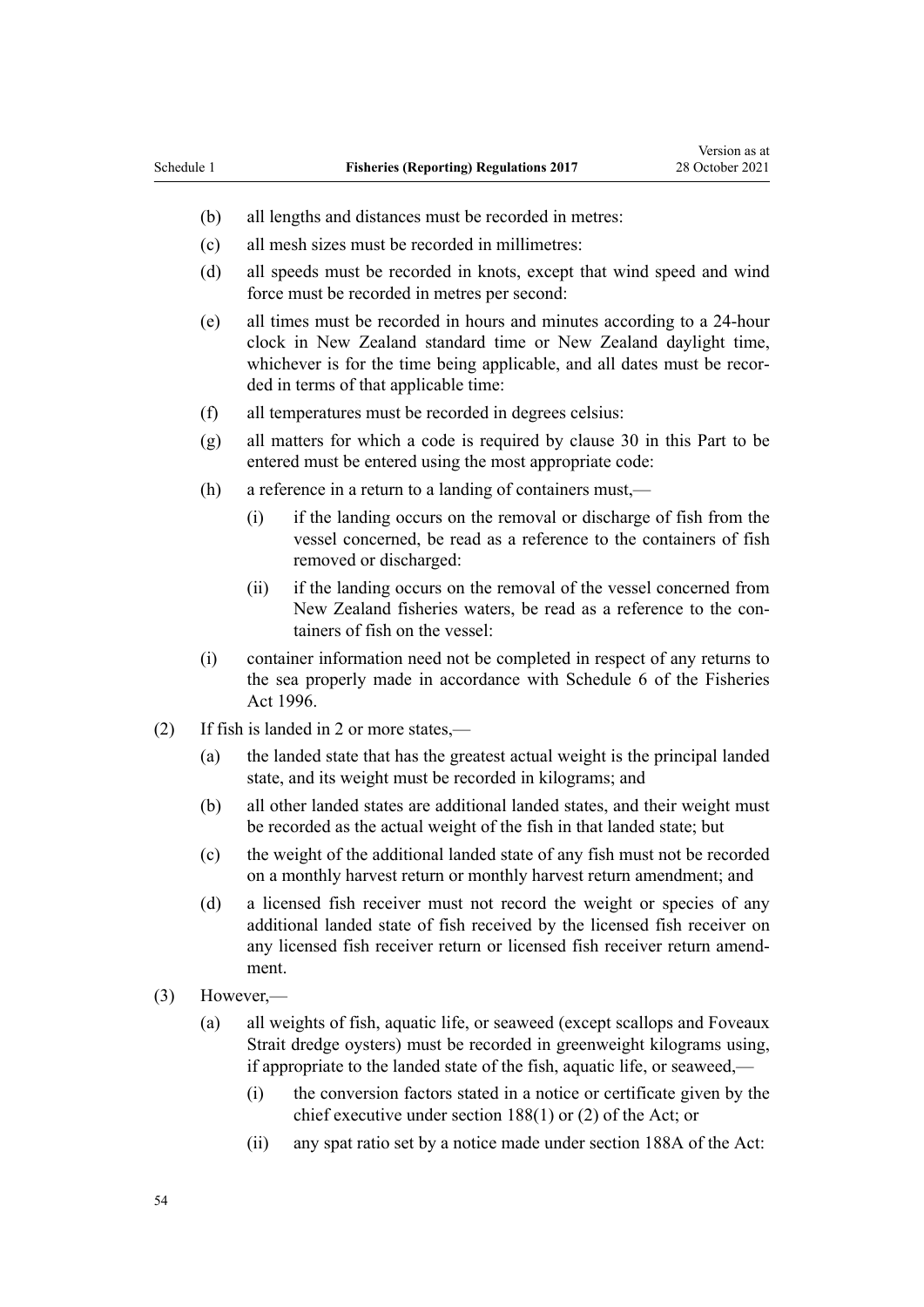- <span id="page-54-0"></span>(b) all scallop weights must be recorded in meatweight, being the weight of scallops remaining when the shell, skirt, and gut has been removed and discarded:
- (c) all Foveaux Strait dredge oysters must be recorded in oyster numbers, and those numbers must, if appropriate, be recorded in any part of a return that refers to weight as if 1 oyster weighed 1 kilogram:
- (d) all paua weights in PAU 4 must be recorded in greenweight kilograms using the appropriate conversion factor set out in any notice given by the chief executive under [section 188\(1\)](http://legislation.govt.nz/pdflink.aspx?id=DLM398372) of the Act to translate the shucked weight to greenweight.
- (4) For the purpose of trawl catch, effort, and processing returns and tuna long‐ lining catch effort returns, any reference to a processed state must be read as if it were a reference to a landed state, and the weight of fish in those states must be calculated in accordance with this clause.

# **30 Use of codes for certain entries**

Unless the chief executive otherwise notifies the person who is required to complete the return in writing, if there is required to be entered on a return—

- (a) any fishstock to which the return relates, the person completing the return must enter the appropriate fishstock code stated in table 1 (or, in the case of freshwater eels, in table 11, or, in the case of green-lipped mussel and green-lipped mussel spat, in table 17, or, in the case of oreos, in table 21) in Part 1 of [Schedule 3](http://legislation.govt.nz/pdflink.aspx?id=DLM62960) of the 2001 regulations for the species or class of fish taken, the area in which the fish were taken (except in the case of offal), and, if appropriate, the fishing method by which the fish were taken:
- (b) any fish, non-fish, or protected fish species to which the return relates, the person completing the return must enter the appropriate code stated for the species in Part 2, 2A, 2B, or 2C of [Schedule 3](http://legislation.govt.nz/pdflink.aspx?id=DLM62960) of the 2001 regulations:
- (c) any statistical area in which any fishing method or fishing gear is or was being used to take any species of fish, the person completing the return must enter—
	- (i) the appropriate statistical area code determined in accordance with, and by reference to, the maps referred to in [clause 31](#page-55-0) in this Part; or
	- (ii) the latitude and longitude of each place where the fish were taken or where fishing commenced; or
	- (iii) if the permit holder required to provide the return has been advised in writing by the chief executive to provide this informa-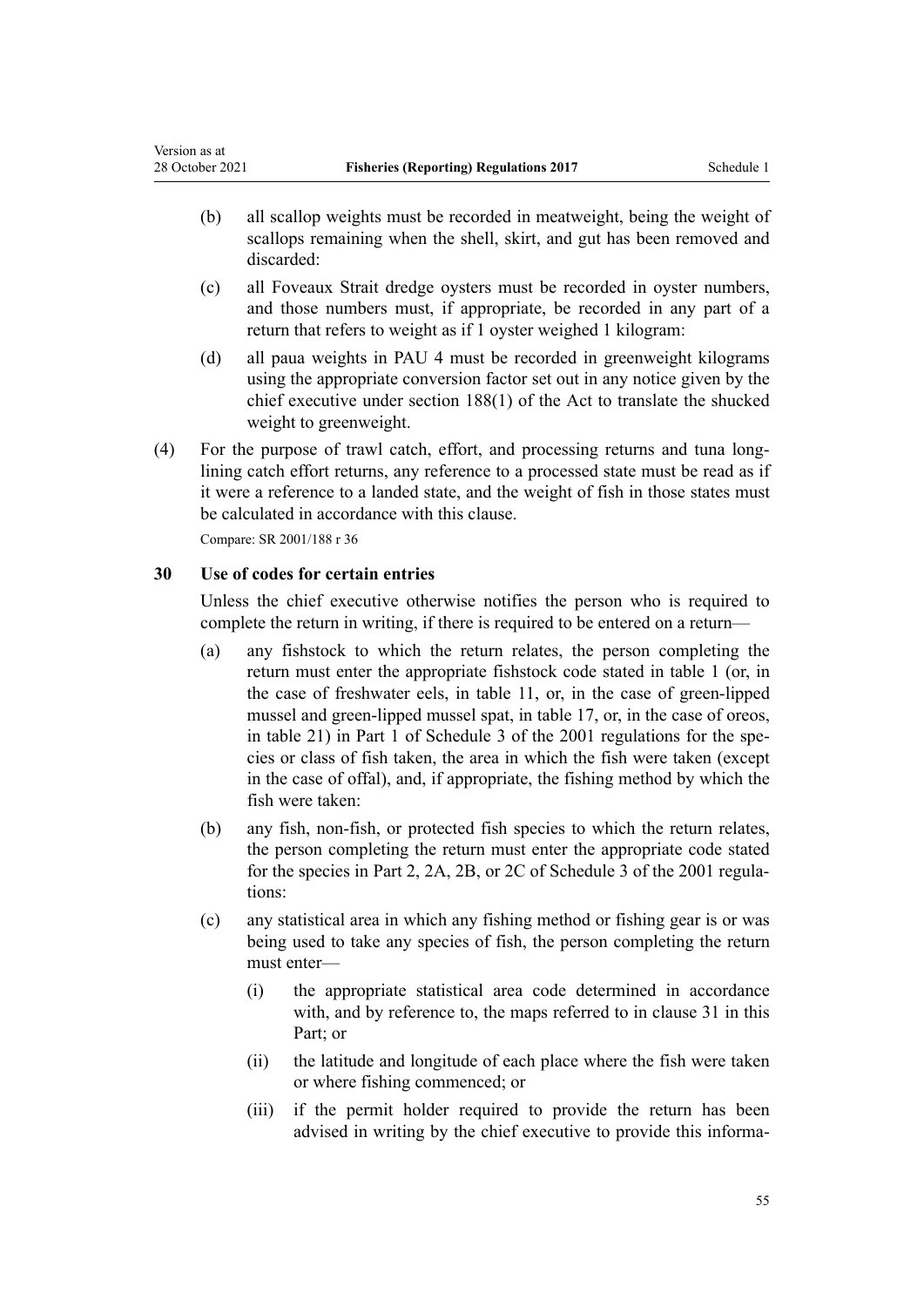tion in a specific manner, the information in accordance with the advice of the chief executive:

- <span id="page-55-0"></span>(d) the landed state of fish to which the return relates, the person completing the return must enter,—
	- (i) in the case of fish landed whole or in only 1 state or as a principal landed state, the landed state code in Part 3 of [Schedule 3](http://legislation.govt.nz/pdflink.aspx?id=DLM62960) of the 2001 regulations that best represents that state:
	- (ii) in the case of fish landed as an additional landed state, the landed state code in Part 4 of [Schedule 3](http://legislation.govt.nz/pdflink.aspx?id=DLM62960) of the 2001 regulations that best represents that state:
- (e) the container type of the container in which the fish is landed, the person completing the return must enter the container type code stated in Part 5 of [Schedule 3](http://legislation.govt.nz/pdflink.aspx?id=DLM62960) of the 2001 regulations that best describes that type of container:
- (f) the destination of fish taken, the person completing the return must enter the destination type code stated in Part 6 of [Schedule 3](http://legislation.govt.nz/pdflink.aspx?id=DLM62960) of the 2001 regulations that best describes the manner in which the fish is held or dis‐ posed of at the time of landing:
- (g) the gear type used in taking any fish, the person completing the return (being a trawl return) must enter the gear code stated in Part 7 of [Sched‐](http://legislation.govt.nz/pdflink.aspx?id=DLM62960) [ule 3](http://legislation.govt.nz/pdflink.aspx?id=DLM62960) of the 2001 regulations that best describes the type of trawl net used in taking the fish:
- (h) the method used in taking any fish, the person completing the return must enter the method code stated in Part 8 of [Schedule 3](http://legislation.govt.nz/pdflink.aspx?id=DLM62960) of the 2001 regulations that best describes the method used in taking the fish:
- (i) the cloud cover for the taking of any fish, the person completing the return must enter the cloud cover code stated in Part 9 of [Schedule 3](http://legislation.govt.nz/pdflink.aspx?id=DLM62960) of the 2001 regulations that best describes the type of cloud cover at the time the fish were taken.

Compare: SR 2001/188 [r 37](http://legislation.govt.nz/pdflink.aspx?id=DLM61897)

#### **31 Further provisions relating to use of codes for certain entries**

- (1) For the purposes of clause  $30(c)(i)$  in this Part, the chief executive must—
	- (a) certify any maps that may be required to show—
		- (i) the different statistical areas (for 1 or more species of fish that may be stated or referred to on the map) for which different statistical area codes are to be used; and
		- (ii) the statistical area code to be used for each statistical area; and
	- (b) lodge all certified maps at the head office of the Ministry; and
	- (c) ensure that copies of all maps (whether full-size or reduced) are avail‐ able for supply to persons required to provide returns under this Part.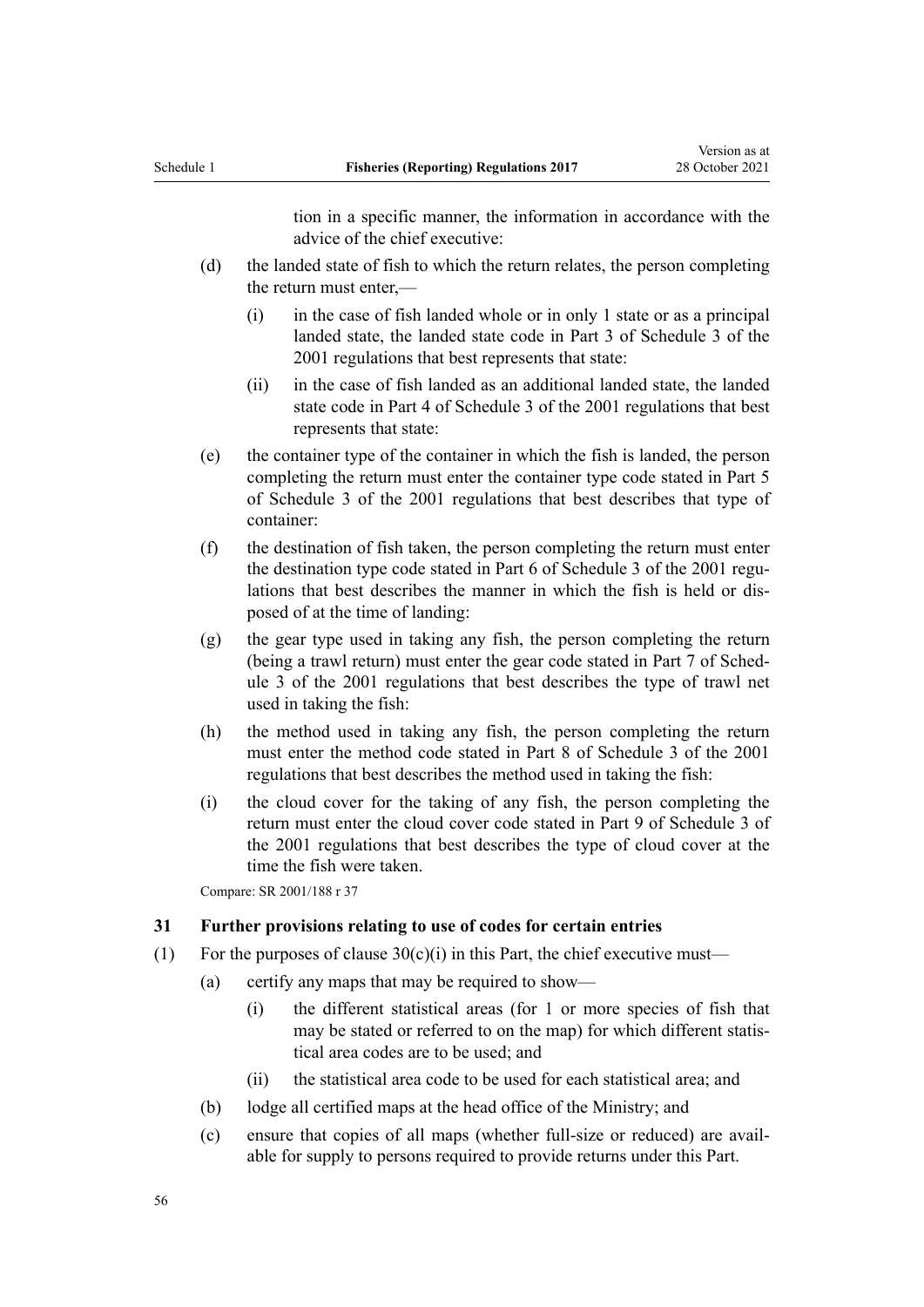<span id="page-56-0"></span>Version as at

- (2) For the purposes of subclause (1), the chief executive must certify different maps for the following species and general locations:
	- (a) scallops taken in waters adjacent to the east coast of the North Island between North Cape and Cape Rodney:
	- (b) scallops taken in waters adjacent to the east coast of the North Island between Cape Rodney and Town Point:
	- (c) scallops taken in waters adjacent to the west coast of the North Island between North Cape and Tauroa Point:
	- (d) scallops and dredge oysters taken in waters adjacent to the north coast of the South Island between Farewell Spit and Robertson Point:
	- (e) scallops and dredge oysters taken in waters surrounding the Chatham Islands:
	- (f) dredge oysters taken in waters between the south coast of the South Island and Stewart Island:
	- (g) paua taken in waters adjacent to the coast of New Zealand:
	- (h) rock lobster taken in waters adjacent to the coast of New Zealand:
	- (i) eels taken in the internal and estuarine waters of the North Island (and any statistical area shown on the map must be treated as including, if appropriate, the estuarine waters adjacent or contiguous to that statistical area):
	- (j) eels taken in the internal and estuarine waters of the South Island and Chatham Islands (and any statistical area shown on the map must be treated as including, if appropriate, the estuarine waters adjacent or contiguous to that statistical area):
	- (k) all species or classes of fish taken in New Zealand fisheries waters that—
		- (i) are not species or classes of fish stated in paragraphs (a) to (j); or
		- (ii) are of a species or class referred to in any of those paragraphs, but are not taken in any statistical area shown on the relevant map.

Compare: SR 2001/188 [r 38](http://legislation.govt.nz/pdflink.aspx?id=DLM62902)

#### **32 Chief executive may give directions as to manner of completing returns**

- (1) If the chief executive considers that a person required to provide returns under this Part has not completed or provided any return or part of a return in an appropriate manner,—
	- (a) the chief executive may, by notice in writing, require the person to provide to the chief executive a fresh return completed in the manner and provided within the reasonable time that may be directed by the chief executive; and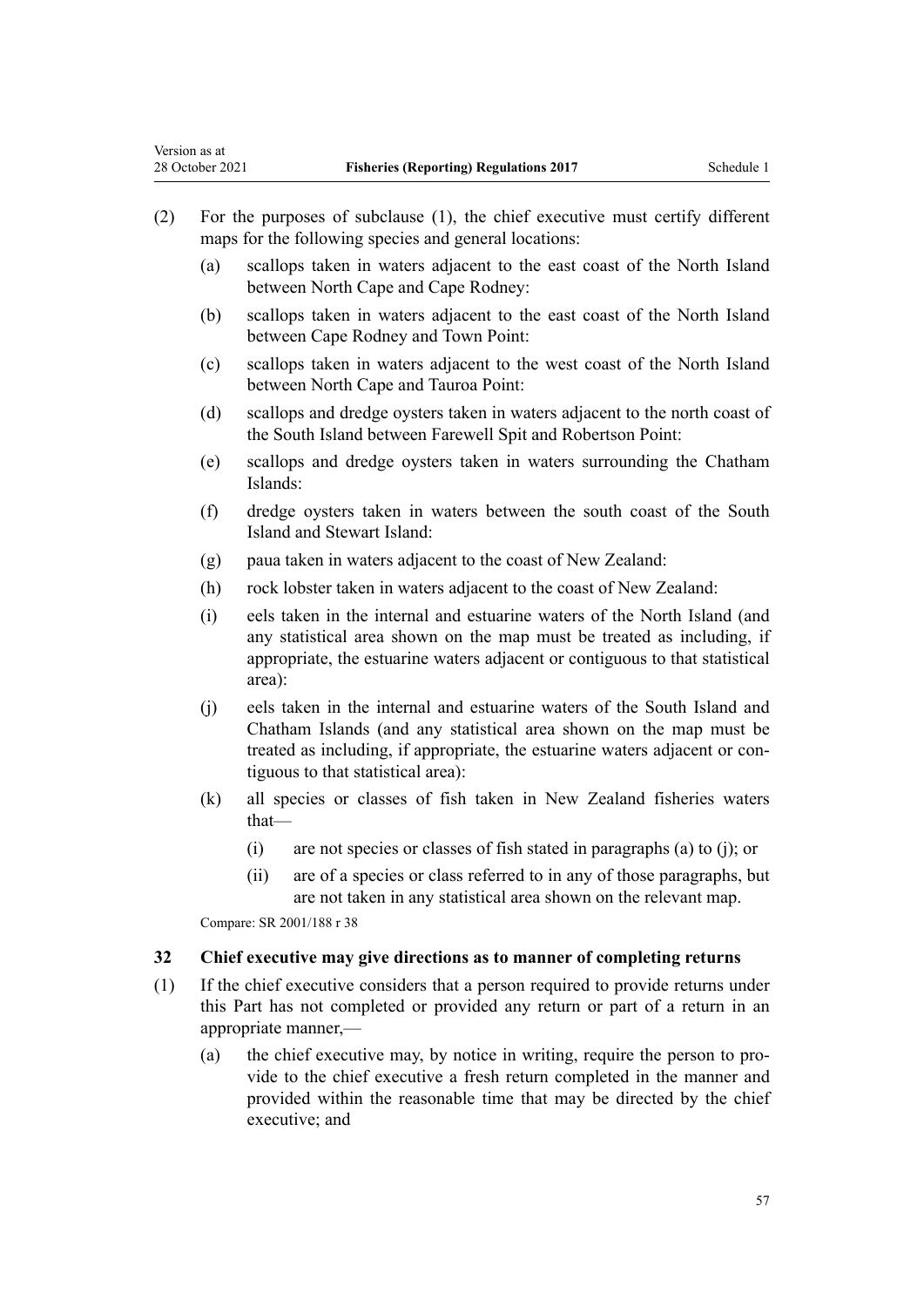- <span id="page-57-0"></span>(b) the person must provide the fresh return in accordance with the direction of the chief executive.
- (2) If the chief executive considers that a person required to provide returns under this Part is not or has not been completing returns in an appropriate manner,—
	- (a) the chief executive may, by notice in writing, direct the person as to the manner in which returns must be completed by that person, whether by reference to material referred to in clause  $22(3)(a)$  in this Part or by specific direction in the particular case; and
	- (b) the person must subsequently ensure that returns provided by the person comply with that direction.

# **33 Chief executive may specify different intervals, periods, or dates for completing or providing returns**

- (1) If the chief executive considers it necessary or desirable to assist in the utilisa‐ tion, while ensuring the sustainability, of any fishery resource,—
	- (a) the chief executive may, by notice in writing to a person required to provide returns under this Part, direct the person to complete and provide returns of any kind at the intervals, periods, or dates that the chief executive may determine; and
	- (b) the person must subsequently complete and provide returns in accordance with that direction.
- (2) If a person is required to provide any return under this clause, nothing in [clauses 6 to 20](#page-36-0) in this Part requires the person to provide a return of the same kind for any period that is included in the return required under this clause, unless the chief executive stipulates otherwise.

Compare: SR 2001/188 [r 40](http://legislation.govt.nz/pdflink.aspx?id=DLM62904)

#### **34 Chief executive may waive requirements in certain cases**

- (1) The chief executive may waive or suspend any requirement in this Part in rela‐ tion to any person or class of persons required to provide returns if the chief executive is satisfied that—
	- (a) compliance with any requirement in this Part would cause undue hard‐ ship or would be unduly impracticable; and
	- (b) the waiver or suspension of any requirement would not unduly prejudice the management and conservation of any fishery resource.
- (2) A waiver or suspension—
	- (a) must be notified in writing to the person or persons concerned or, if it relates to a class of persons, may be notified in the *Gazette* or in any New Zealand publication that relates primarily to commercial fishing: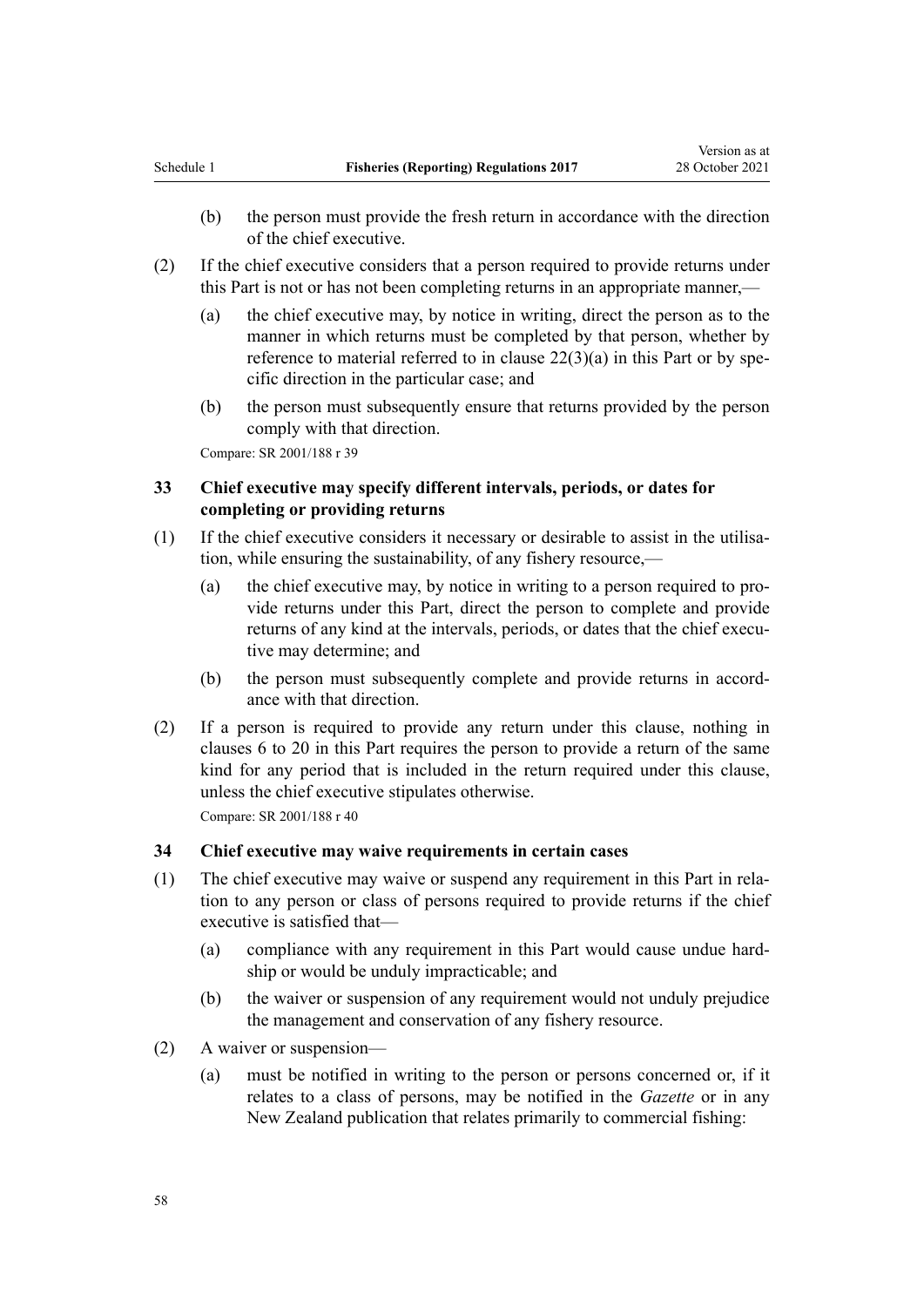- <span id="page-58-0"></span>(b) must apply for the period and be subject to the conditions that may be stated by the chief executive:
- (c) may be revoked by the chief executive at any time in the manner stated in paragraph (a).

# *Electronic transmission of returns*

# **35 Application of clauses 36 to 47**

Clauses 36 to 47 in this Part—

- (a) apply to all returns approved for electronic transmission by the chief executive under [section 296\(1\)](http://legislation.govt.nz/pdflink.aspx?id=DLM399501) of the Act; but
- (b) do not limit the application of the other provisions in this Part to returns completed or provided under clauses 36 to 47 in this Part, unless otherwise specified in those clauses.

Compare: SR 2001/188 [r 41B](http://legislation.govt.nz/pdflink.aspx?id=DLM2407413)

# *Approval of authorised users*

#### **36 Approval as authorised user**

- (1) A permit holder may apply to the chief executive—
	- (a) for approval as an authorised user; and
	- (b) for any other person to be approved as an authorised user so that the per‐ son may act on behalf of the permit holder.
- (2) An application made under subclause (1) must be made in the approved form, accompanied by the prescribed fee (if any).
- (3) The chief executive must give written notice to the permit holder and any person acting as an authorised user on behalf of that permit holder—
	- (a) of the decision on the application; and
	- (b) of the date on and from which the permit holder and any authorised user acting on behalf of the permit holder must complete and provide returns using electronic software.
- (4) Clause  $23(1)(b)$  to (d) and  $(2)(b)$  in this Part does not apply to an authorised user completing and providing returns under this Part, except in the circumstances described in [clauses 40\(1\)\(a\)](#page-59-0) and [43\(1\)\(a\)](#page-61-0) in this Part. Compare: SR 2001/188 [r 41C](http://legislation.govt.nz/pdflink.aspx?id=DLM2407415)

#### **37 Obligations on authorised user**

(1) A permit holder or any authorised user acting on behalf of the permit holder must, from the date specified by notice given under clause 36(3) in this Part, complete and provide all returns for which the permit holder is approved under that clause, using electronic software.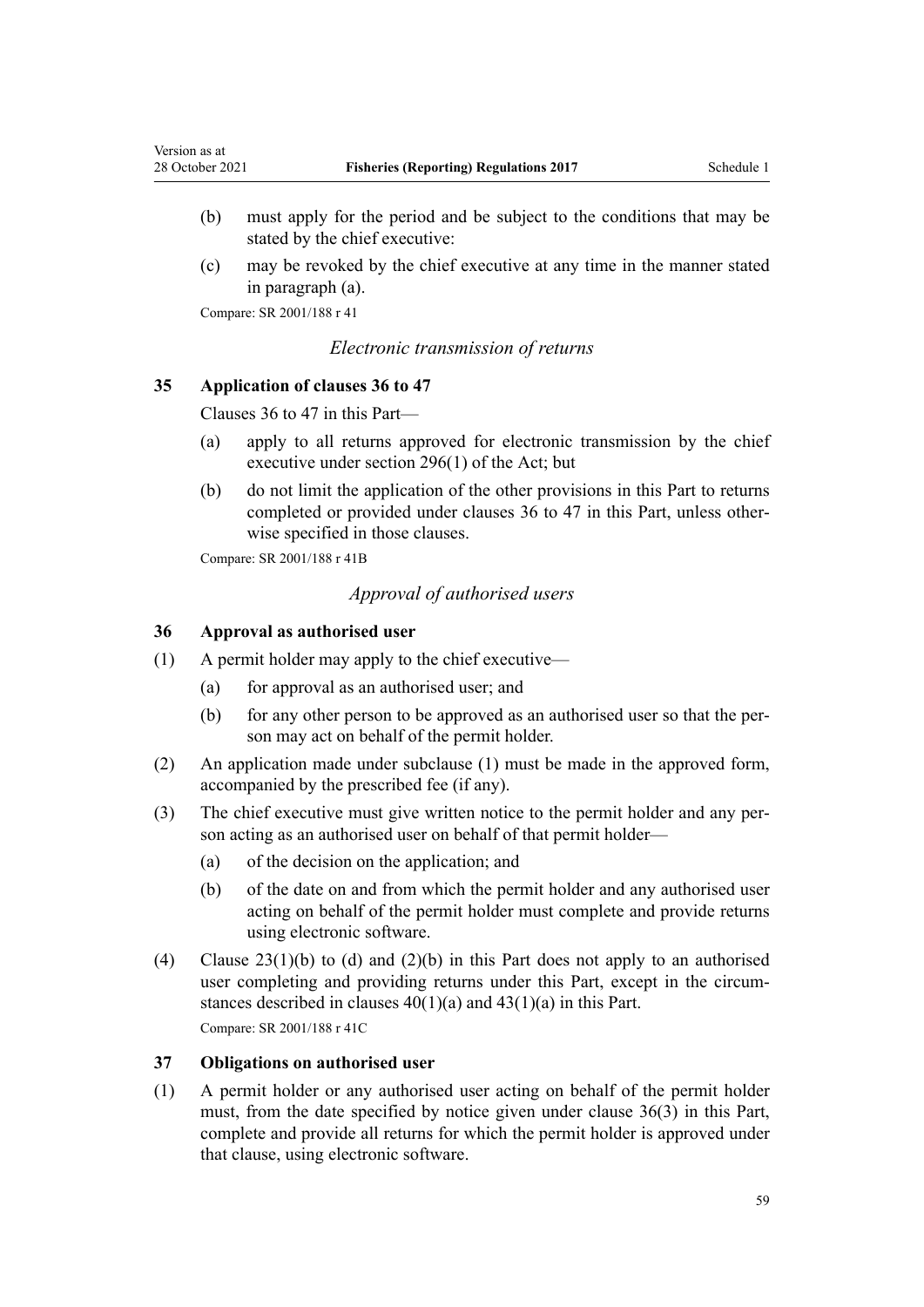<span id="page-59-0"></span>(2) A permit holder contravenes this clause if the permit holder, or an authorised user acting on behalf of the permit holder, fails to complete and provide returns as required by subclause (1) on and from the date specified in the notice given under [clause 36\(3\)\(b\)](#page-58-0) in this Part.

Compare: SR 2001/188 [r 41D](http://legislation.govt.nz/pdflink.aspx?id=DLM2407416)

#### *Changes to approvals*

#### **38 Chief executive may direct**

- (1) The chief executive may, by notice in the *Gazette*, direct a permit holder or class of permit holders to complete and provide returns to the chief executive using electronic software.
- (2) A notice given under subclause (1) must specify the date on and from which the direction applies.

Compare: SR 2001/188 [r 41E](http://legislation.govt.nz/pdflink.aspx?id=DLM2407418)

## **39 Alternative requirements may be specified**

- (1) The chief executive may, by notice in the *Gazette*, direct a permit holder or class of permit holders to complete and provide returns using electronic software to the chief executive at intervals, after periods, or on dates that the chief executive determines.
- (2) The chief executive must consult with the Minister before giving notice under subclause (1).
- (3) A permit holder contravenes this clause if the permit holder, or an authorised user acting on behalf of that permit holder, fails to complete and provide a return in accordance with a direction given under subclause (1).

Compare: SR 2001/188 [r 41F](http://legislation.govt.nz/pdflink.aspx?id=DLM2407419)

#### **40 Failure of electronic software**

- $(1)$  If, because the electronic software fails or for any other reason beyond the control of the authorised user, an authorised user is unable to complete or provide a return using electronic software,—
	- (a) the authorised user must complete and provide a return in accordance with [clause 23](#page-50-0) in this Part; and
	- (b) as soon as practicable, the permit holder on whose behalf the authorised user is acting must notify the chief executive that the authorised user is unable to complete or provide a return using electronic software.
- (2) A permit holder contravenes this clause if a return is not able to be completed or provided using electronic software unless—
	- (a) the authorised user acting on behalf of the permit holder completes and provides a return in accordance with [clause 23](#page-50-0) in this Part; and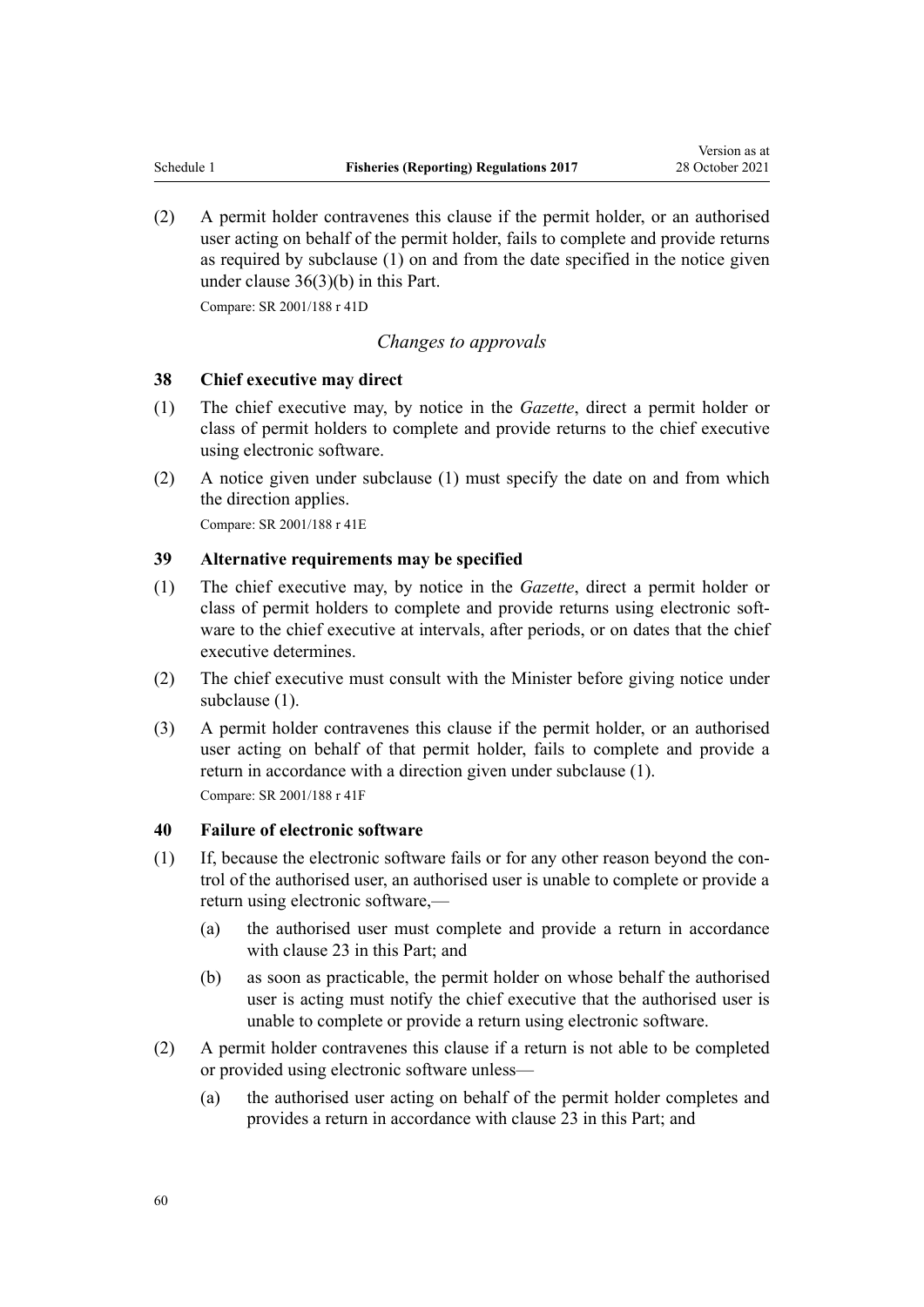(b) the permit holder notifies the chief executive as required by subclause  $(1)(b).$ 

Compare: SR 2001/188 [r 41G](http://legislation.govt.nz/pdflink.aspx?id=DLM2407420)

<span id="page-60-0"></span>Version as at

#### **41 Chief executive may cancel or vary approval of authorised user**

- (1) The chief executive may, on his or her own initiative, cancel or vary the appro‐ val of the following persons as authorised users:
	- (a) a permit holder:
	- (b) an authorised user acting on behalf of a permit holder.
- (2) Before the chief executive may cancel or vary an approval under subclause (1), the chief executive must—
	- (a) give written notice of the proposal to do so to the permit holder or authorised user acting on behalf of the permit holder; and
	- (b) give that person a reasonable opportunity to make submissions to the chief executive on the proposal; and
	- (c) consider any submissions made by the permit holder or any authorised user.
- (3) The chief executive must give notice in writing to the permit holder or author‐ ised user—
	- (a) of the decision; and
	- (b) of the date on which any cancellation or variation of an approval takes effect.

Compare: SR 2001/188 [r 41H](http://legislation.govt.nz/pdflink.aspx?id=DLM2407421)

#### **42 Application by permit holder to cancel or vary approval**

- (1) A permit holder may apply to the chief executive to cancel or vary the approval as an authorised user—
	- (a) of the permit holder; or
	- (b) of an authorised user acting on behalf of that permit holder.
- (2) An application under subclause (1) to vary an approval must be made in the approved form, accompanied by the prescribed fee (if any).
- (3) In the case of an application to cancel or vary the approval of an authorised user acting on behalf of the permit holder, the chief executive must give written notice of the application to the authorised user concerned.
- (4) When the chief executive has determined an application, written notice of the decision and the date on which any cancellation or variation takes effect must be given to—
	- (a) the permit holder; and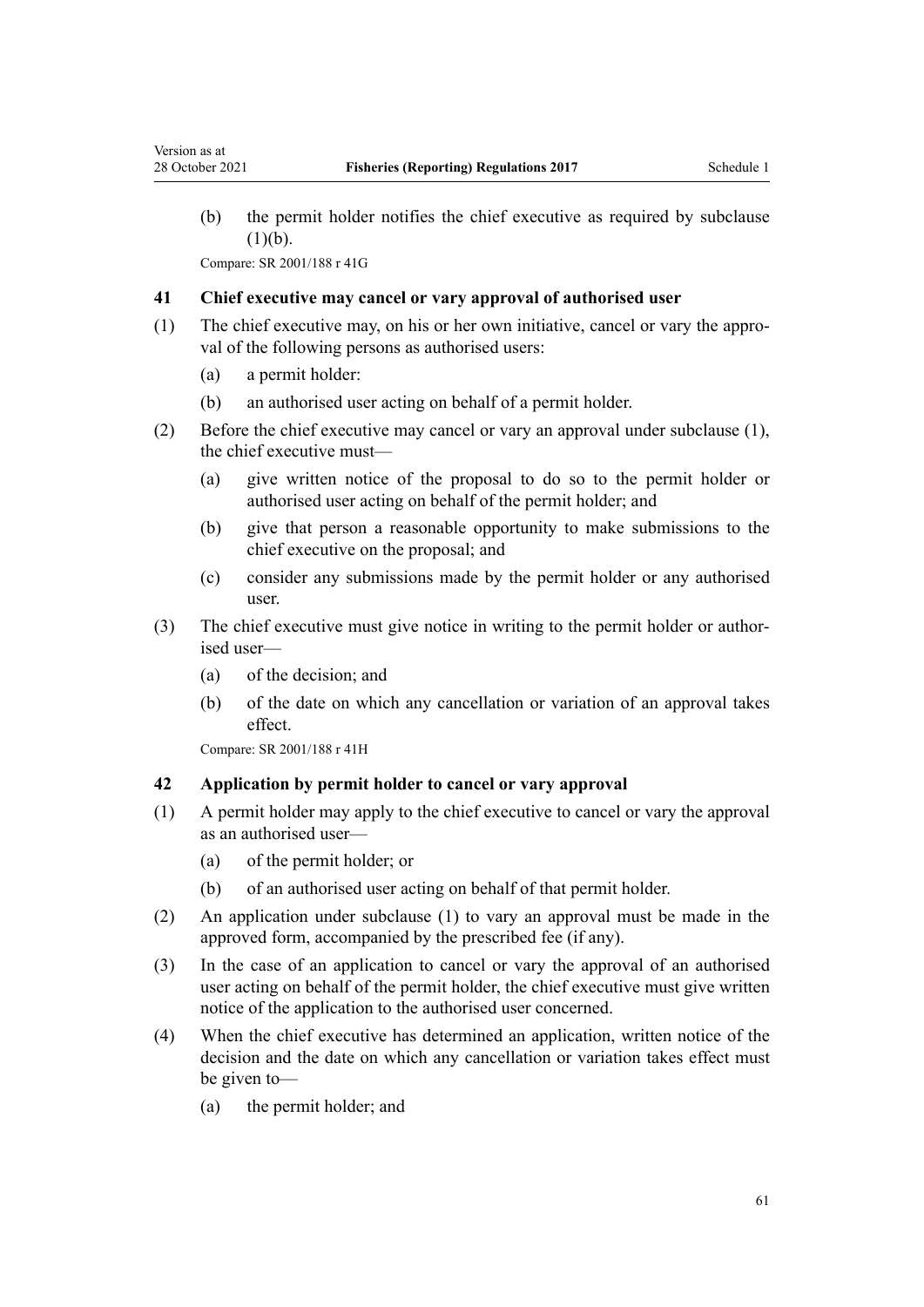<span id="page-61-0"></span>(b) any authorised user acting on behalf of that permit holder who is the subject of the decision.

Compare: SR 2001/188 [r 41I](http://legislation.govt.nz/pdflink.aspx?id=DLM2407422)

#### **43 Consequences of cancellation or variation of approval**

- (1) A permit holder whose approval as an authorised user is cancelled under [clause](#page-60-0) [41](#page-60-0) or [42](#page-60-0) in this Part—
	- (a) must comply with the requirements of clause  $23(1)(b)$  to (d) and  $(2)(b)$ in this Part; and
	- (b) contravenes this clause if the permit holder—
		- (i) purports to complete or provide a return by electronic software on or after the date specified in the notice; or
		- (ii) fails to comply with the requirements of clause  $23(1)(b)$  to (d) and [\(2\)\(b\)](#page-50-0) in this Part.
- (2) A permit holder whose approval as an authorised user is varied under [clause 41](#page-60-0) or [42](#page-60-0) in this Part contravenes this clause if the permit holder fails to complete and provide a return using electronic software in accordance with the approval as varied.

Compare: SR 2001/188 [r 41J](http://legislation.govt.nz/pdflink.aspx?id=DLM2407423)

# *Access identifier*

#### **44 Chief executive to issue access identifiers**

- (1) The chief executive must issue an access identifier to every person approved as an authorised user.
- (2) The access identifier may be in a form or of a kind determined by the chief executive.
- (3) The chief executive may, by written notice to the authorised user, impose conditions for the use and security of the access identifier that apply—
	- (a) to all authorised users generally; or
	- (b) to a particular authorised user.

Compare: SR 2001/188 [r 41K](http://legislation.govt.nz/pdflink.aspx?id=DLM2407425)

#### **45 Use of access identifier**

- (1) The access identifier issued to an authorised user must not be used except by that person.
- (2) If a return is completed and provided using an access identifier issued to an authorised user, the completion or provision of that return is, in the absence of proof to the contrary, sufficient evidence that the authorised user to whom the access identifier was issued has completed and provided that return.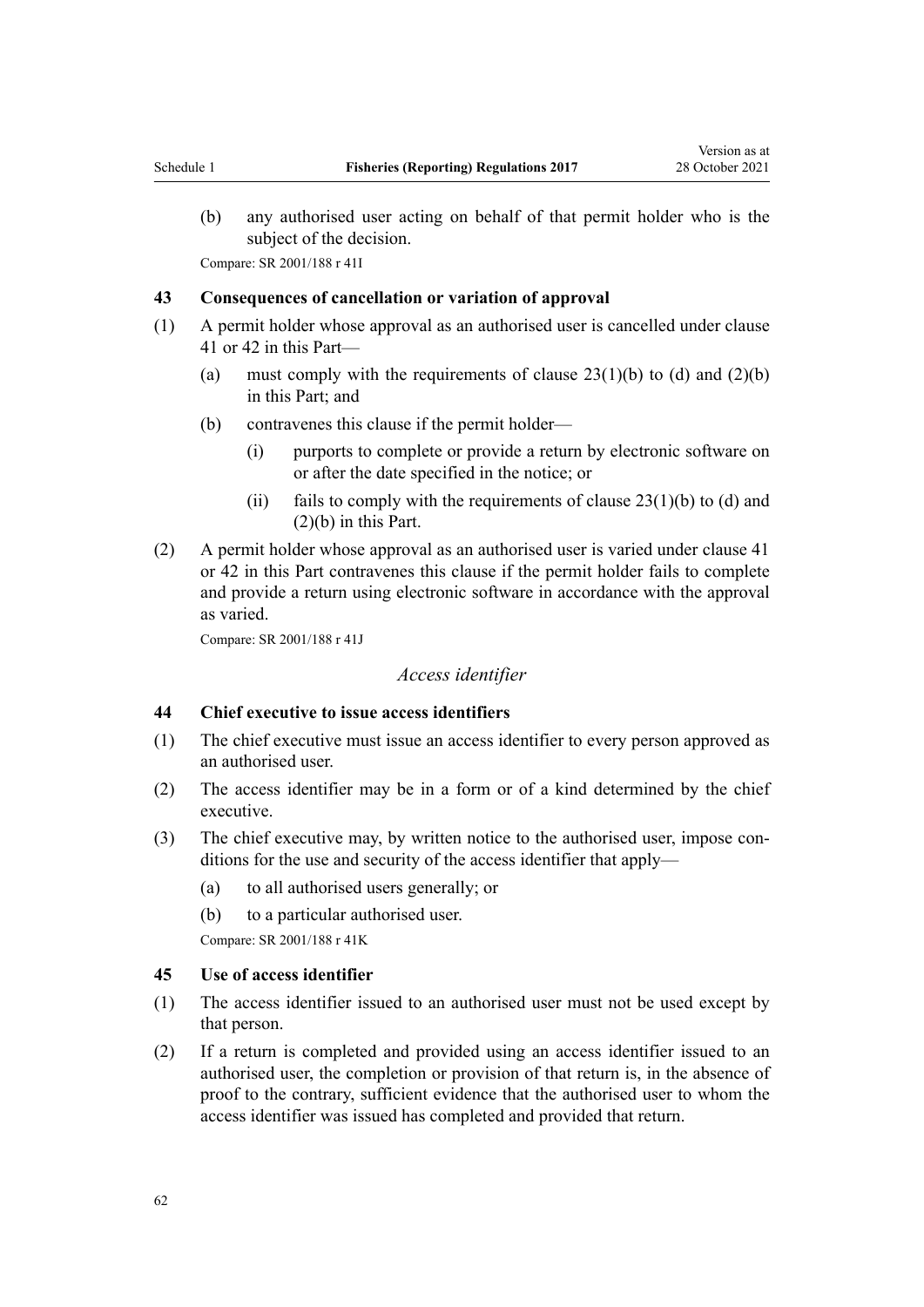- (3) If an access identifier is used by a person other than by the person to whom it was issued, subclause (2) does not apply provided, before any unauthorised use occurs, the chief executive is notified that the access identifier is no longer secure by—
	- (a) the authorised user to whom it was issued; or
	- (b) the permit holder on whose behalf the authorised user is acting.

<span id="page-62-0"></span>Version as at

## *Electronic software*

#### **46 Requirements for electronic software**

- (1) The chief executive may issue circulars setting out the requirements that apply to electronic software.
- (2) Different requirements may be set out for different types of electronic software.
- (3) Without limiting subclauses (1) and (2), a circular may specify the following matters:
	- (a) the organisations authorised to test electronic software:
	- (b) the minimum requirements for the operation of electronic software.

Compare: SR 2001/188 [r 41M](http://legislation.govt.nz/pdflink.aspx?id=DLM2407428)

# **47 Approval of electronic software**

- (1) Any person may apply to the chief executive to approve electronic software.
- (2) An application must be accompanied by the prescribed fee (if any).
- (3) If the electronic software submitted for approval complies with the require‐ ments set out in the circulars issued under clause 46 in this Part, the chief executive must—
	- (a) approve that software; and
	- (b) notify its approval in the *Gazette*.
- (4) The chief executive may, by notice in the *Gazette*, vary or cancel an approval given under this clause.

Compare: SR 2001/188 [r 41N](http://legislation.govt.nz/pdflink.aspx?id=DLM2407429)

# *Offences and penalties*

# **48 Offences**

Every person commits an offence who—

- (a) contravenes or fails to comply with the requirements of any of [clauses](#page-48-0) [20,](#page-48-0) [24,](#page-51-0) [25](#page-51-0), [27](#page-52-0), and [28](#page-52-0) in this Part:
- (b) contravenes or fails to comply with the requirements of any of [clauses](#page-36-0) [6\(2\), \(4\), and \(6\),](#page-36-0) [7\(2\), \(4\), and \(6\)](#page-37-0), [8\(4\) and \(8\),](#page-38-0) [9\(2\) and \(4\),](#page-40-0) [10\(2\), \(4\),](#page-40-0) [\(6\), and \(7\)](#page-40-0), [11\(2\), \(4\), and \(6\),](#page-41-0) [12\(3\)](#page-42-0), [13\(2\) and \(3\)](#page-43-0), [14\(2\), \(4\), and \(6\)](#page-43-0),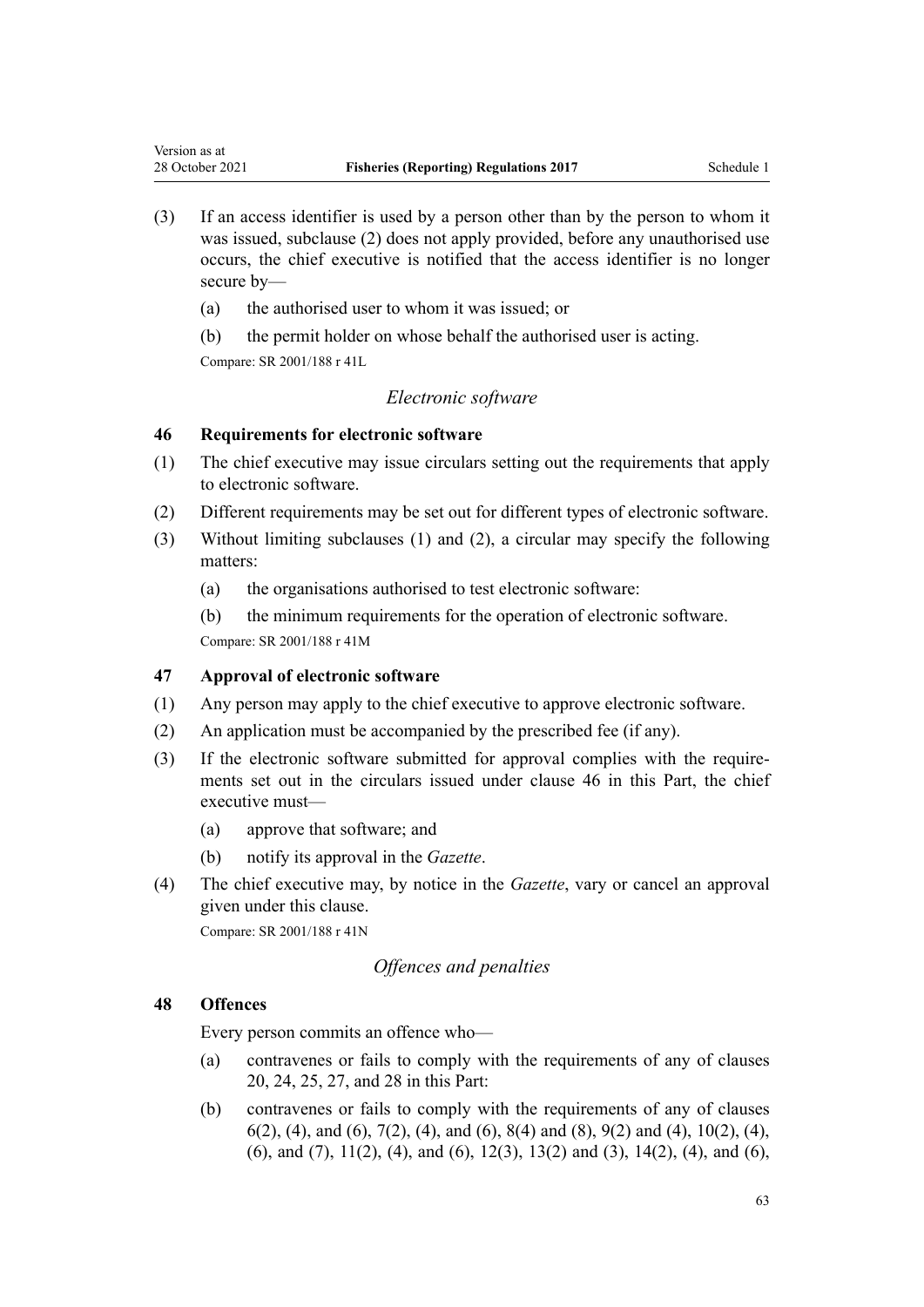[15\(2\) and \(4\),](#page-44-0) [16\(2\) and \(3\)](#page-45-0), [17\(2\) and \(6\)](#page-46-0), [18\(2\) and \(3\)](#page-47-0), [19\(2\) and \(3\)](#page-48-0), and [33](#page-57-0) in this Part:

- (c) contravenes or fails to comply with the requirements of any of [clauses](#page-36-0) [6\(5\)](#page-36-0), [7\(5\),](#page-37-0) [8\(5\)](#page-38-0), [9\(5\),](#page-40-0) [10\(5\)](#page-40-0), [11\(5\),](#page-41-0) [12\(4\)](#page-42-0), [13\(4\)](#page-43-0), [14\(5\),](#page-43-0) [15\(5\),](#page-44-0) [16\(4\)](#page-45-0), [17\(4\)](#page-46-0), [18\(4\),](#page-47-0) [19\(4\)](#page-48-0), [33,](#page-57-0) [37\(2\)](#page-58-0), [39\(3\)](#page-59-0), [40\(2\),](#page-59-0) and [43\(1\) and \(2\)](#page-61-0) in this Part:
- (d) fails to provide returns in the manner specified by these clauses:
- (e) makes any false or misleading statement or entry of information in any returns required by these clauses.

Compare: SR 2001/188 [r 42](http://legislation.govt.nz/pdflink.aspx?id=DLM62907)

#### **49 Penalties**

Every person who commits an offence—

- (a) against [clause 48\(a\)](#page-62-0) is liable on conviction to a fine not exceeding \$10,000:
- (b) against [clause 48\(b\)](#page-62-0) is liable on conviction to a fine not exceeding \$20,000:
- (c) against [clause 48\(c\), \(d\), or \(e\)](#page-62-0) is liable on conviction to a fine not exceeding \$100,000.

Compare: SR 2001/188 [r 43](http://legislation.govt.nz/pdflink.aspx?id=DLM62917)

#### Subpart 2—Application of Schedules 2 and 3 of 2001 regulations

#### **50 Schedules 2 and 3 of 2001 regulations**

In the period on and from 16 August 2018 to the close of 1 December 2019, [Schedules 2](http://legislation.govt.nz/pdflink.aspx?id=DLM62924) and [3](http://legislation.govt.nz/pdflink.aspx?id=DLM62960) of the 2001 regulations, which set out forms and codes for reporting purposes, apply, for the purposes of [clauses 5](#page-31-0), [8,](#page-38-0) [17](#page-46-0), [22,](#page-49-0) and [30](#page-54-0) of subpart 1, with any necessary modifications as if those schedules had not been revoked.

Schedule 1 clause 50: amended, on 10 January 2019, by [regulation 24\(4\)](http://legislation.govt.nz/pdflink.aspx?id=LMS140470) of the Fisheries (Reporting) Amendment Regulations 2018 (LI 2018/259).

# **Part 3**

# **Provisions relating to these regulations as amended by the Fisheries (Reporting) Amendment Regulations 2018**

Schedule 1 Part 3: inserted, on 10 January 2019, by [regulation 24\(5\)](http://legislation.govt.nz/pdflink.aspx?id=LMS140470) of the Fisheries (Reporting) Amendment Regulations 2018 (LI 2018/259).

#### **51 Interpretation**

In this Part, unless the context otherwise requires,—

**ACE holdings** means annual catch entitlement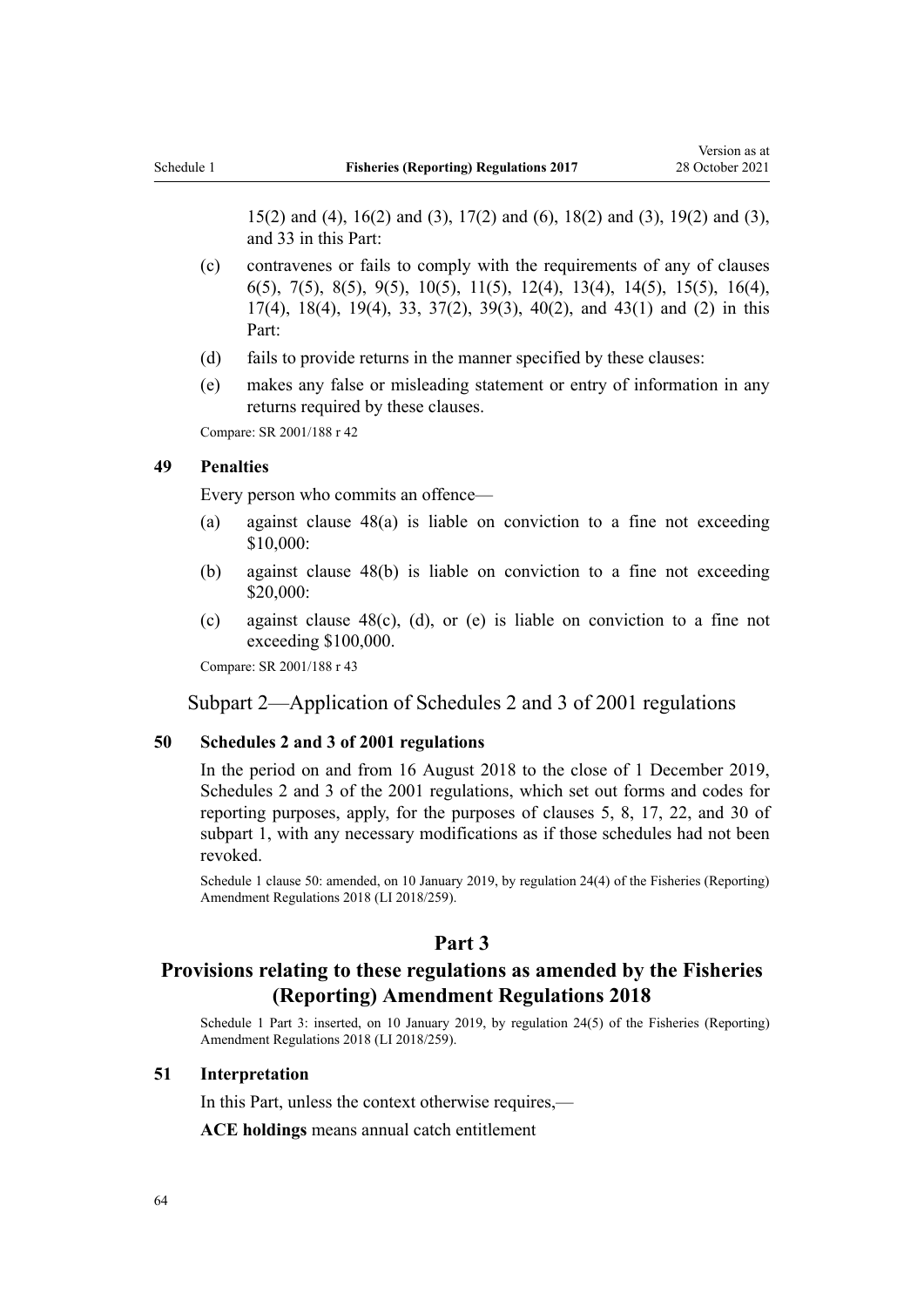**new reporting requirements** means [regulations 7 to 50](#page-7-0) of the regulations as amended by the [Fisheries \(Reporting\) Amendment Regulations 2018](http://legislation.govt.nz/pdflink.aspx?id=LMS140440) **permit** means a fishing permit issued under [section 91](http://legislation.govt.nz/pdflink.aspx?id=DLM396924) of the Act.

# **52 How new reporting requirements apply to person who holds permit granted before 14 January 2019**

A person who holds a permit granted before 14 January 2019—

- (a) must comply with the new reporting requirements on and from the date in column 3 of the table that corresponds to the permit holder's total ACE holding as at 30 September 2017; and
- (b) must comply with [Part 2](#page-31-0) of this Schedule before that date; but
- (c) may, on and from the date specified in column 2 of the table, comply with the new reporting requirements instead of [Part 2](#page-31-0) of this Schedule.

| Permit holder's total ACE holding<br>as at 30 September 2017 | Permissible date | <b>Compliance date</b> |
|--------------------------------------------------------------|------------------|------------------------|
| 2,000 tonnes and over                                        | 14 January 2019  | 1 May 2019             |
| $180-1,999.99$ tonnes                                        | 1 May 2019       | 1 June 2019            |
| $45 - 179.99$ tonnes                                         | 1 June 2019      | 1 July 2019            |
| 24–44.99 tonnes                                              | 1 July 2019      | 1 August 2019          |
| $11-23.99$ tonnes                                            | 1 August 2019    | 1 September 2019       |
| $4.50 - 10.99$ tonnes                                        | 1 September 2019 | 1 October 2019         |
| $1-4.49$ tonnes                                              | 1 October 2019   | 1 November 2019        |
| Less than 1 tonne                                            | 1 November 2019  | 1 December 2019        |

# **53 New reporting requirements apply to person who is granted permit on and from 14 January 2019**

- (1) A person who is granted a permit on and from 14 January 2019 must comply with the new reporting requirements on and from the date that the permit is granted.
- (2) However, if that person held a permit between 1 October 2017 and 14 January  $2019 -$ 
	- (a) subclause (1) does not apply to the person; and
	- (b) the person must instead comply with the new reporting requirements on and from a date determined in accordance with clause 52, except that a person who did not have a total ACE holding as at 30 September 2017 must be treated as if their total ACE holding as at that date was less than 1 tonne.

#### **54 How new reporting requirements affect fishing under multiple permits**

(1) This clause applies if—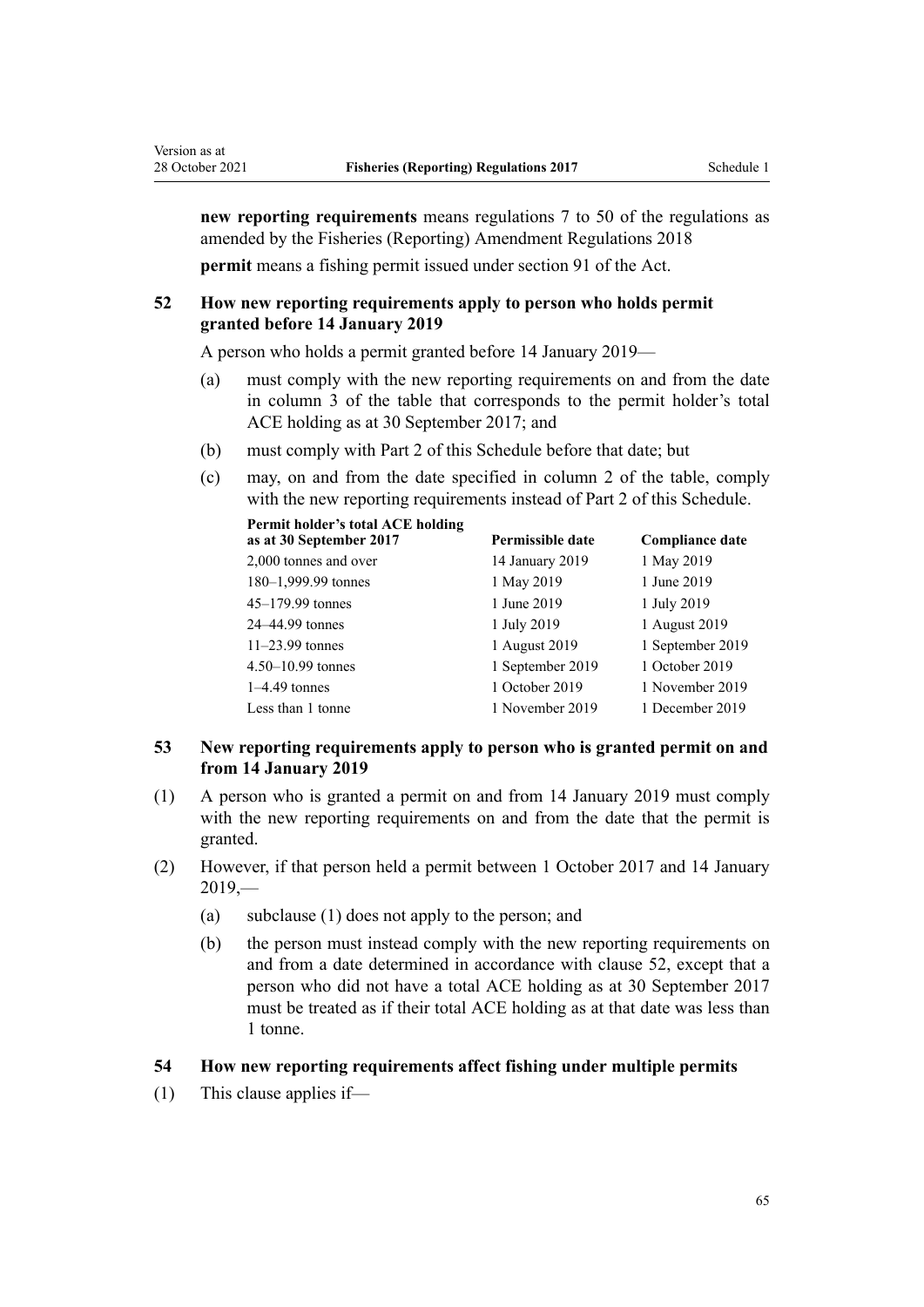- (a) a vessel is used for fishing by a permit holder who is required to comply with the new reporting requirements on and from a date determined in accordance with this Part (the **earliest compliance date)**; and
- (b) that same vessel is used for fishing by 1 or more other permit holders who are required to comply with the new reporting requirements on and from a later date.
- (2) The new reporting requirements apply, on and from the earliest compliance date, to all permit holders who use the vessel to fish.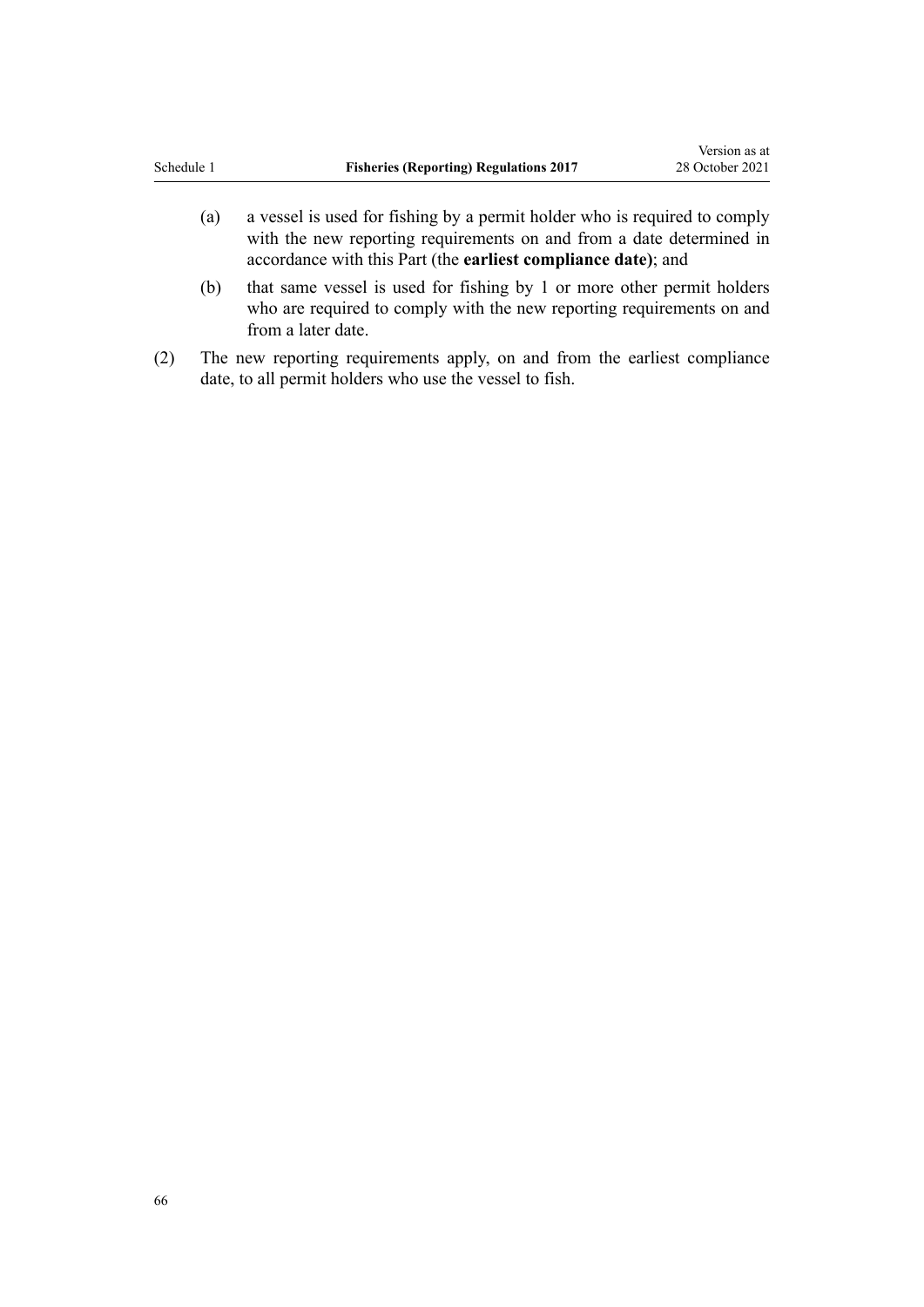# **Schedule 2 Contents of audit reports**

[r 27](#page-18-0)

## **1 Systems section**

(1) Identify all source documents generated to support every identifiable system or subsystem within the licensed fish receiver's fish-related operations, and document by way of flowcharts (that is, a separate flowchart for each identifiable system or subsystem).

A narrative description of any of the identified systems or subsystems may be provided if, in the opinion of the auditor, it is more appropriate. The auditor must give reasons for this.

- (2) Identify on the flowchart (or narrative opinion if applicable) for each relevant system or subsystem the source document that, in the opinion of the auditor, represents the prescribed source document required under [Part 2](http://legislation.govt.nz/pdflink.aspx?id=DLM140077) of the Fisher‐ ies (Recordkeeping) Regulations 1990.
- (3) Document for each prescribed source document the extent to which it complies with the requirements of the [Fisheries \(Recordkeeping\) Regulations 1990](http://legislation.govt.nz/pdflink.aspx?id=DLM139497) in terms of—
	- (a) manner and form:
	- (b) content:
	- (c) retention.

Report exceptions in a manner that provides maximum assistance to the licensed fish receiver to enable subsequent compliance.

(4) Append to the audit report a photocopy of a completed example of each source document that, in the opinion of the auditor, constitutes a prescribed source document within the meaning of [regulation 11](http://legislation.govt.nz/pdflink.aspx?id=DLM140079) of the Fisheries (Recordkeeping) Regulations 1990.

#### **2 Internal controls section**

- (1) Provide an opinion, with supporting reasons, on the nature and extent of the internal control environment, having regard to the size of the business and number of personnel involved.
- (2) Provide an opinion, with supporting reasons, on the existence or non-existence of key internal controls that support each of the systems and subsystems.
- (3) Provide an opinion, with supporting reasons, on the effectiveness and verifia‐ bility of the internal control systems supporting the information that is provided to the Ministry on any return relevant to the function of the licensed fish receiver (for example, a licensed fish receiver return or an annual inventory return).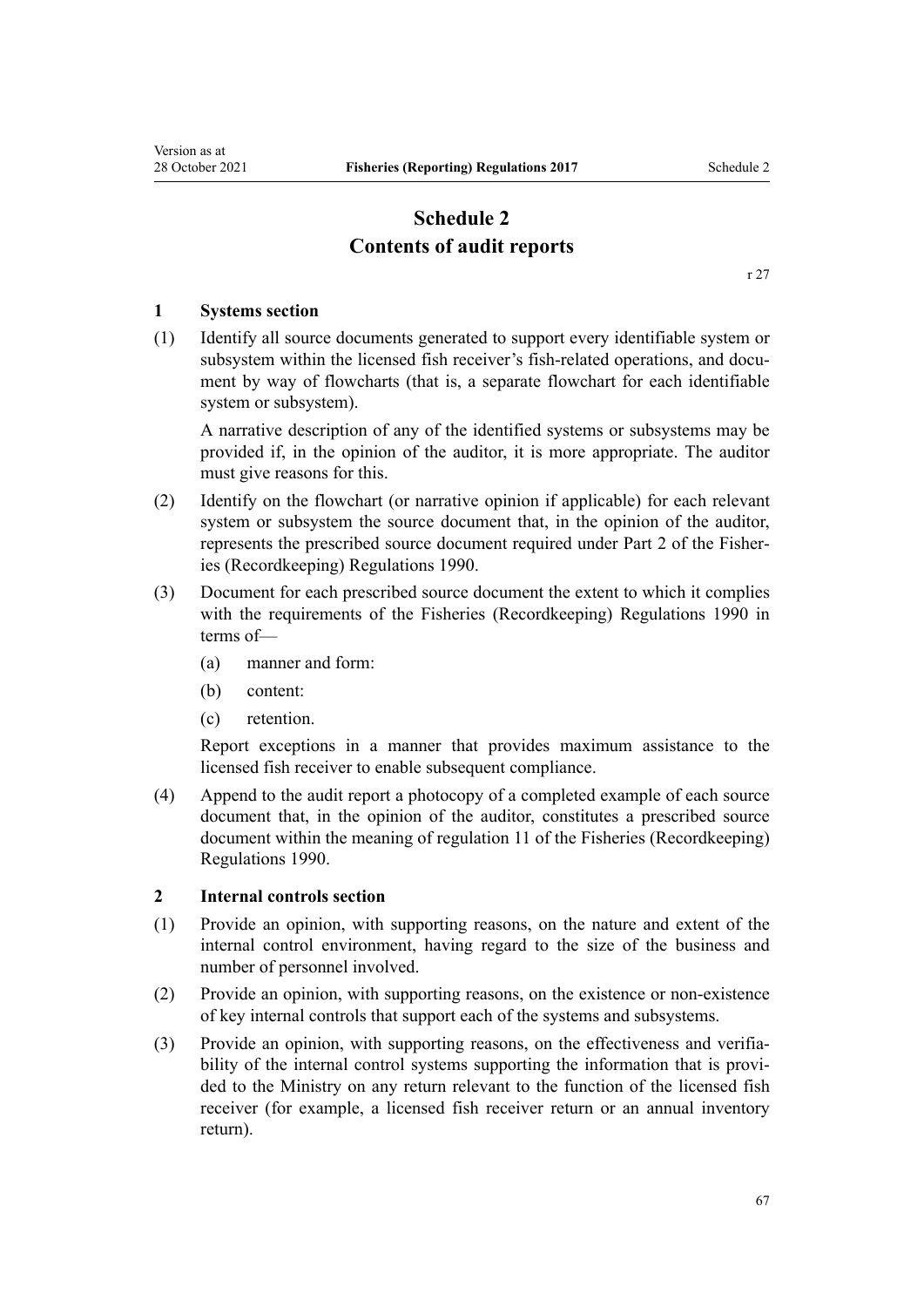- (4) Reconcile the current annual inventory return with internal supporting work papers and review the return in terms of compliance with the requirements set out in [regulation 23](#page-16-0). Provide positive confirmation of that reconciliation and review and document any unresolved areas of concern.
- (5) In this clause,—

**audit trail** means the ability to trace the species, state, and weight of fish prod‐ uct through the relevant systems of a licensed fish receiver or person acting as an agent of a licensed fish receiver

**key internal controls** means the specific controls or procedures that are funda‐ mental to the prevention or detection of errors that may undermine the adequacy or reliability of the audit trail in relation to systems or subsystems of a licensed fish receiver.

# **3 Supporting information section**

- (1) Disclose any relationship the auditor has with, or interests the auditor has in, the licensed fish receiver or a related party and the nature and extent of any services provided, or intended or contracted to be provided, to the licensed fish receiver.
- (2) State whether the auditor has obtained all information and explanations required.
- (3) Describe the nature and extent of the fish-related operations of the licensed fish receiver (for example, specify whether the licensed fish receiver is also a fisher or the holder of an annual catch entitlement).
- (4) Provide a chart setting out the various activities, divisions, and locations that, in the auditor's opinion, are relevant to the licensed fish receiver's business operation, and identify the premises or locations that form the basis of that opinion.
- (5) Provide a flowchart or diagram that indicates the relationship between the licensed fish receiver and related parties of the licensed fish receiver, showing, where the interests are fish-related, the location and activities of their related interests.

68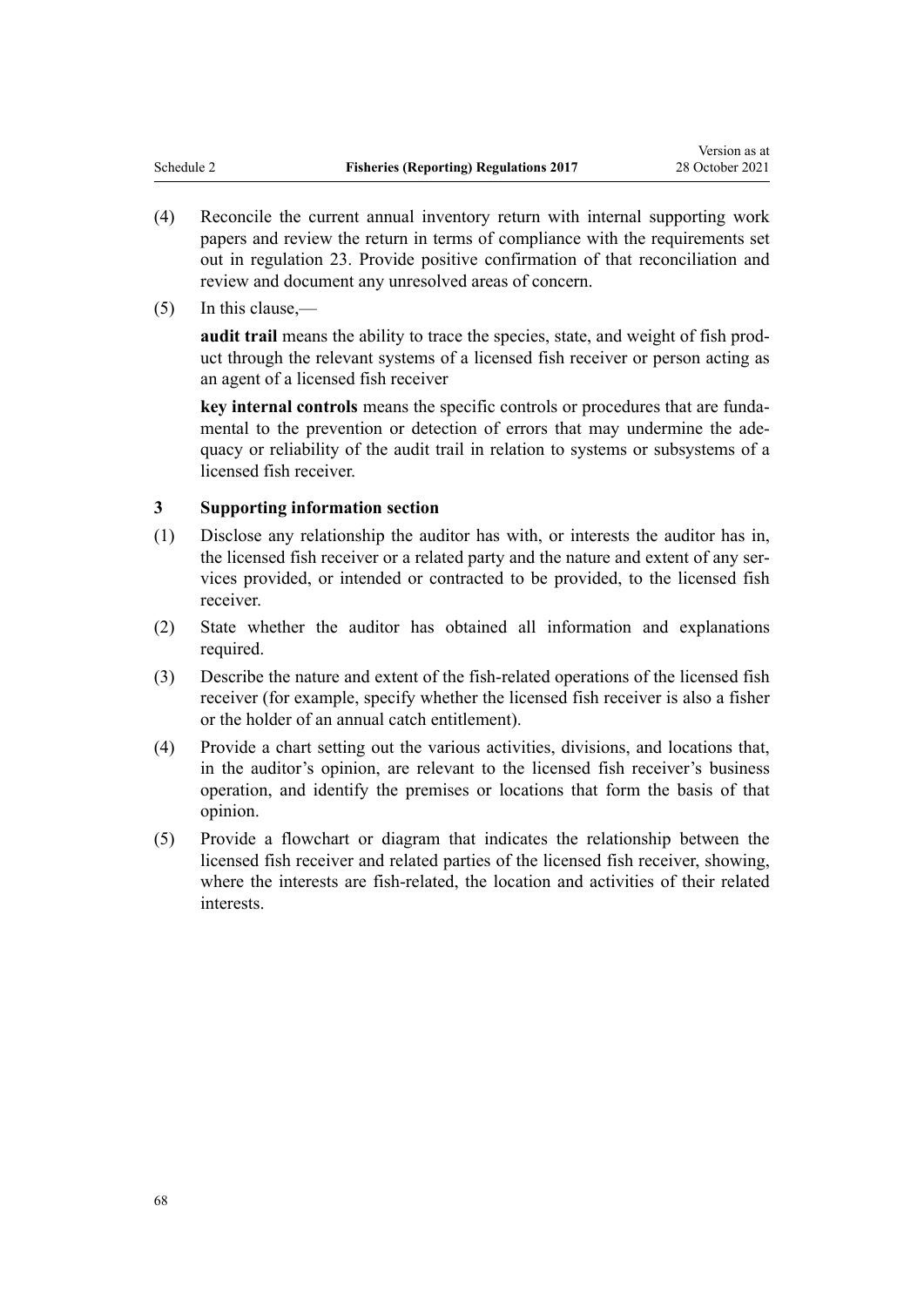# **Schedule 3 Amendments to other enactments**

[r 51](#page-29-0)

## <span id="page-68-0"></span>**Fisheries (Commercial Fishing) Regulations 2001 (SR 2001/253)**

In [regulation 3,](http://legislation.govt.nz/pdflink.aspx?id=DLM76412) revoke the definition of **catch landing return**.

In [regulation 3,](http://legislation.govt.nz/pdflink.aspx?id=DLM76412) insert in its appropriate alphabetical order:

**landing report** means a report required by regulation 11 of the Fisheries (Reporting) Regulations 2017

In [regulation 19\(9\)](http://legislation.govt.nz/pdflink.aspx?id=DLM77042), replace "catch landing return" with "landing report".

# **Fisheries (Cost Recovery Levies for Conservation Services) Order 2016 (LI 2016/189)**

In [clause 4](http://legislation.govt.nz/pdflink.aspx?id=DLM6918525), replace "in Parts 1 and 2 of Schedule 3 of the Fisheries (Reporting) Regulations 2001" with "specified in circulars issued under regulation  $47(1)(a)(v)$  of the Fisheries (Reporting) Regulations 2017".

#### **Fisheries (Cost Recovery Levies for Fisheries Services) Order 2016 (LI 2016/188)**

In [clause 4](http://legislation.govt.nz/pdflink.aspx?id=DLM6918430), replace "in Parts 1 and 2 of Schedule 3 of the Fisheries (Reporting) Regulations 2001" with "specified in circulars issued under regulation  $47(1)(a)(v)$  of the Fisheries (Reporting) Regulations 2017".

# **Fisheries (Deemed Value and Notification of Balances) Regulations 2001 (SR 2001/259)**

In [regulation 3,](http://legislation.govt.nz/pdflink.aspx?id=DLM80958) definition of **reported catch**, paragraph (a), replace "2001" with "2017".

### **Fisheries (Infringement Offences) Regulations 2001 (SR 2001/316)**

In [Schedule 1,](http://legislation.govt.nz/pdflink.aspx?id=DLM88657) replace the item relating to the Fisheries (Reporting) Regulations 2001 with:

| <b>Fisheries (Reporting) Regulations 2017</b> |                                                                                                                                                         |            |  |  |
|-----------------------------------------------|---------------------------------------------------------------------------------------------------------------------------------------------------------|------------|--|--|
| <b>Provision</b>                              | <b>Description of offence</b>                                                                                                                           | Fee $(\$)$ |  |  |
| $r \, 7(3)(a)$                                | Failing to record the required information in a fish catch report<br>immediately after fishing starts                                                   | 400        |  |  |
| $r \, 7(3)(b)$                                | Failing to record the required information in a fish catch report<br>immediately after fishing ends                                                     | 400        |  |  |
| r 7(3)(c)                                     | Failing to record the required additional information in a fish catch report<br>within 4 hours after fishing ends                                       | 400        |  |  |
| r 7(3)(d)                                     | Providing a fish catch report late, but before the close of the 14th day after<br>the date on which it was due                                          | 400        |  |  |
| r 7(3)(d)                                     | Providing a fish catch report within a period starting on the 15th day after<br>the date on which it was due and ending on the 30th day after that date | 750        |  |  |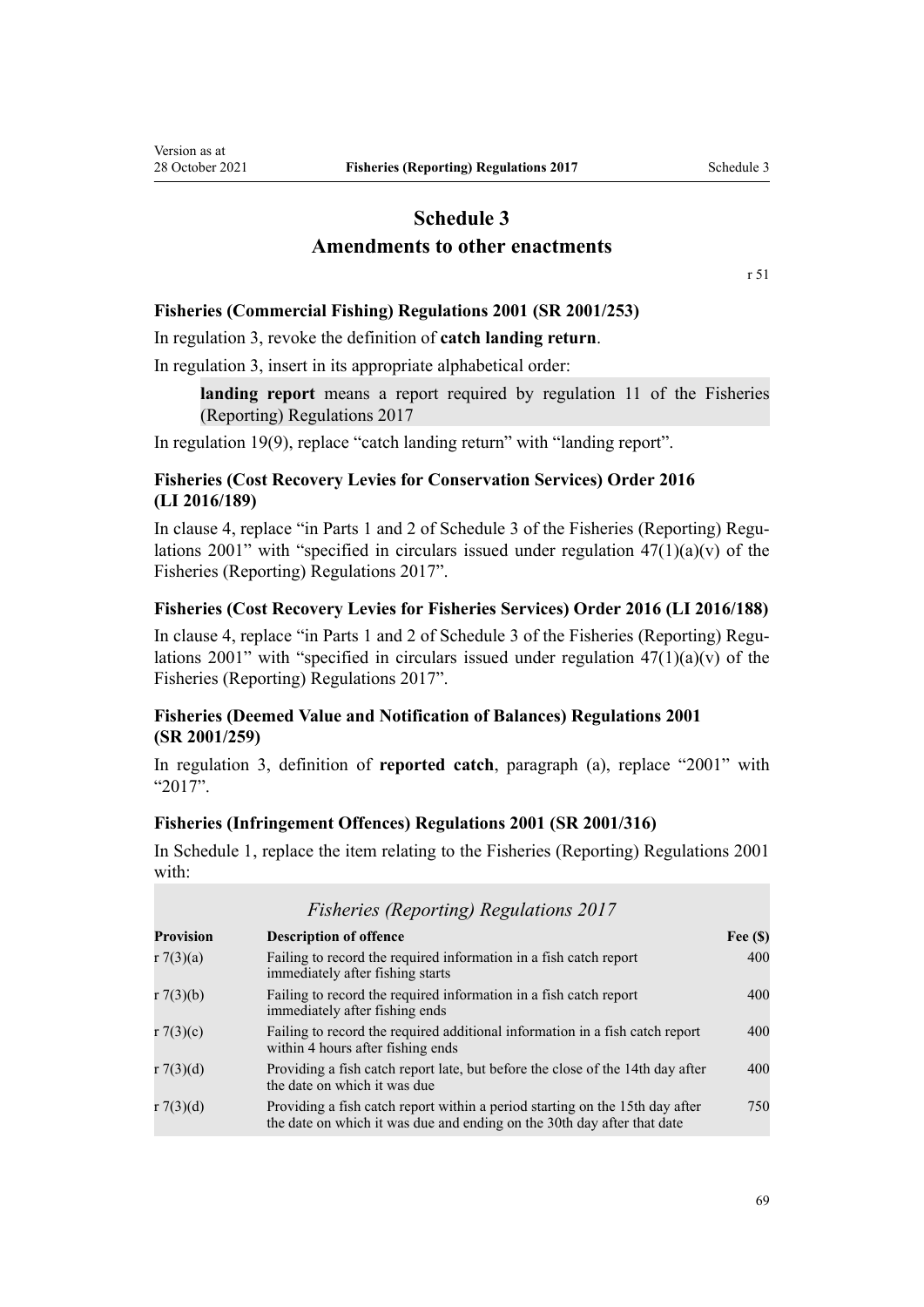# **Fisheries (Infringement Offences) Regulations 2001 (SR 2001/316)***—continued*

| <b>Provision</b> | <b>Description of offence</b>                                                                                                                                                                    | Fee $(\$)$ |
|------------------|--------------------------------------------------------------------------------------------------------------------------------------------------------------------------------------------------|------------|
| r 8(3)           | Providing a non-fish species or protected fish species catch report late, but<br>before the close of the 14th day after the date on which it was due                                             | 400        |
| r 8(3)           | Providing a non-fish species or protected fish species catch report within a<br>period starting on the 15th day after the date on which it was due and<br>ending on the 30th day after that date | 750        |
| r9(3)            | Providing a processing report late, but before the close of the 14th day<br>after the date on which it was due                                                                                   | 400        |
| r9(3)            | Providing a processing report within a period starting on the 15th day after<br>the date on which it was due and ending on the 30th day after that date                                          | 750        |
| r 10(3)(a)       | Failing to complete a disposal report within 1 hour after a disposal is<br>finished                                                                                                              | 400        |
| r $10(3)(b)$     | Providing a disposal report late, but before the close of the 14th day after<br>the date on which it was due                                                                                     | 400        |
| r $10(3)(b)$     | Providing a disposal report within a period starting on the 15th day after<br>the date on which it was due and ending on the 30th day after that date                                            | 750        |
| r 11(3)(a)       | Failing to record the required information in a landing report immediately<br>after a landing is finished                                                                                        | 400        |
| r 11(3)(b)       | Failing to record the required additional information in a landing report as<br>soon as is practicable                                                                                           | 400        |
| r 11(3)(c)(i)    | Providing the relevant landing report information late, but before the close<br>of the 14th day after the date on which the information was due                                                  | 400        |
| r 11(3)(c)(i)    | Providing the relevant landing report information within a period starting<br>on the 15th day after the date on which it was due and ending on the 30th<br>day after that date                   | 750        |
| r 11(3)(c)(ii)   | Providing the relevant landing report information late, but before the close<br>of the 14th day after the date on which the information was due                                                  | 400        |
| r 11(3)(c)(ii)   | Providing the relevant landing report information within a period starting<br>on the 15th day after the date on which it was due and ending on the 30th<br>day after that date                   | 750        |
| r 14(1)(b)       | Providing a monthly harvest return late, but before the close of the 20th<br>day of the month in which it was due                                                                                | 400        |
| r 14(1)(b)       | Providing a monthly harvest return within a period starting on the 21st day<br>of the month in which it was due and ending on the 15th day of the<br>following month                             | 750        |
| r 20(1)(b)       | Providing a licensed fish receiver return late, but before the close of the<br>20th day of the month in which it was due                                                                         | 400        |
| $r \, 20(1)(b)$  | Providing a licensed fish receiver return within a period starting on the<br>21st day of the month in which it was due and ending on the 15th day of<br>the following month                      | 750        |
| r 25(1)(b)       | Providing an annual audit report in December of the year it became due or<br>in January the following year                                                                                       | 400        |
| r25(3)           | Carrying out an audit of a newly licensed fish receiver late, but within 1<br>month after the end of the specified period                                                                        | 400        |
| r34(1)           | Failing to provide a client details annual update form by the due date                                                                                                                           | 400        |
| r34(3)           | Failing to advise of updated client details by the due date                                                                                                                                      | 400        |
| r35(1)           | Failing to provide a licensed fish receiver details annual update form by<br>the due date                                                                                                        | 400        |
| r 35(3)          | Failing to advise of updated licensed fish receiver details as soon as is<br>practicable                                                                                                         | 400        |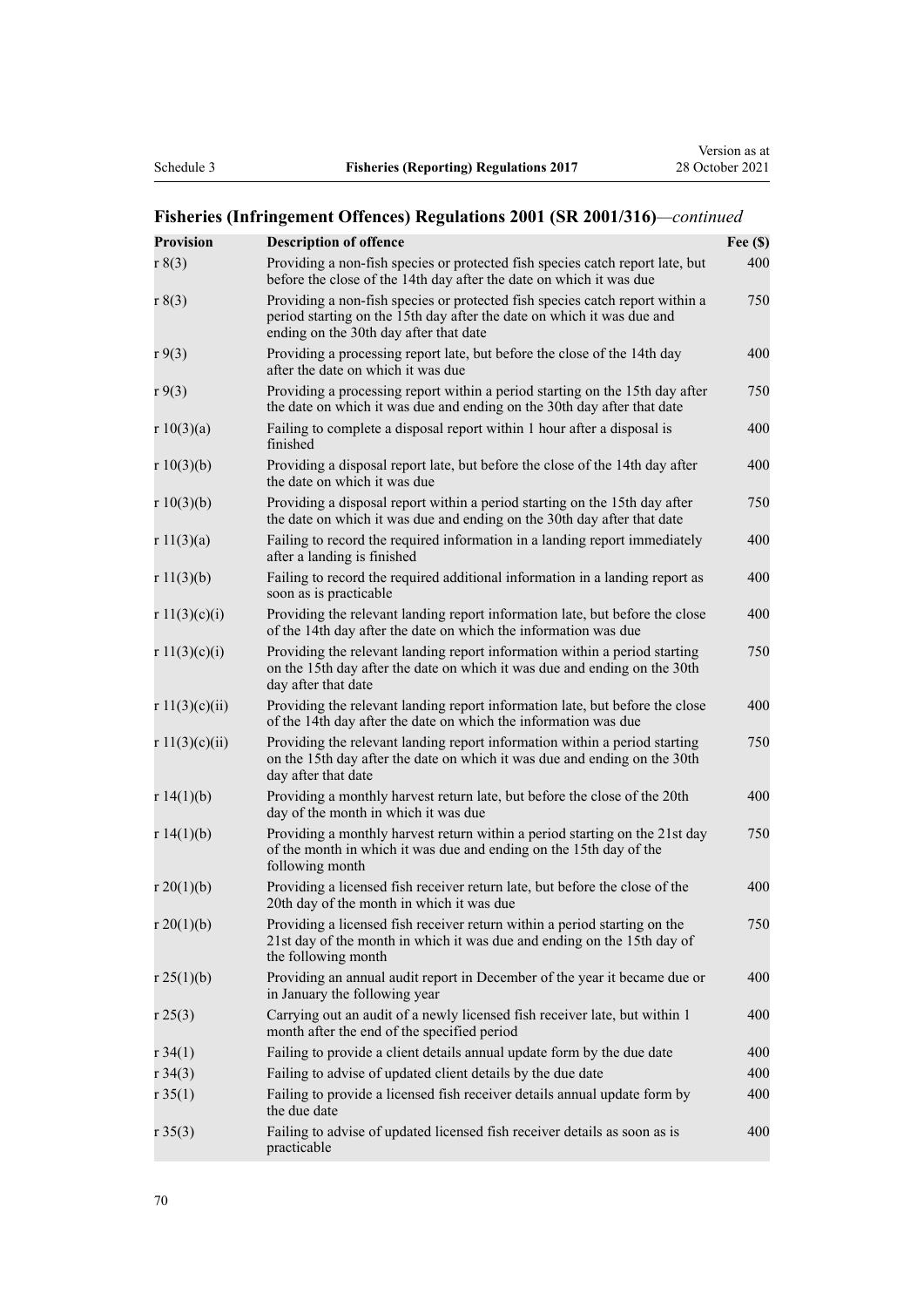#### **Fisheries (Infringement Offences) Regulations 2001 (SR 2001/316)***—continued*

| <b>Provision</b> | <b>Description of offence</b>                         | Fee $(\$)$ |
|------------------|-------------------------------------------------------|------------|
| r 36             | Failing to record identifying information in a report | 400        |
| r 39             | Failing to retain a report for at least 7 years       | 400        |

#### **Fisheries (Licensed Fish Receivers) Regulations 1997 (SR 1997/291)**

Replace regulation  $10(1)(d)$  with:

(d) the holder has failed to provide any report required by the Fisheries (Reporting) Regulations 2017.

### **Fisheries (Recordkeeping) Regulations 1990 (SR 1990/219)**

In regulation  $2(2)$ , replace "2001" with "2017".

In regulation  $4(b)(v)$ , replace "2001" with "2017".

In regulation  $13(3)(d)$ , replace "2001" with "2017".

In [regulation 13\(3\)\(i\),](http://legislation.govt.nz/pdflink.aspx?id=DLM140085) replace "Part 2 of Schedule 3 of the Fisheries (Reporting) Regulations 2001" with "circulars issued under regulation  $47(1)(a)(v)$  of the Fisheries (Reporting) Regulations 2017".

#### **Fisheries (Registers) Regulations 2001 (SR 2001/187)**

In regulation  $5(2)(d)(i)$ , replace "2001" with "2017".

# **Fisheries (Total Allowable Catch, Total Allowable Commercial Catch, and Deemed Value Rates) Notice 2015 (LI 2015/211)**

In [clause 3,](http://legislation.govt.nz/pdflink.aspx?id=DLM6581935) definition of **quota management stock**, replace "Part 1 of Schedule 3 of the Fisheries (Reporting) Regulations 2001" with "circulars issued under regulation  $47(1)(a)(v)$  of the Fisheries (Reporting) Regulations 2017".

In [clause 3,](http://legislation.govt.nz/pdflink.aspx?id=DLM6581935) definition of **related quota management area**, replace "Part 1 of Sched‐ ule 3 of the Fisheries (Reporting) Regulations 2001" with "circulars issued under regulation  $47(1)(a)(v)$  of the Fisheries (Reporting) Regulations 2017".

# **Fisheries (Transfer of Functions, Duties, and Powers to Commercial Fisheries Services Limited) Order 2013 (SR 2013/333)**

In the Schedule, [Part 2,](http://legislation.govt.nz/pdflink.aspx?id=DLM5549048) replace item (6) with:

- (6) in the Fisheries (Reporting) Regulations 2017,—
	- (a) regulation 3, in relation to client numbers:
	- (b) regulation 13 (except subclause  $(1)(d)$ ):
	- (c) regulations 14 to 16:
	- (d) regulations 19 and 20:
	- (e) regulations 23 to 25: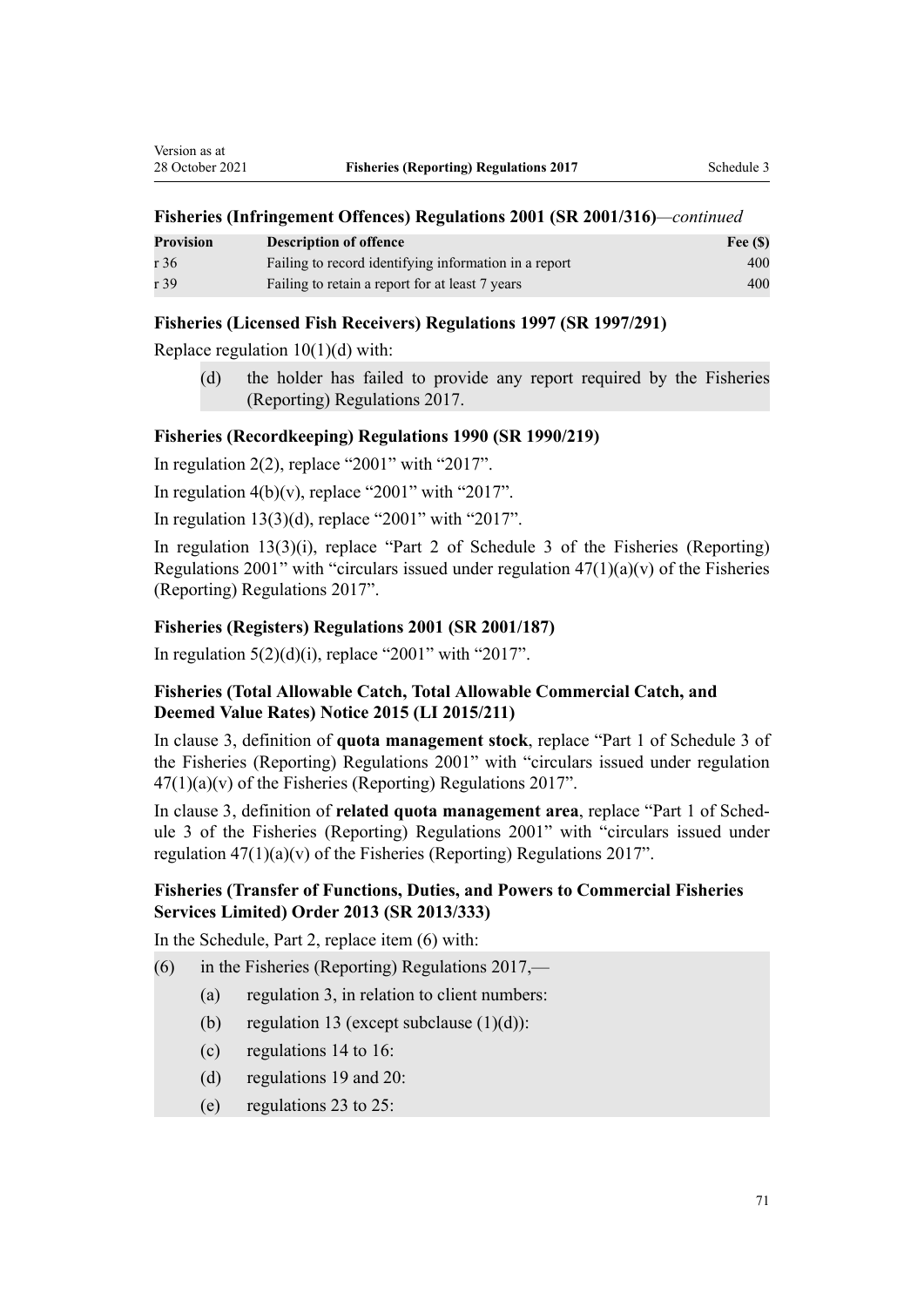# **Fisheries (Transfer of Functions, Duties, and Powers to Commercial Fisheries Services Limited) Order 2013 (SR 2013/333)***—continued*

- (f) regulation 34, in relation to the persons specified in section  $189(a)$  to (e) of the Act, but excluding holders of special permits and masters and owners of vessels:
- (g) regulation 35:
- (h) regulation 44, in relation to reports that are the responsibility of Fish‐ Serve under this order:

# **Te Arawa Lakes (Fisheries) Regulations 2006 (SR 2006/340)**

In regulation  $28(4)(b)(iii)$ , replace "2001" with "2017".

Michael Webster, Clerk of the Executive Council.

Issued under the authority of the [Legislation Act 2019](http://legislation.govt.nz/pdflink.aspx?id=DLM7298104). Date of notification in *Gazette*: 13 July 2017.